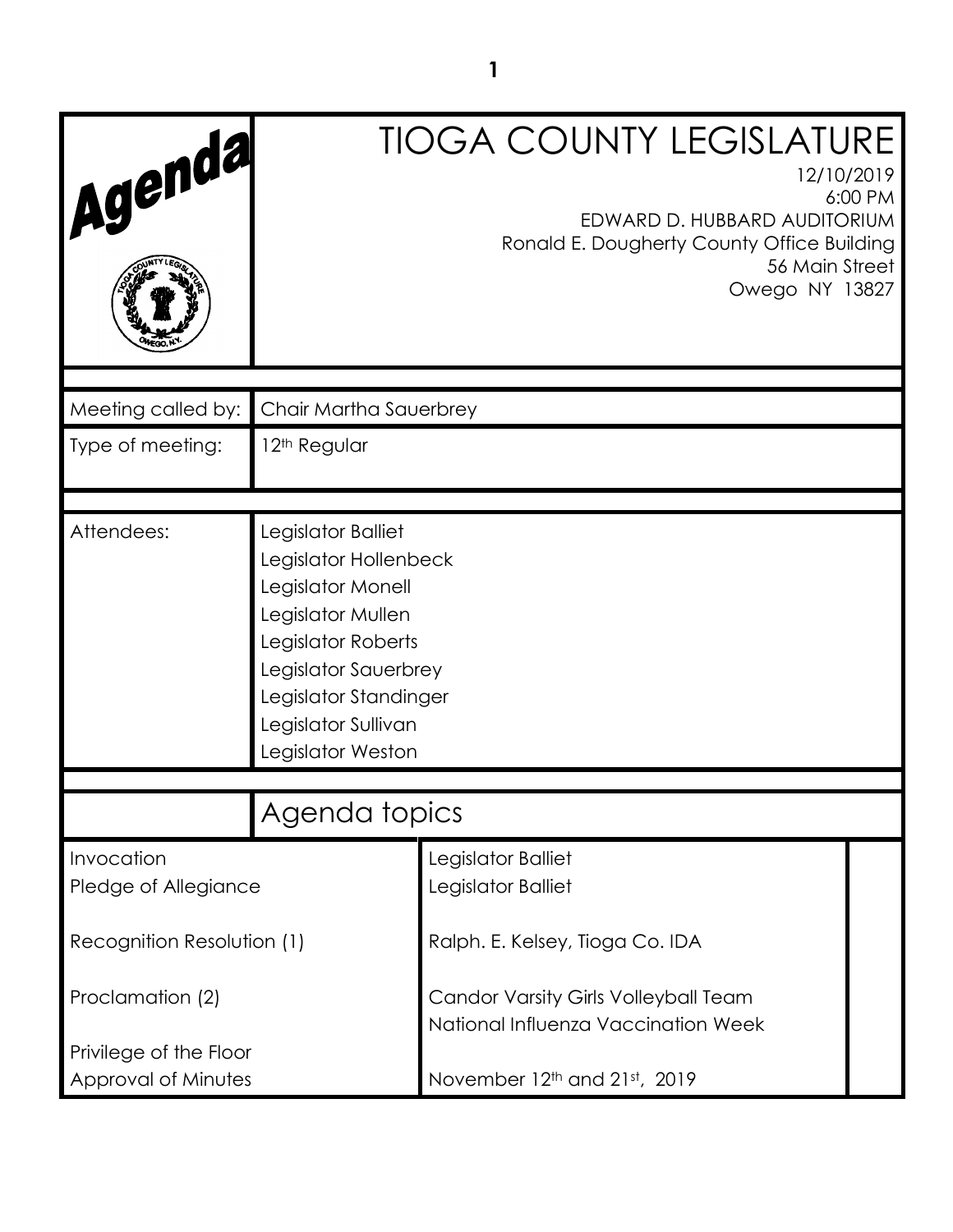| <b>Petitions, Communications &amp; Notices</b>          |                                                                                                                     |                                                                                                                                                                                                                                                  |  |  |
|---------------------------------------------------------|---------------------------------------------------------------------------------------------------------------------|--------------------------------------------------------------------------------------------------------------------------------------------------------------------------------------------------------------------------------------------------|--|--|
| Appointments/Reappointments                             |                                                                                                                     |                                                                                                                                                                                                                                                  |  |  |
| <b>Reports Standing Committees</b>                      |                                                                                                                     |                                                                                                                                                                                                                                                  |  |  |
|                                                         |                                                                                                                     |                                                                                                                                                                                                                                                  |  |  |
| <b>RESOLUTIONS:</b>                                     |                                                                                                                     | 1. Fix Time of Organizational Meeting                                                                                                                                                                                                            |  |  |
|                                                         | 2.                                                                                                                  | Resolution to Approve a Contract between the Tioga Co. Probation<br>Dept. & The Family and Children's Society to Provide Adult & Juvenile<br>Sexual Offender Assessment and Treatment Services                                                   |  |  |
|                                                         | Resolution to Approve a Contract between the Tioga Co. Probation<br>3.<br>Dept. and Cayuga Counseling Service, Inc. |                                                                                                                                                                                                                                                  |  |  |
| 4.<br><b>Tioga County</b><br>5.<br>Advance for One Year |                                                                                                                     | Authorize Contract between Twin Tier Pathology Associates, PC and                                                                                                                                                                                |  |  |
|                                                         |                                                                                                                     | Authorization to Extend Contract with Lexis Nexis for Subscription to Lexis                                                                                                                                                                      |  |  |
|                                                         | 6.                                                                                                                  | Renew Contract Partners in Safety, Inc. (CDL Drug & Alcohol Testing)                                                                                                                                                                             |  |  |
|                                                         | 7.                                                                                                                  | Approve Early Voting Aid to Localities Grant to Reimburse Tioga County<br>for Early Voting Expenses                                                                                                                                              |  |  |
|                                                         | 8.                                                                                                                  | Imploring the State of New York to Immediately Amend or Delay<br>Implementation of Bail and Discovery Reform Laws that will Endanger the<br>People of New York and Reverse Decades of Bipartisan Progress in<br>Reducing Crime                   |  |  |
|                                                         | 9.                                                                                                                  | Amendment of the Bylaws of the Tioga County Property Development<br>Corporation (TCPDC), a New York Land Bank to Allow Member<br>Qualification to Include "Up to Two At Large Members on the Board of<br>Directors as Municipal Representatives" |  |  |
|                                                         |                                                                                                                     | 10. Appoint Member to the Tioga County Industrial Development Agency                                                                                                                                                                             |  |  |
|                                                         |                                                                                                                     | 11. Reappoint Martha C. Sauerbrey to Tioga County Property Development<br>Corporation Board                                                                                                                                                      |  |  |
|                                                         |                                                                                                                     | 12. Reappoint Michael Baratta to Tioga County Property Development<br>Corporation Board                                                                                                                                                          |  |  |
|                                                         |                                                                                                                     | 13. Reappoint Patrick Ayres to Tioga County Property Development<br>Corporation Board                                                                                                                                                            |  |  |
|                                                         |                                                                                                                     | 14. Reappoint George Williams to Tioga County Property Development<br>Corporation Board                                                                                                                                                          |  |  |
|                                                         |                                                                                                                     | 15. Reappoint Member to the Tioga County Agricultural and Farmland<br><b>Protection Board</b>                                                                                                                                                    |  |  |
|                                                         |                                                                                                                     | 16. Reappoint Member to the Tioga County Agricultural and Farmland<br><b>Protection Board</b>                                                                                                                                                    |  |  |
|                                                         |                                                                                                                     | 17. Reappoint Member to the Tioga County Agricultural and Farmland<br><b>Protection Board</b>                                                                                                                                                    |  |  |
|                                                         |                                                                                                                     | 18. Reappoint Member to the Tioga County Planning Board                                                                                                                                                                                          |  |  |
|                                                         |                                                                                                                     | 19. Reappoint Member to the Tioga County Planning Board                                                                                                                                                                                          |  |  |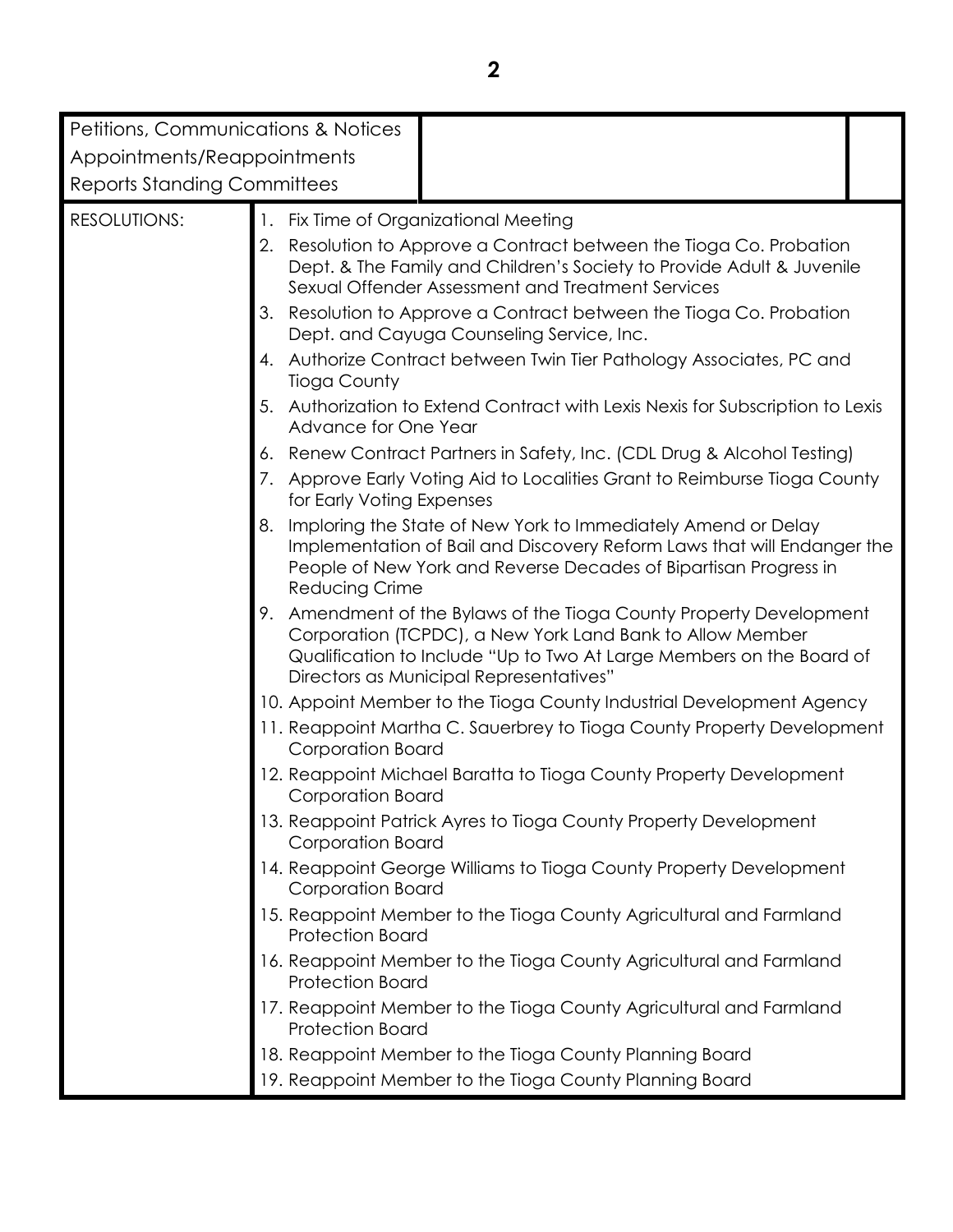| 20. Reappoint Member to the Tioga County Planning Board                                                                 |
|-------------------------------------------------------------------------------------------------------------------------|
| 21. Reappoint Member to the Tioga County Planning Board                                                                 |
| 22. Reappoint Member to the Tioga County Board of Health                                                                |
| 23. Acceptance of the Application for Ryan Telfer to be a Trainee Member<br>of the Tioga County Fire Investigation Team |
| 24. Award Repair of the Generator at the HHS Building                                                                   |
| 25. Adopt County Budget for 2020, Appropriations and Salary Schedule                                                    |
| 26. Authorize Treasurer to Encumber Funds                                                                               |
| 27. Year End Transfers                                                                                                  |
| 28. Town Tax Levy                                                                                                       |
| 29. Transfer of Funds from Contingency to Coroner's Budget and Modify<br>2019 Coroner's Budget                          |
| 30. Transfer of Funds Budget Modification - Mental Hygiene                                                              |
| 31. Appropriation of Funds and Budget Modification – Mental Hygiene                                                     |
| 32. Appropriation of Funds Mental Hygiene and Amend 2019 Budget                                                         |
| 33. Transfer of Funds 2019 Budget Modification for Purchase of Equipment -<br>Department of Motor Vehicles              |
| 34. Accept Indigent Legal Services Award and Amend Budget                                                               |
| 35. Authorize Acceptance of the NYS 2019-2020 PSAP Operations Grant and<br>Modify 2020 Budget                           |
| 36. Modify 2019 Budget and Transfer Funds - Sheriff's Office                                                            |
| 37. 2020 Staff Change - ITCS Department                                                                                 |
| 38. 2020 Staff Changes - County Clerk's Office                                                                          |
| 39. 2020 Staff Changes - Public Health                                                                                  |
| 40. 2020 Staff Change - Sheriff's Office                                                                                |
| 41. 2020 Staff Change - Mental Hygiene                                                                                  |
| 42. Authorize Creation of New Classification and Identify Staff Changes –<br>Mental Hygiene                             |
| 43. 2020 Staff Change/Authorize Appointment - Personnel Department                                                      |
| 44. Appointment of Part-Time Information Security Officer - Legislative Office                                          |
| 45. Authorize Appointment to the Title of Paralegal (PT) – Public Defender's<br>Office                                  |
| 46. Authorize Staffing Reorganization/Authorize Appointment - Veterans'<br>Service Agency                               |
| 47. Authorize Increase in Hours (ILS) - Treasurer's Office                                                              |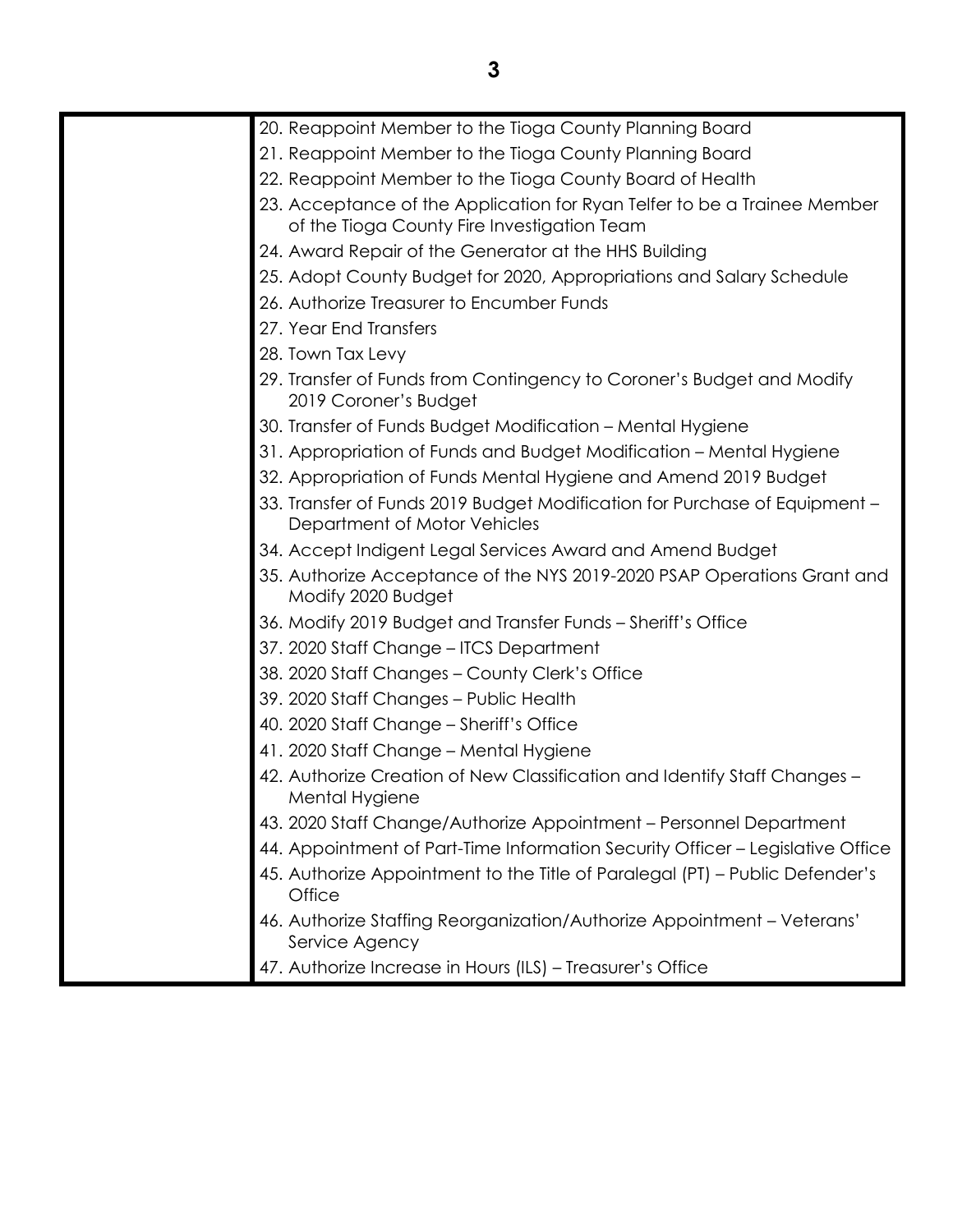RESOLUTION NO. -19 RESOLUTION RECOGNIZING RALPH E. KELSEY'S TWENTY-TWO YEARS OF DEDICATED SERVICE TO TIOGA **COUNTY** 

WHEREAS: Ralph E. Kelsey was appointed to the position of Board Member of the Tioga County Industrial Development Agency on 12/8/97; and

WHEREAS: Over his twenty-two years of service, Ralph E. Kelsey worked on the Governance, Audit, Finance and Loan Committees of the Tioga County Industrial Development Agency; and

WHEREAS: Ralph E. Kelsey served as Treasurer and Vice-Chair until January of 2014 when he was appointed Chair of the Tioga County Industrial Development Agency until his resignation on 12/31/19; and

WHEREAS: Ralph E. Kelsey has faithfully volunteered his time and has been dedicated and loyal in the performance of his duties and responsibilities during the past twenty-two years, thereby earning the respect of his colleagues and peers throughout Tioga County; and

WHEREAS: Ralph E. Kelsey will resign from the Tioga County Industrial Development Agency on December 31, 2019; therefore be it

RESOLVED: That the Tioga County Legislature, on its own behalf, as well as on behalf of the citizens of Tioga County, express sincere gratitude to Ralph E. Kelsey for his twenty-two years of dedicated and loyal service to the residents of Tioga County; and be it further

RESOLVED: That this resolution be spread upon the minutes of this meeting and a certified copy be presented to this outstanding volunteer, Ralph E. Kelsey.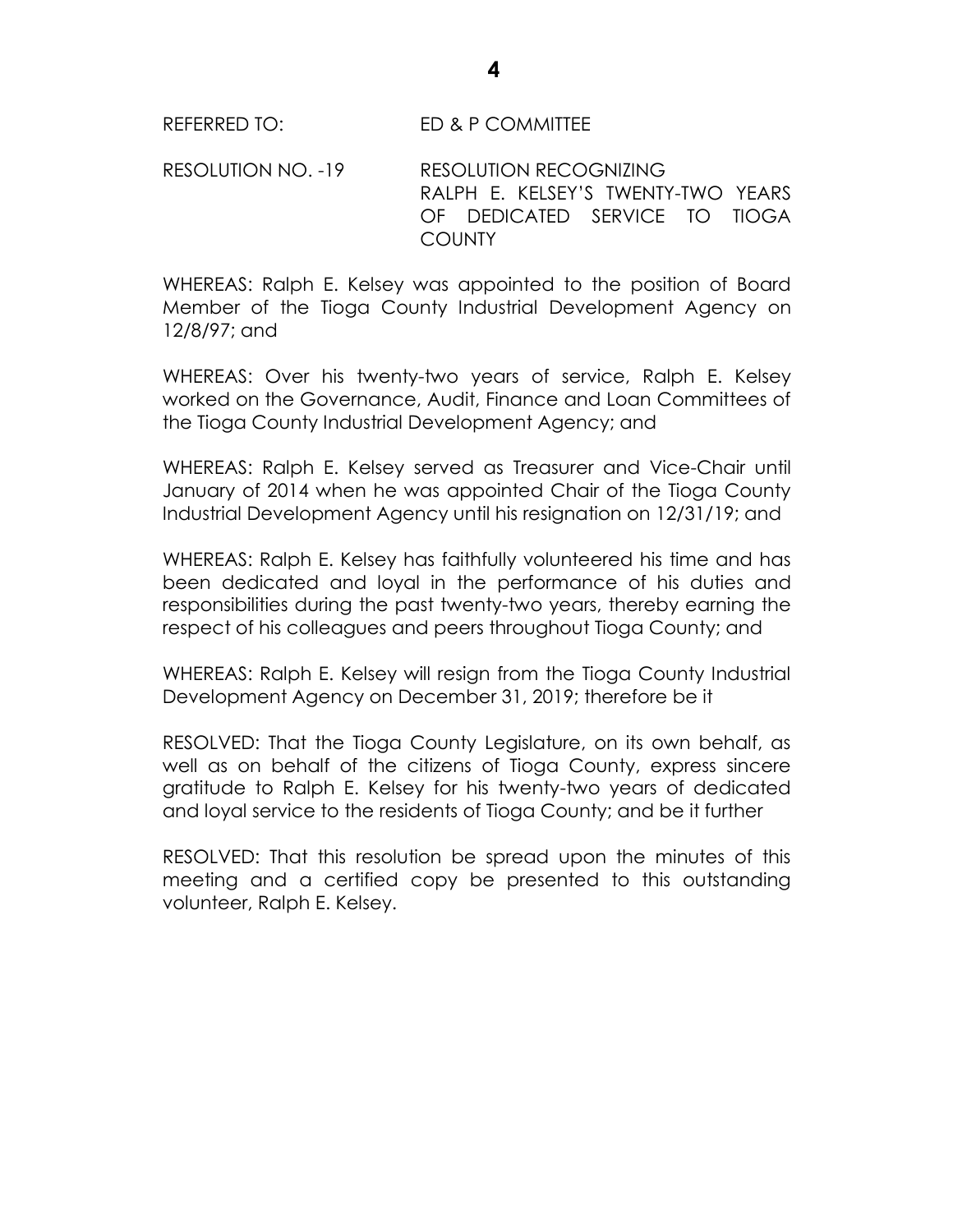## COUNTY OF TIOGA EXECUTIVE PROCLAMATION

WHEREAS: The Tioga County Legislature is extremely proud of all School Districts and appreciate the value that schools bring to our communities; and

WHEREAS: The Legislature is equally proud of our young people and recognize the students that participate in programs that build character through extracurricular activities and specifically sporting events; and

WHEREAS: Student-athletes can establish a strong foundation upon which they can go on to lead extraordinary lives; and

WHEREAS: The Tioga County Legislature would like to congratulate and applaud the Candor Indians Varsity Girls Volleyball Team on their undefeated season and winning the New York State Public High School Athletic Association (NYSPHSSA) Class D Volleyball Championship on Sunday, November 24, 2019 against Panama; and

WHEREAS: This championship victory gives Candor its third girls volleyball State title overall and first since winning back-to-back titles in 2002-2003; and

WHEREAS: The 2019 Candor Indians Varsity Girls Volleyball Team members are: Kadrianna Foster, Addison Aman, Arianna Aman, Asia Curkendall, Kori Strong, Brooke Wilcox, Selah Ray, Teagan Bartlow, Shelby Swartz, Jennah Kareem, Braelyn Hornick, Isabel Makie, Brayden Watkins, Megan Henry, and Kailyn Edwards under the leadership of Head Coach Pam Quinlan and Assistant Coaches Michael Swartz and Brittney Noble; now therefore

THE TIOGA COUNTY LEGISLATURE does hereby recognize and commend the Candor Indians Varsity Girls Volleyball Team on their third achievement as NYS Champions.

Dated: December 10, 2019

MARTHA SAUERBREY, CHAIR TIOGA COUNTY LEGISLATURE

\_\_\_\_\_\_\_\_\_\_\_\_\_\_\_\_\_\_\_\_\_\_\_\_\_\_\_\_\_\_\_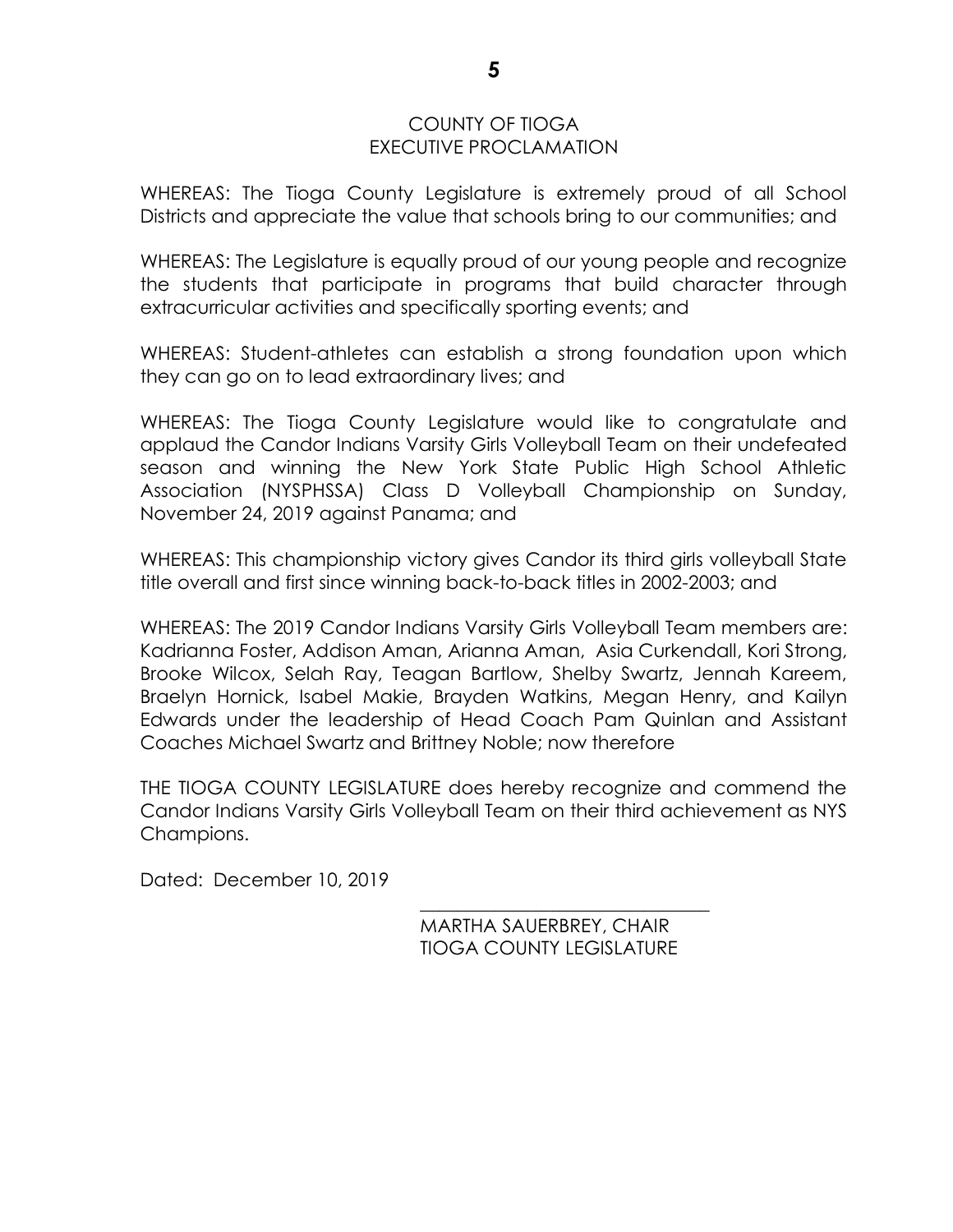## **County of Tioga EXECUTIVE PROCLAMATION**

WHEREAS: Flu is a contagious viral respiratory infection of the nose, throat, and lungs that can infect people of all ages and health statuses; and

WHEREAS: Annually, 9 to 45 million US citizens become ill with the flu, and 12 to 61 thousand die from it; and

WHEREAS: During the 2018-2019 flu season over 490 Tioga County residents were infected with the flu, and this year there are confirmed cases; and

WHEREAS: It is crucial that people with weakened immune systems or an inability to get the flu vaccine avoid getting the flu; and

WHEREAS: The most effective way to prevent flu illness is to get the flu vaccine; and

WHEREAS: Flu vaccines are tested, proven safe, and are recommended for people over 6 months old, including pregnant women; and

WHEREAS: Tioga County Public Health reminds the community that receiving the flu vaccine now is still beneficial as flu season continues for up to 5 more months; therefore

The TIOGA COUNTY LEGISLATURE, County of Tioga, does hereby proclaim the week of December 1 - December 7, 2019 as:

## **NATIONAL INFLUENZA VACCINATION WEEK**

and encourages everyone to receive the flu vaccine, recommend the vaccine to their friends and family, and to be knowledgeable regarding the flu and immunizations to aid in dispelling myths and providing correct education.

Dated: December 10, 2019

MARTHA SAUERBREY, CHAIR TIOGA COUNTY LEGISLATURE

\_\_\_\_\_\_\_\_\_\_\_\_\_\_\_\_\_\_\_\_\_\_\_\_\_\_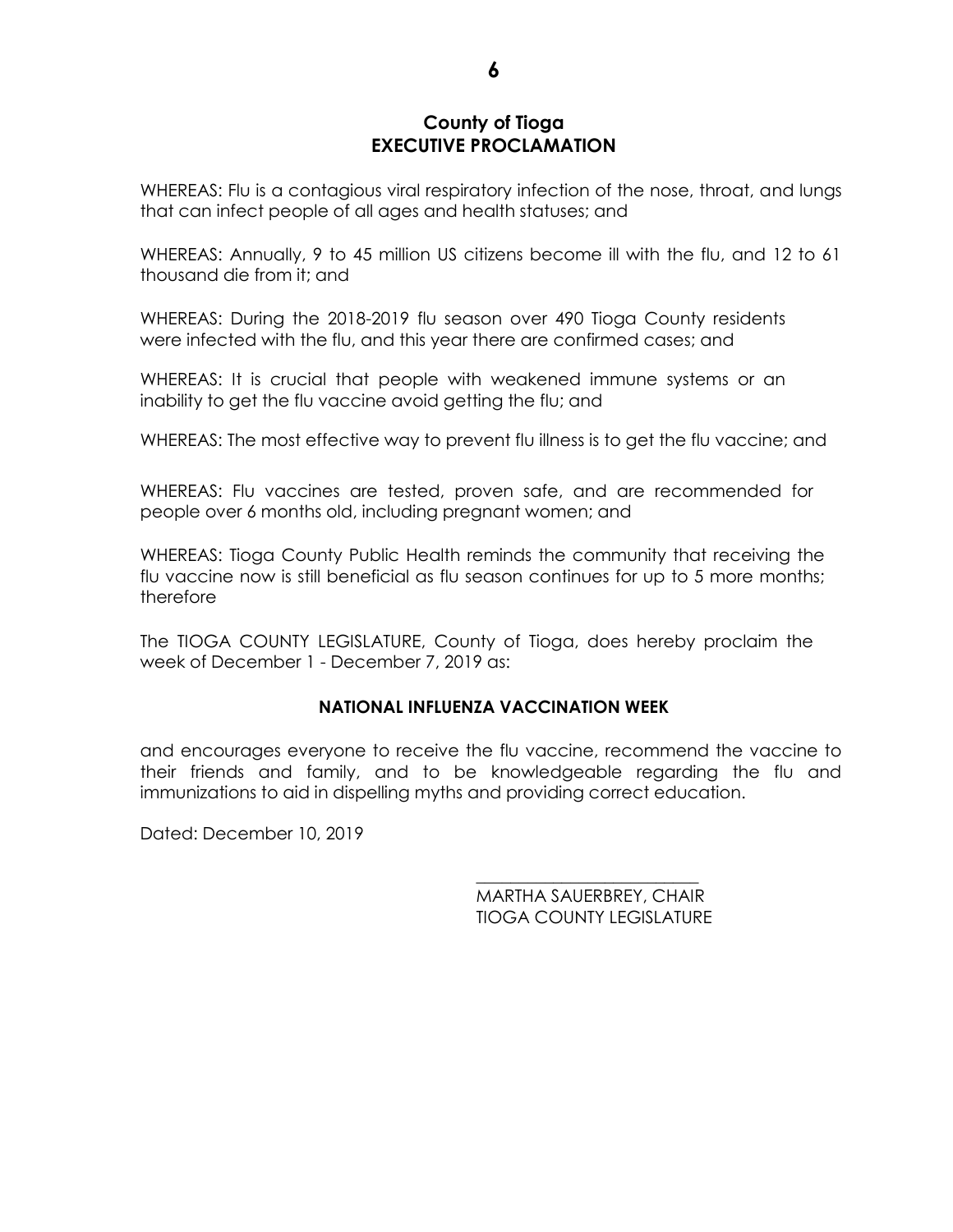REFERRED TO: LEGISLATIVE WORKSESSION

RESOLUTION NO. -19 FIX TIME OF ORGANIZATIONAL MEETING

RESOLVED: That the Organizational Meeting of this Legislature be held at 9:00 A.M., Thursday, January 2, 2020.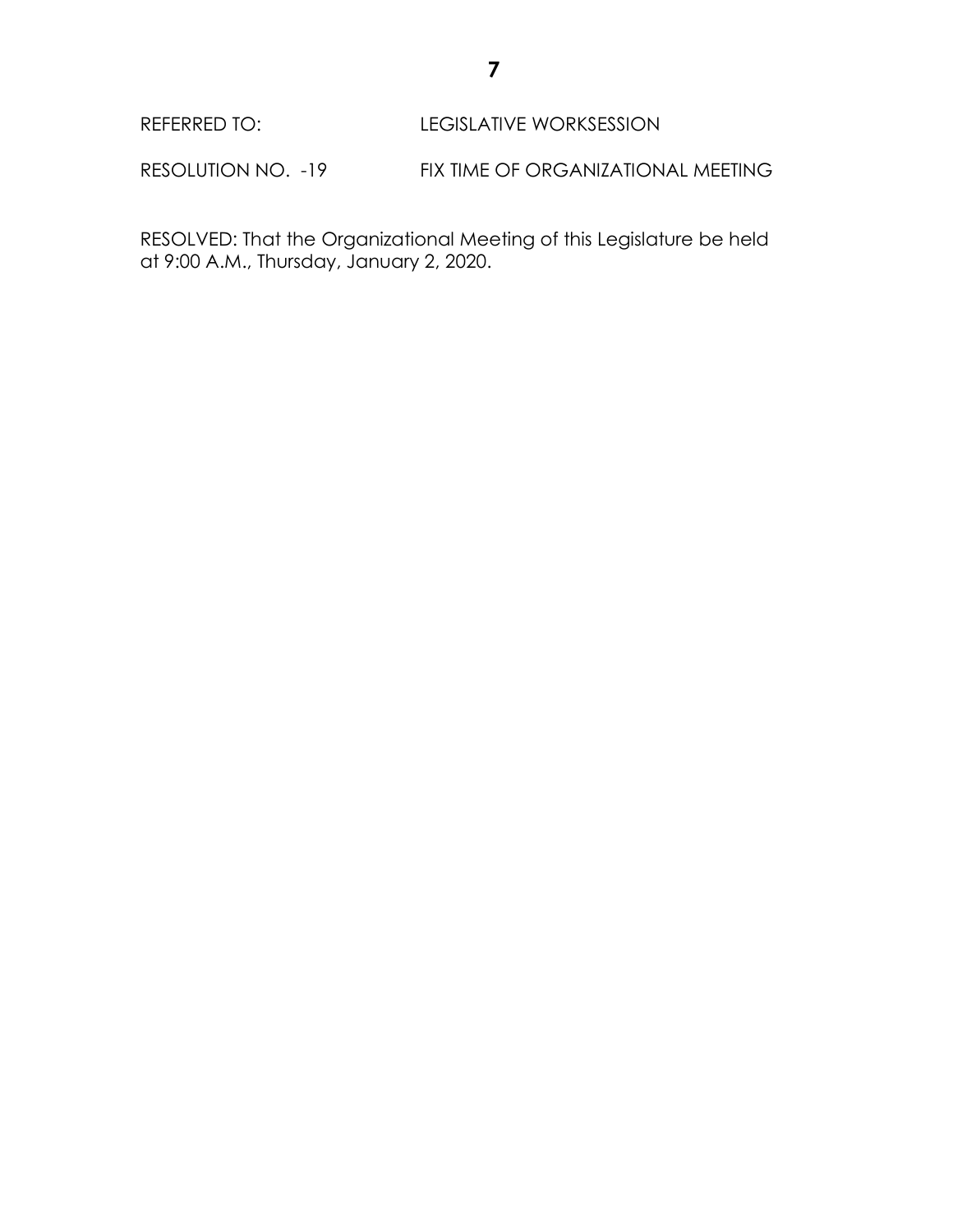RESOLUTION NO. -19 RESOLUTION TO APPROVE A CONTRACT BETWEEN THE TIOGA CO. PROBATION DEPT. & THE FAMILY AND CHILDREN'S SOCIETY TO PROVIDE ADULT & JUVENILE SEXUAL OFFENDER ASSESSMENT AND TREATMENT SERVICES

WHEREAS: The Legislature approved a contract between Tioga County Probation Department and The Family and Children's Society for the provision of adult and juvenile sex offender treatment in 2019; and

WHEREAS: The Family and Children's Society contract with Tioga County Probation provides for a total of 21 sexual offender slots as follows: 15 adult assessment and treatment slots; 10 adult safety monitor education slots; 6 juvenile offender assessment and treatment slots and 10 parent safety monitor education slots for a cost of \$123,840 annually; now therefore be it

RESOLVED: That the Probation Director is approved to contract in 2020 with The Family and Children's Society to provide adult sexual offender assessment and treatment, juvenile sexual offender assessment and treatment, and educational sessions for adult supervisors and parent supervisors in the amount of \$123,840 annually, upon approval of the County Attorney.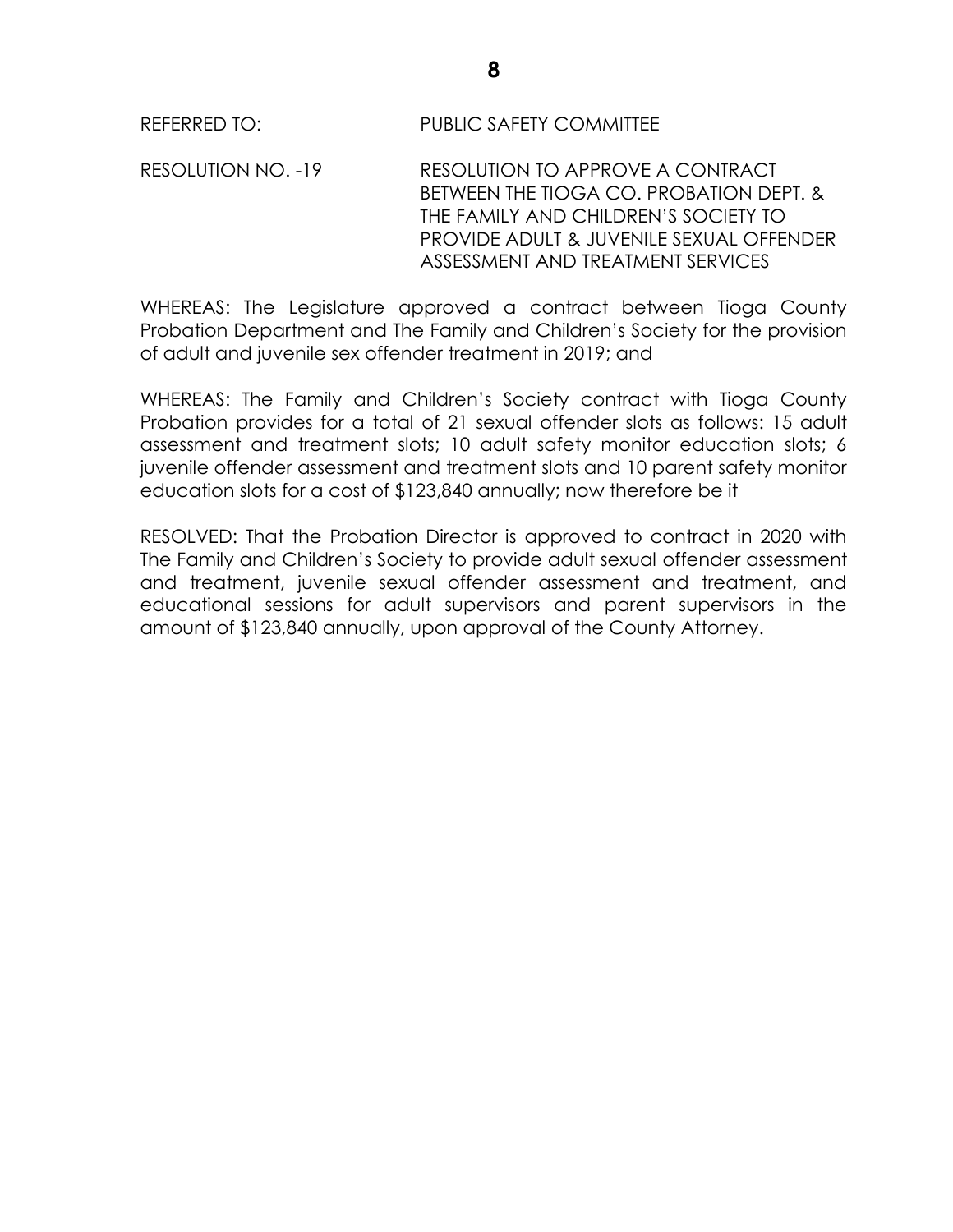RESOLUTION NO. -19 RESOLUTION TO APPROVE A CONTRACT BETWEEN THE TIOGA COUNTY PROBATION DEPT. AND CAYUGA COUNSELING SERVICE, INC.

WHEREAS: Raise the Age mandates and changes made to 9 NYCRR 356 and 9 NYCRR 359 require Probation Departments to offer a variety of Alternative to Detention and Pre-Dispositional Supervision programming for both Juvenile Delinquents and Raise the Age Youth based on their risk level. The services provided must be proven evidence based services or promising evidence based services; and

WHEREAS: Tioga County Probation would like to continue to contract with Cayuga Counseling Service, Inc. to provide promising evidence based services to Probation involved youth. This program will provide both alternative to detention programing and Pre-dispositional Supervision programing for youth in Youth Part Court, Family Court or Intake and Diversion Services at Probation; and

WHEREAS: The Tioga County Attorney is reviewing a contract with Cayuga Counseling Service, Inc. to provide 8 slots of juvenile special supervision to reduce the County's need for expensive specialized secure detention, secure and non-secure detention and the newly mandated Pre-dispositional supervision; and

WHEREAS: The cost of the contract is \$72,509.81 for twelve months. The County received RTA funding for this program for 2019 and the Probation Department will list the program in the next application for Raise the Age funding when it is available. The program will be listed in a new Probation budget line for Contracted Services A3140.540140; therefore be it

RESOLVED: That the Tioga County Probation Director is approved to contract with Cayuga Counseling Service, Inc. to provide Alternative to Detention and Pre-Dispositional Supervision programming for both Juvenile Delinquents and Raise the Age Youth, if the contract is approved by the County Attorney.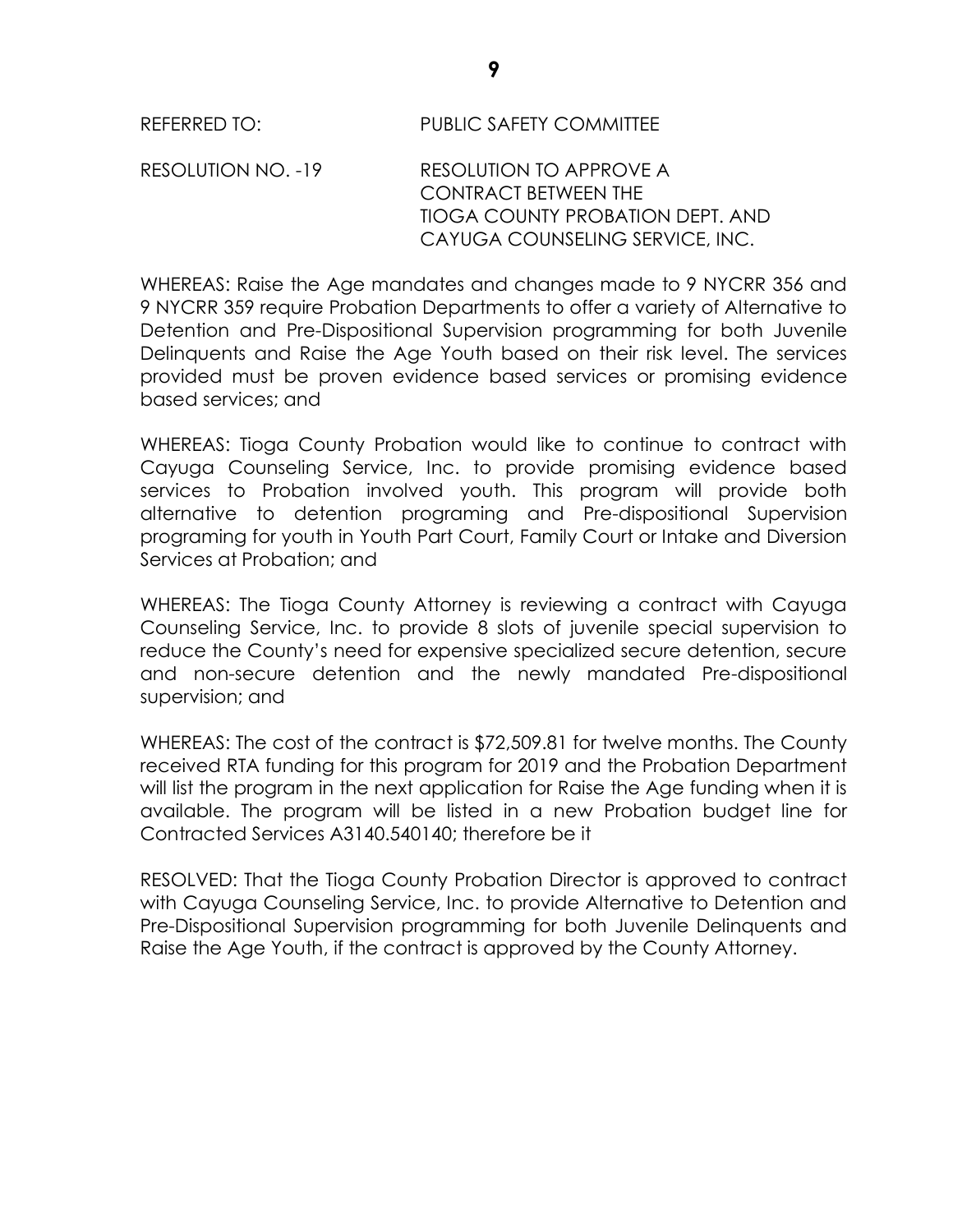RESOLUTION NO. -19 AUTHORIZE CONTRACT BETWEEN TWIN TIER PATHOLOGY ASSOCIATES, PC AND TIOGA COUNTY

WHEREAS: Beginning January 1, 2020 Twin Tier Pathology Associates, PC will provide services for autopsies, laboratory testing, x-rays, and use of morgue facilities for Tioga County; and

WHEREAS: The contract calls for \$900.00 to be paid to Pathologists and various other fees depending on tests, x-rays, etc. that are needed; therefore be it

RESOLVED: That the Tioga County Legislature authorizes the Tioga County Chair to sign a contract, upon approval of the County Attorney, with Twin Tier Pathology Associates, PC for services rendered to Tioga County at the costs listed above and for a term of 1/1/20 through 12/31/20.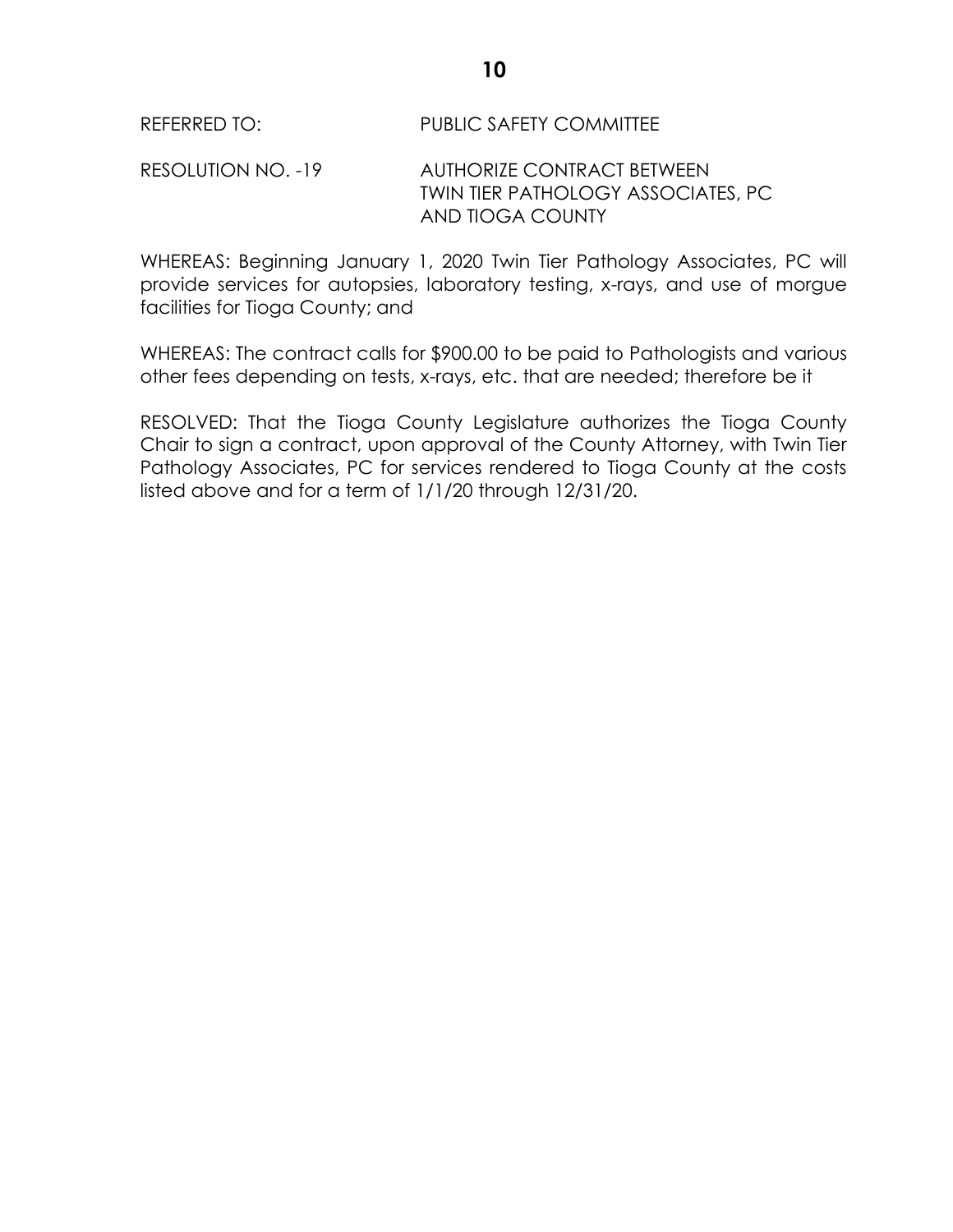RESOLUTION NO. -19 AUTHORIZATION TO EXTEND CONTRACT WITH LEXIS NEXIS FOR SUBSCRIPTION TO LEXIS ADVANCE FOR ONE YEAR

WHEREAS: The current three year contract with Lexis Nexis for the County wide subscription to Lexis Advance will expire on December 31, 2019; and

WHEREAS: Lexis Nexis has agreed to extend service to the County for one year at the current monthly cost of \$1092.80; and

WHEREAS: The County is desirous of extending access to their legal research service for one year at the current monthly cost of \$1092.80; now therefore be it

RESOLVED: That the Chair of the Legislature is authorized to execute a oneyear extension of the contract for the subscription to Lexis Advance at the current monthly cost of \$1092.80.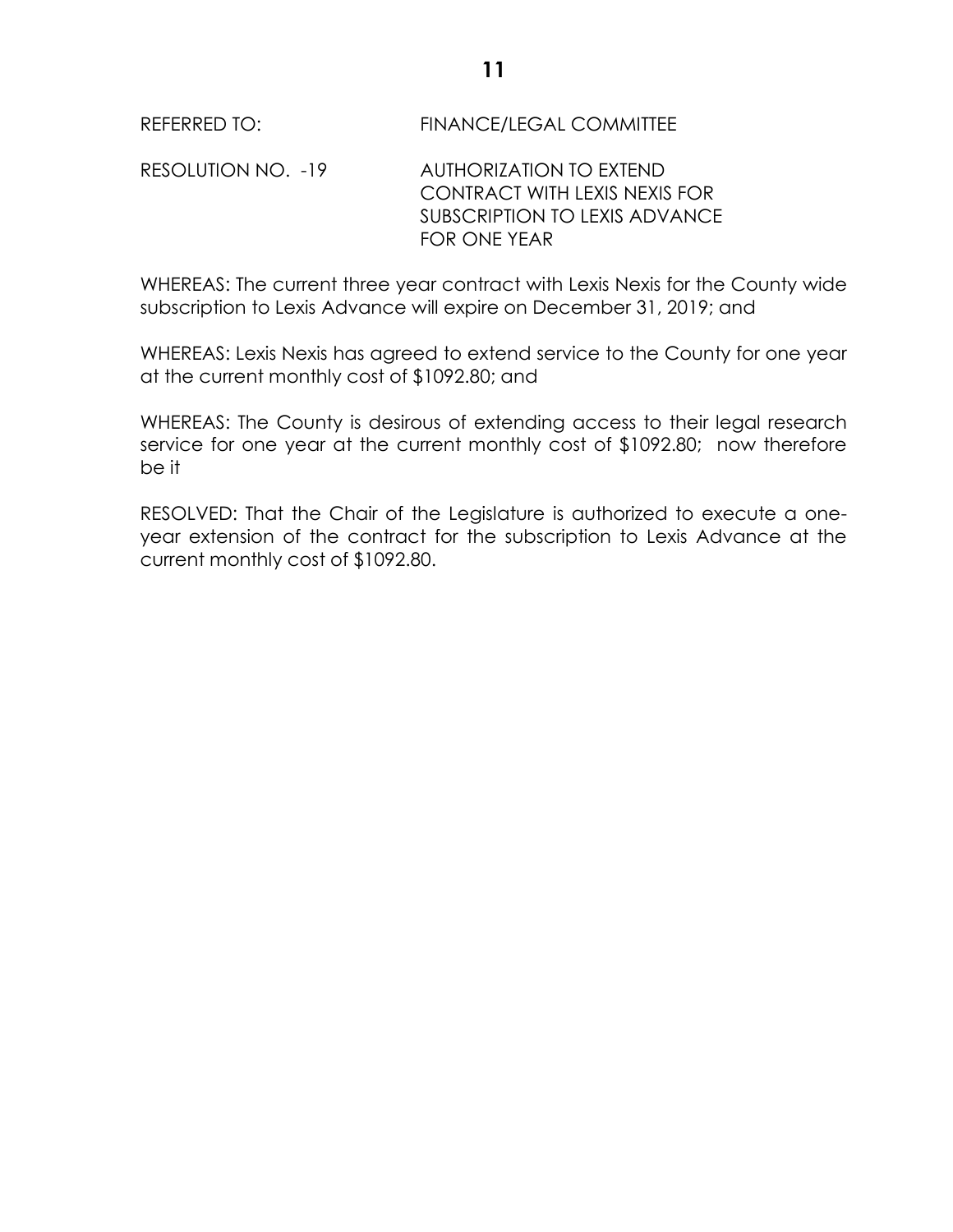RESOLUTION NO. -19 RENEW CONTRACT PARTNERS IN SAFETY, INC. (CDL DRUG & ALCOHOL TESTING)

WHEREAS: Federal Law requires random drug and alcohol testing of CDL drivers performing "safety sensitive" tasks; and

WHEREAS: The Safety Department has coordinated with several of the Towns and Villages within Tioga County to have this testing done by an outside agency since 1995; therefore be it

RESOLVED: That the Tioga County Legislature authorizes the Chair of the Legislature, pending approval by the County Attorney, to renew the contract with Partners in Safety, Inc. for random drug and alcohol testing in accordance with Federal regulations at the following rates indicated:

Complete DOT Random Testing Program \$35.00 per Employee per Year To Include:

- Random Selection of Employees (25% for drug, 10% for alcohol)
- All Random Drug & Alcohol Tests
- Record Management
- DOT Audit Assistance
- Regulatory Updates
- Blind Specimen Submissions
- MIS Reports
- Supervisor Training for Reasonable Cause
- Collection Site Management

ADDITIONAL CHARGES: For pre-employment, post-accident, reasonable cause or follow-up tests performed during business hours:

Drug Test (at lab or office of Partners in Safety): \$48.00 per test Drug Test (at Walk-In Medical Facilities, Hospitals, etc.): \$75.00 per test Breath Alcohol Test:  $$40.00$  per test DOT/19A Physicals (at the office of Partners in Safety): \$55.00per person Emergency Service **business \$150 per hour** Minimum 2 hours

Split Specimen Testing (re-test of positive specimen by other SAMHSA certified lab, including shipping and maintenance of chain of custody; only when requested by employee within 72 hours of MRO's notification): \$250.00

plus the cost of the test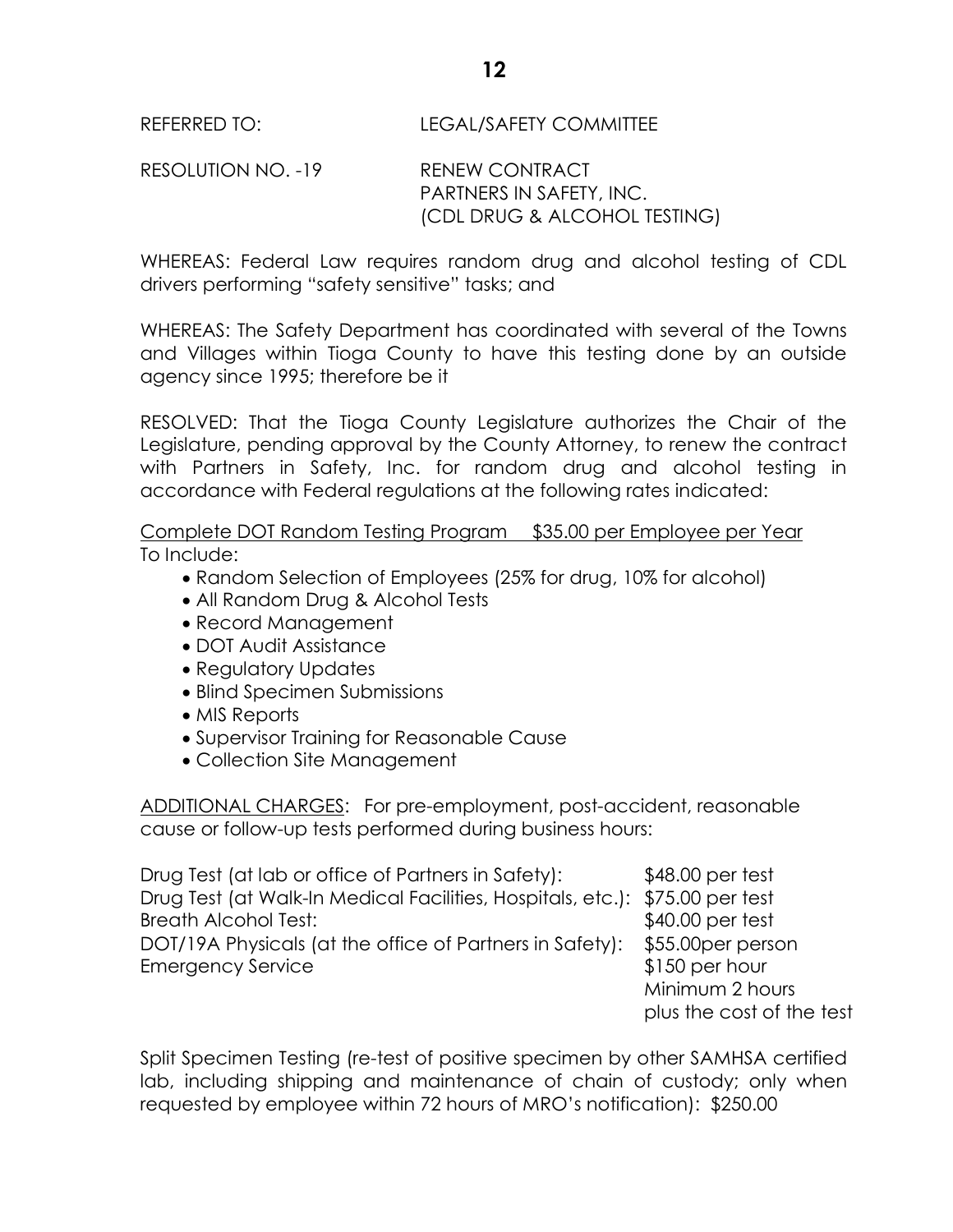On-site 19A/DOT physicals available upon request (minimum volume required).

Additional services are billed monthly. Payment is due prior to the 30th of the month following the month in which services were provided.

and be it further

RESOLVED: That this contract shall be effective January 1, 2020 through December 31, 2020.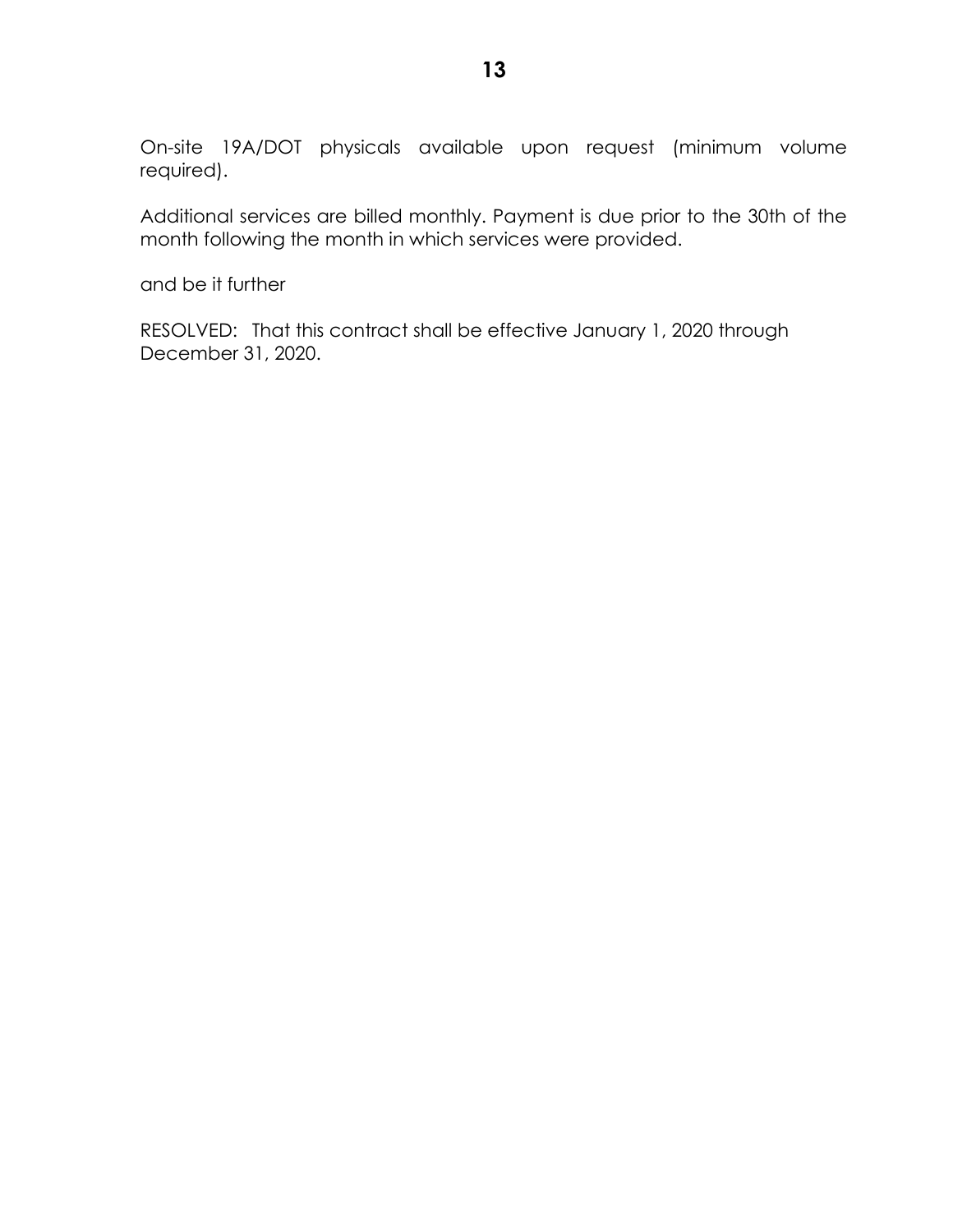REFERRED TO: ADMINISTRATIVE SERVICES COMMITTEE

RESOLUTION NO. -19 APPROVE EARLY VOTING AID TO LOCALITIES GRANT TO REIMBURSE TIOGA COUNTY FOR EARLY VOTING EXPENSES

WHEREAS: As part of the State Fiscal Year (SFY) 2019/20 budget, Governor Cuomo signed into law Chapter 53 of the Laws of 2019 on April 12, 2019; and

WHEREAS: Such law implemented the Early Voting Aid to Localities Grant Program to reimburse \$10 million to County Boards for local dollars spent related to the implementation of early voting; and

WHEREAS: Counties are anticipated to receive \$15,000 of such funds per planned early voting site, with the remainder of the funds being distributed to counties based on number of registered voters as of February 1, 2019; and

WHEREAS: The reimbursement program requires each County Board of Elections to provide an aid to localities grant program workplan / budget, which will require a narrative summary, description of expenditures and other metrics; and

WHEREAS: On September 27, 2019, a proposed grant contract from the New York State Board of Elections for \$31,606.42 was received by the Tioga County Board of Elections to be reviewed and signed by the Election Commissioners, Treasurer or other authorized county representative, and notarized; therefore be it

RESOLVED: That the Tioga County Board of Elections is approved to submit the signed paperwork to the NY State Board of Elections in order for Tioga County to be eligible for reimbursement of the aforesaid amount, after the implementation of early voting.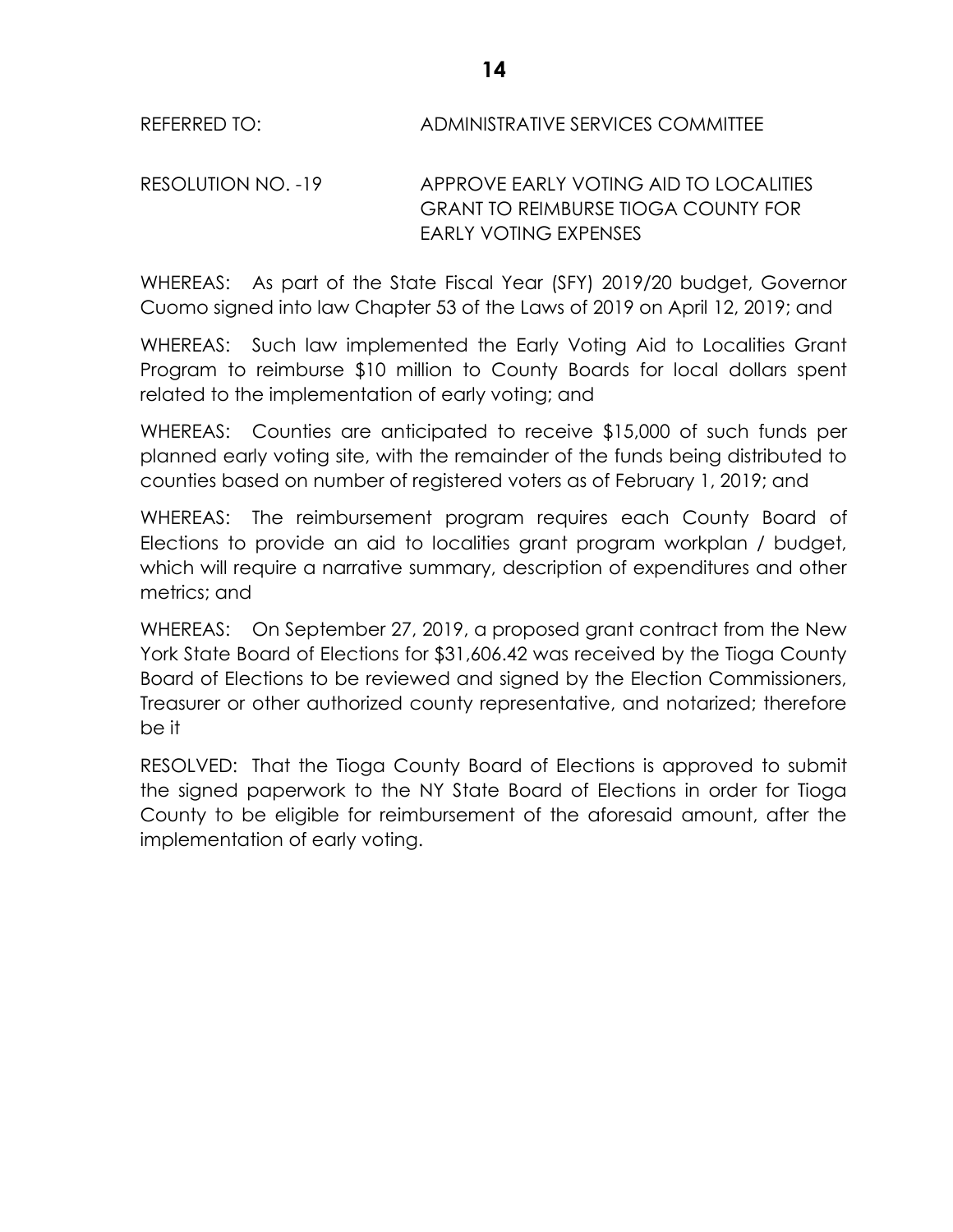RESOLUTION NO. -19 IMPLORING THE STATE OF NEW YORK TO IMMEDIATELY AMEND OR DELAY IMPLEMENTATION OF BAIL AND DISCOVERY REFORM LAWS THAT WILL ENDANGER THE PEOPLE OF NEW YORK AND REVERSE DECADES OF BIPARTISAN PROGRESS IN REDUCING CRIME

WHEREAS: The Tioga County Legislature recognizes the need for Statewide bail and discovery reform; and

WHEREAS: New York State recently and suddenly enacted sweeping justice reforms including the elimination of cash bail for many crimes and imposes stringent discovery mandates all of which will have undesirable consequences on the government's ability to protect the public; and

WHEREAS: Under bail reform, beginning January 1, 2020, judges will be unable to set bail for many specific enumerated crimes, which means those suspected of committing certain crimes can no longer be held in jail after their arrest and instead will be released back into the general public; and

WHEREAS: These crimes include those that result in the deaths of innocent people, including several subcategories of homicide resulting in those responsible for these deaths being released back into the community of grieving families and various types of crimes against children and the vulnerable releasing the suspects right back into their victims' community; and

WHEREAS: All offenders who are currently being held in custody for nonqualifying crimes will be eligible for release from custody on January 1, 2020; and

WHEREAS: The discovery mandates imposed by the State of New York will require police and District Attorneys, beginning January 1, 2020, to turn over voluminous trial-related materials to defense attorneys within 15 days of arraignment, creating a mandate that will inevitably not be achieved in some cases and may result in the inability of the People to properly prosecute cases against criminal defendants; and

WHEREAS: The Attorney General's Office testified that their own office, which carries a limited criminal caseload, lacks resources required to fully comply with discovery mandates and consequently needs an additional \$10 million in state funding yet similar consideration has not been provided to the local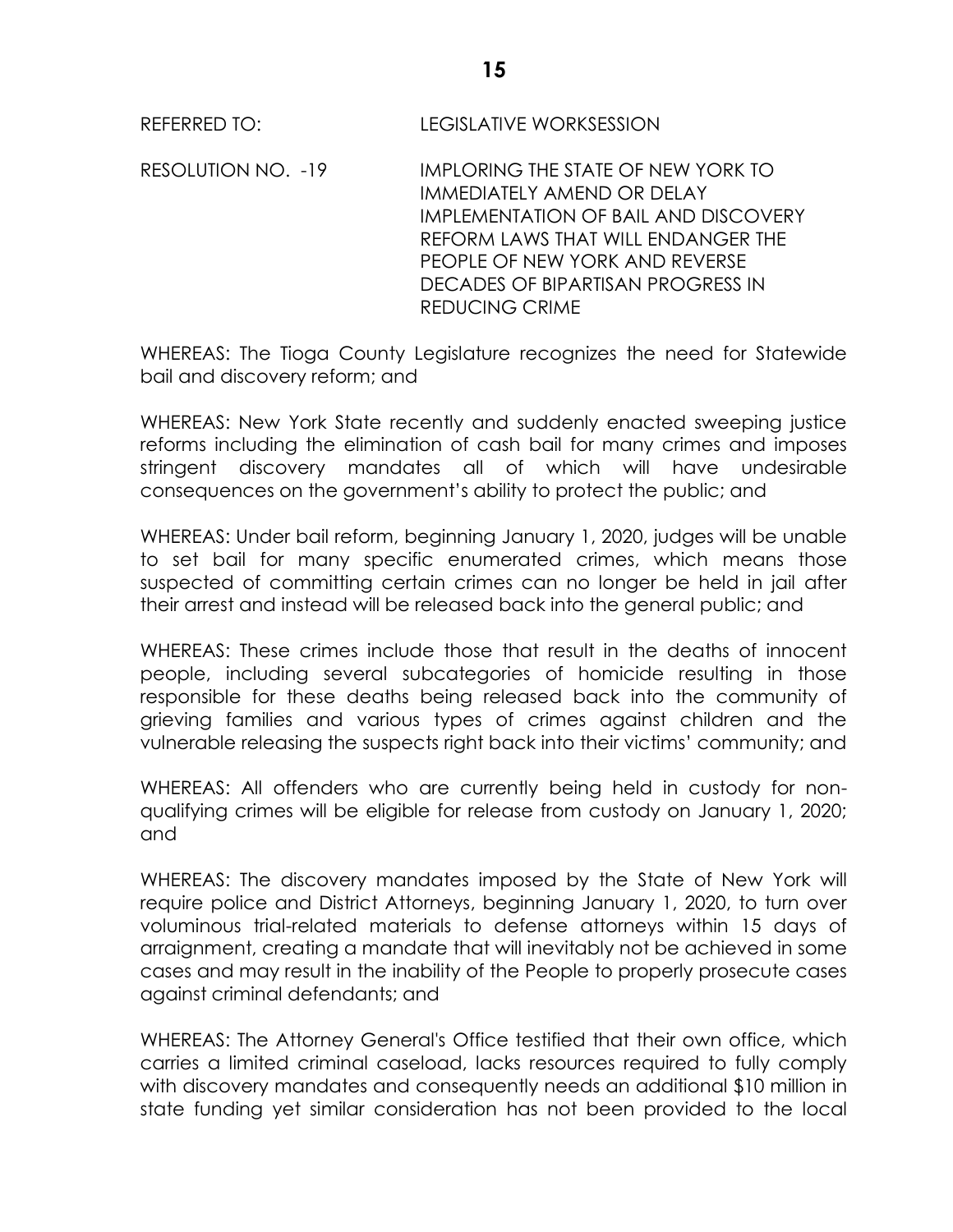taxpayers throughout the state who must shoulder the costs these justice reform mandates will impose; and

WHEREAS: The issues mentioned will undeniably impact past, present and future victims of crime in a negative manner, and in so doing, the bail and discovery reforms adopted by the State of New York will themselves further victimize these innocent individuals; and

WHEREAS: These bail and discovery laws, in their current form, represent a clear and present danger to society, will tilt the scales of justice in favor of suspected criminals and away from innocent crime victims, and risk reversing decades of bipartisan progress made by the State of New York in reducing crime; therefore be it

RESOLVED: That the Tioga County Legislature hereby implores the State of New York immediately amend or otherwise delay implementation of these laws by convening an emergency session of the State Legislature, or by emergency executive authority, or by any other means deemed possible by the State, and to do so before December 31, 2019; and be it further

RESOLVED: That the following improvements to these laws be implemented as soon as possible:

- 1. Give judges the discretion to impose bail when appropriate;
- 2. Increase the discovery timeline from 15 days to a minimum of 45 days;
- 3. Phase in discovery reform by applying these new mandates only to misdemeanors effective January 1, 2020, and then to felonies effective January 1, 2021, and repeal the provision that makes the new discovery mandates applicable to violations of the Vehicle and Traffic Law;
- 4. Require that court appearance reminders are sent not only to defendants but also to the victims of their crimes; and
- 5. Extend appropriate dignity, fairness and respect to crime victims by soliciting input from victim advocate organizations and considering their suggestions for improving these laws; and be it further

RESOLVED: That the Tioga County Legislature asks all counties in New York State to urge their state representatives to take immediate action on the foregoing issues; and be it further

RESOLVED: That copies of this resolution be provided to every member of the New York State Legislature, Attorney General Letitia James, Lieutenant Governor Kathy Hochul, Governor Andrew Cuomo, Congresswoman Elise Stefanik, Senator Kirsten Gillibrand, Senator Charles Schumer, the New York State Association of Counties, the New York State Sheriffs' Association, the New York State Association of Chiefs of Police, the District Attorneys Association of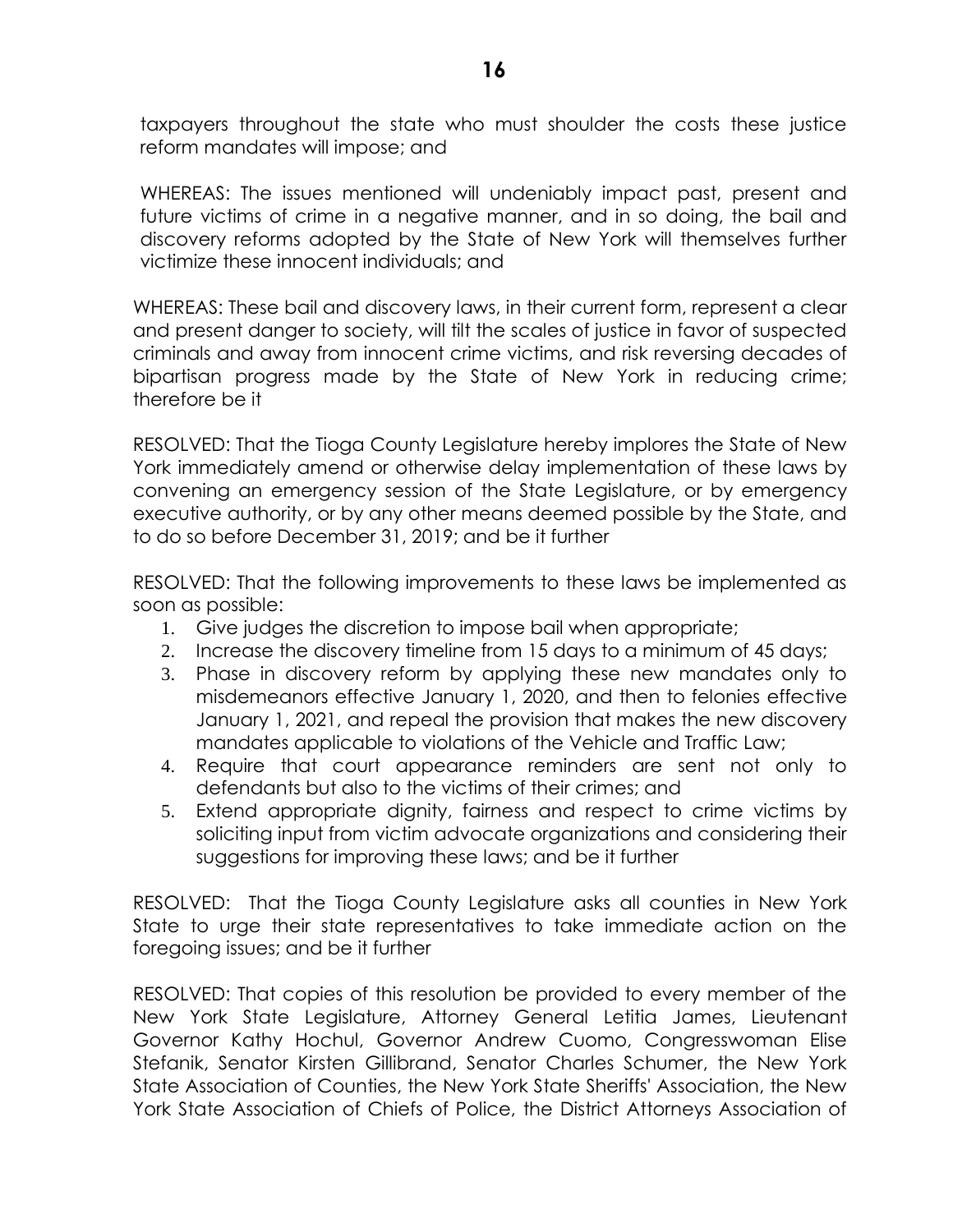New York, the New York State Defenders Association, the New York State Probation Officers Association, the New York Council of Probation Administrators, the Association of Justices of the Supreme Court of the State of New York, the New York State Association of City Court Judges, the County Judges Association of the State of New York, and the County Attorneys' Association of the State of New York.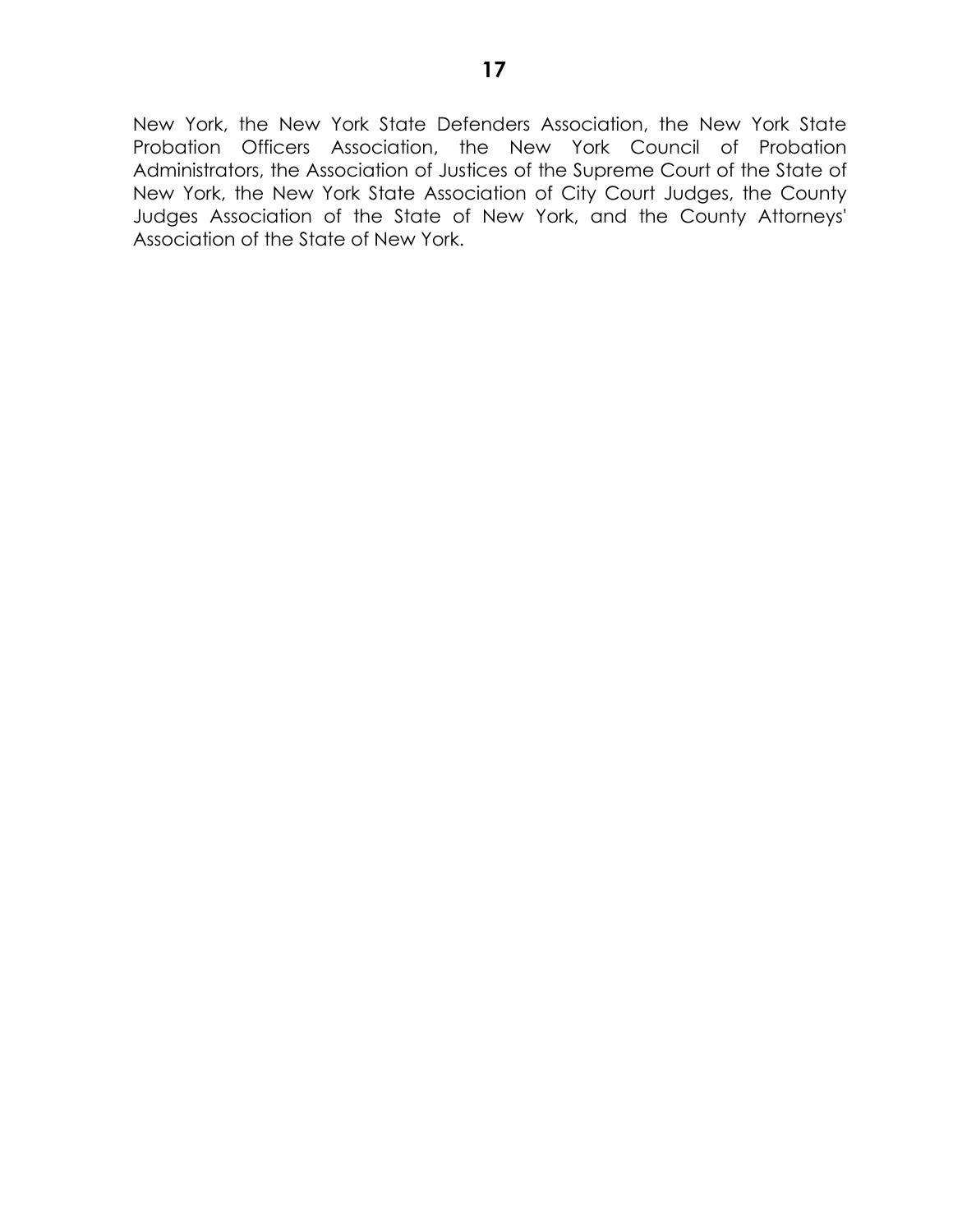RESOLUTION NO. -19 AMENDMENT OF THE BYLAWS OF THE TIOGA COUNTY PROPERTY DEVELOPMENT CORPORATION (TCPDC), A NEW YORK LAND BANK TO ALLOW MEMBER QUALIFICATION TO INCLUDE "UP TO TWO AT LARGE MEMBERS ON THE BOARD OF DIRECTORS AS MUNICIPAL REPRESENTATIVES"

WHEREAS: Per Resolution No. 265-16, the Tioga County Legislature authorized the application and establishment of the Tioga County Property Development Corporation (TCPDC); and

WHEREAS: Per Resolution No. 15-19, the TCPDC amended their bylaws to increase the number of Board members from seven to nine; and

WHEREAS: Per said resolutions, the TCPDC bylaws provide that any amendments regarding the number, term or qualifications of members of the Board, shall require the approval of the Tioga County Legislature; and therefore be it

RESOLVED: That the Tioga County Property Development Corporation bylaws, Section 2(c) be amended allowing "Each member shall be a public officer of a municipality within Tioga County (or a member of a County Agency) and their membership be conditioned upon holding the public office may also be up to two at large representatives." Per Section 2(d) an "At Large Representative" of the Board of Directors shall be appointed by the Chair of the Legislature and confirmed by a majority vote of the Tioga County Legislature.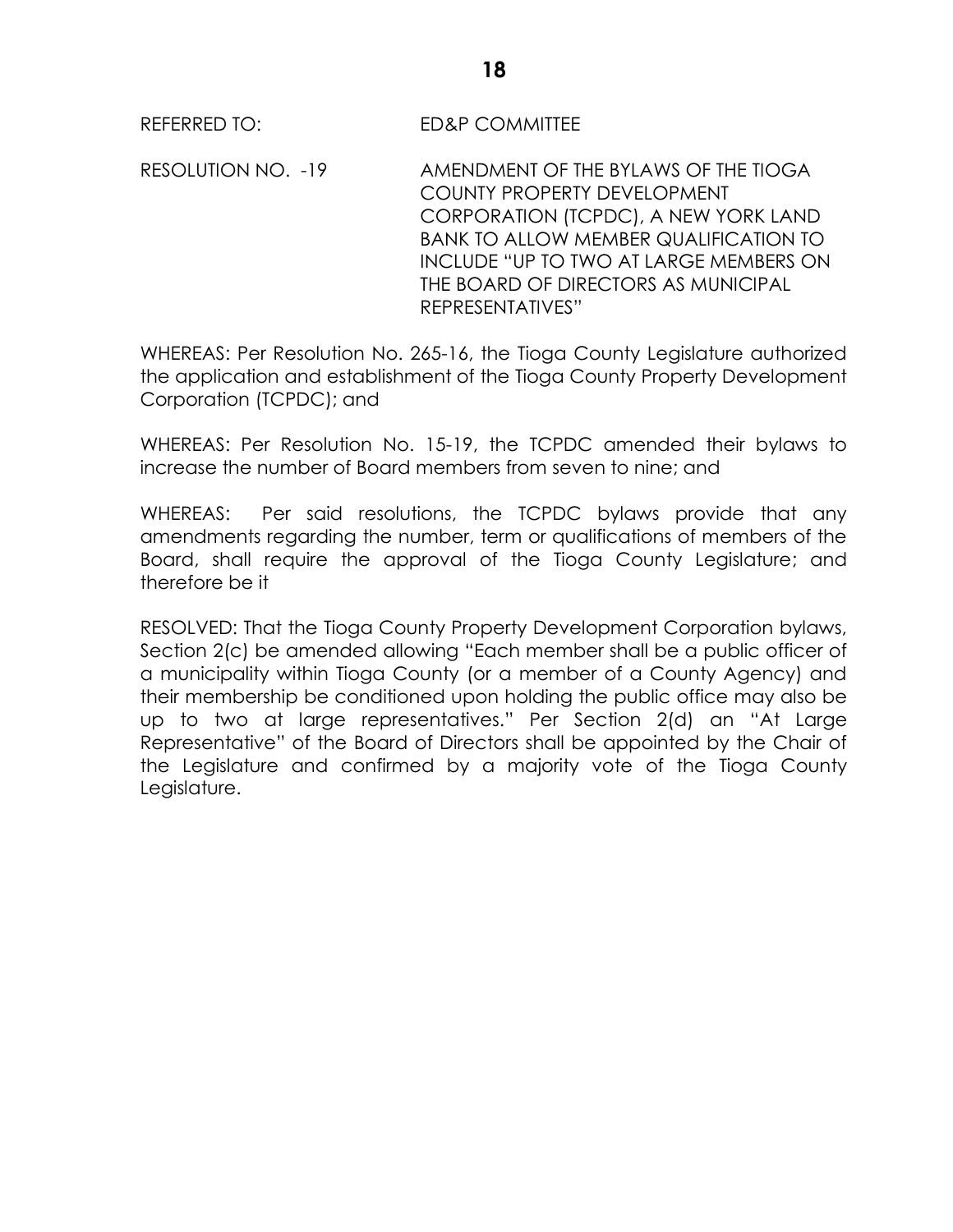## RESOLUTION NO. – 19 APPOINT MEMBER TO THE TIOGA COUNTY INDUSTRIAL DEVELOPMENT AGENCY (TCIDA)

WHEREAS: Pursuant to §856(2) of the General Municipal Law the members of the Tioga County Industrial Development Agency (TCIDA) serve at the pleasure of the Legislature without a term until they either resign or are replaced by the Legislature; and

WHEREAS: Ralph E. Kelsey has resigned from the Tioga County Industrial Development Agency Board of Directors effective December 31, 2019; and

WHEREAS: The Tioga County Industrial Development Agency (TCIDA) Board of Directors desires to fill this vacant position; and

WHEREAS: Jonathan Ward has expressed a desire to serve on the Tioga County Industrial Development Agency (TCIDA); therefore be it

RESOLVED: That the Tioga County Legislature, on its own behalf, as well as on behalf of the citizens of Tioga County, express sincere gratitude to Ralph E. Kelsey for his loyal service to the residents of Tioga County; and be it further

RESOLVED: That the Tioga County Legislature hereby appoints Jonathan Ward to replace Ralph E. Kelsey's position on the Tioga County Industrial Development Agency Board of Directors effective January 1, 2020.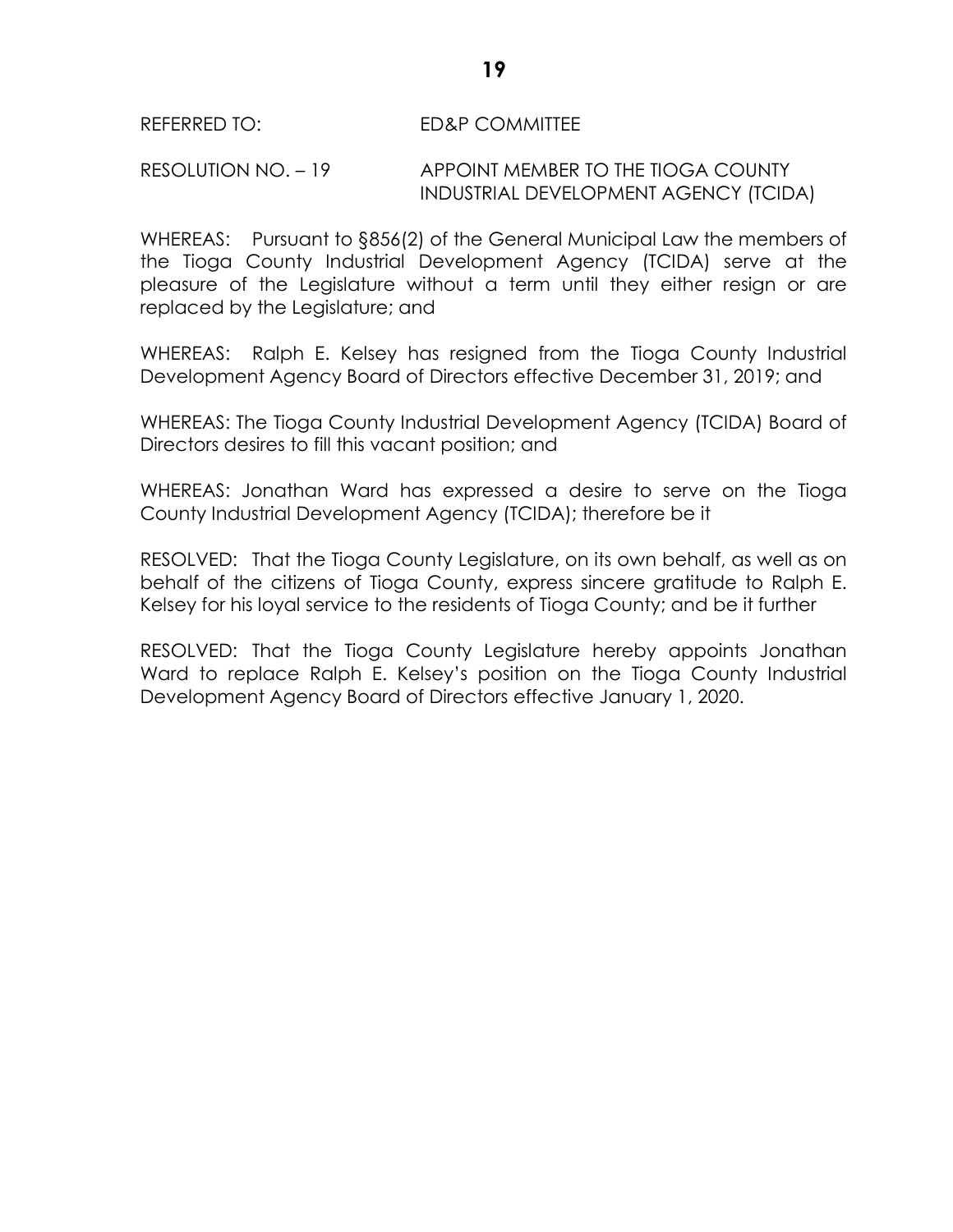RESOLUTION NO. -19 REAPPOINT MARTHA C. SAUERBREY TO TIOGA COUNTY PROPERTY DEVELOPMENT CORPORATION BOARD

WHEREAS: Martha C. Sauerbrey, as Chair of the Tioga County Legislature, was appointed as a Tioga County Property Development Corporation (TCPDC) Board Member conditioned by her holding of that office for which her term expires on 12/31/2019; and

WHEREAS: The TCPDC Bylaws allow for consecutive terms; and

WHEREAS: Martha C. Sauerbrey is willing and able to serve in this position; therefore be it

RESOLVED: That the Tioga County Legislature hereby reappoint Martha C. Sauerbrey for a second three-year term of 1/1/20 – 12/31/22, effective 1/1/20, to the Tioga County Property Development Corporation Board of Directors as a Board Member for the designated term.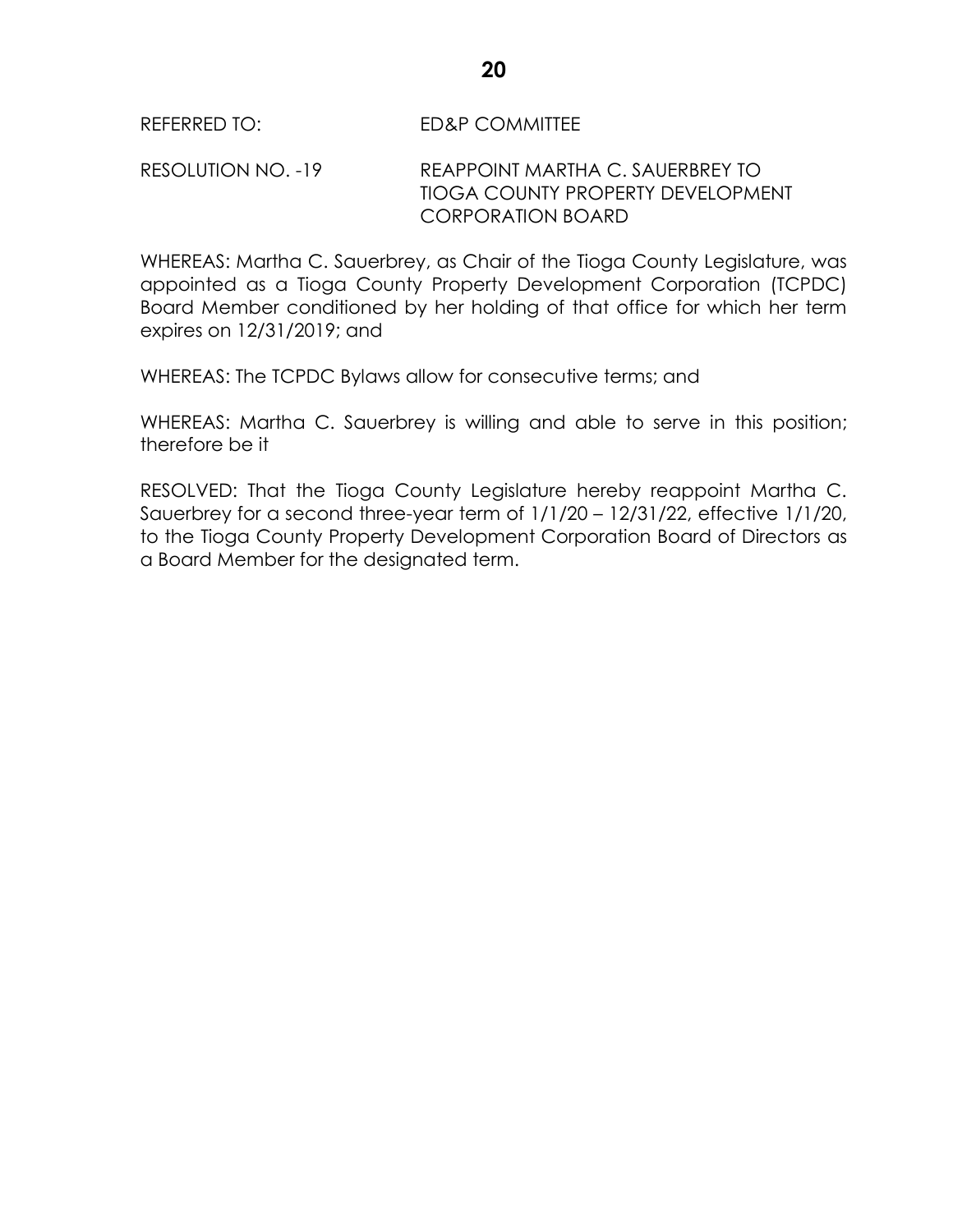RESOLUTION NO. -19 REAPPOINT MICHAEL BARATTA TO TIOGA COUNTY PROPERTY DEVELOPMENT CORPORATION BOARD

WHEREAS: Michael Baratta, as Mayor of the Village of Owego, was appointed as a Tioga County Property Development Corporation (TCPDC) Board Member conditioned by his holding of that office for which his term expires on 12/31/2019; and

WHEREAS: The TCPDC Bylaws allow for consecutive terms; and

WHEREAS: Michael Baratta is willing and able to serve in this position; therefore be it

RESOLVED: That the Tioga County Legislature hereby reappoints Michael Baratta for a second two-year term of 1/1/20 – 12/31/21, effective 1/1/20, to the Tioga County Property Development Corporation Board of Directors as a Board Member for the designated term.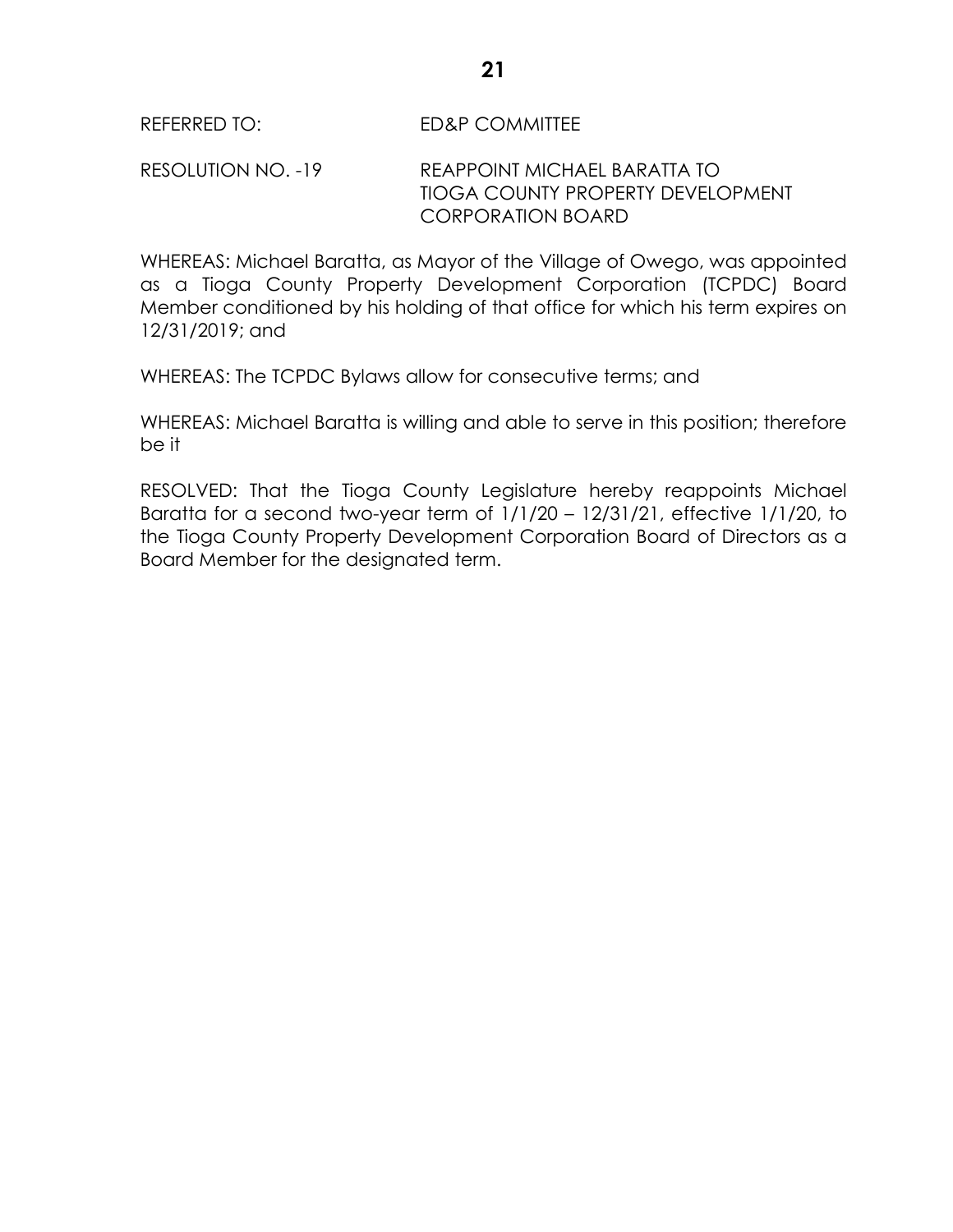# RESOLUTION NO. -19 REAPPOINT PATRICK AYRES TO TIOGA COUNTY PROPERTY DEVELOPMENT CORPORATION BOARD

WHEREAS: Patrick Ayres, as Mayor of the Village of Waverly, was appointed as a Tioga County Property Development Corporation Board (TCPDC) Member conditioned by his holding of that office for which his term expires on 12/31/2019; and

WHEREAS: The TCPDC Bylaws allow for consecutive terms; and

WHEREAS: Patrick Ayres is willing and able to serve in this position; therefore be it

RESOLVED: That the Tioga County Legislature hereby reappoints Patrick Ayres for a second two-year term of  $1/1/20 - 12/31/21$ , effective  $1/1/20$ , to the Tioga County Property Development Corporation Board of Directors as a Board Member for the designated term.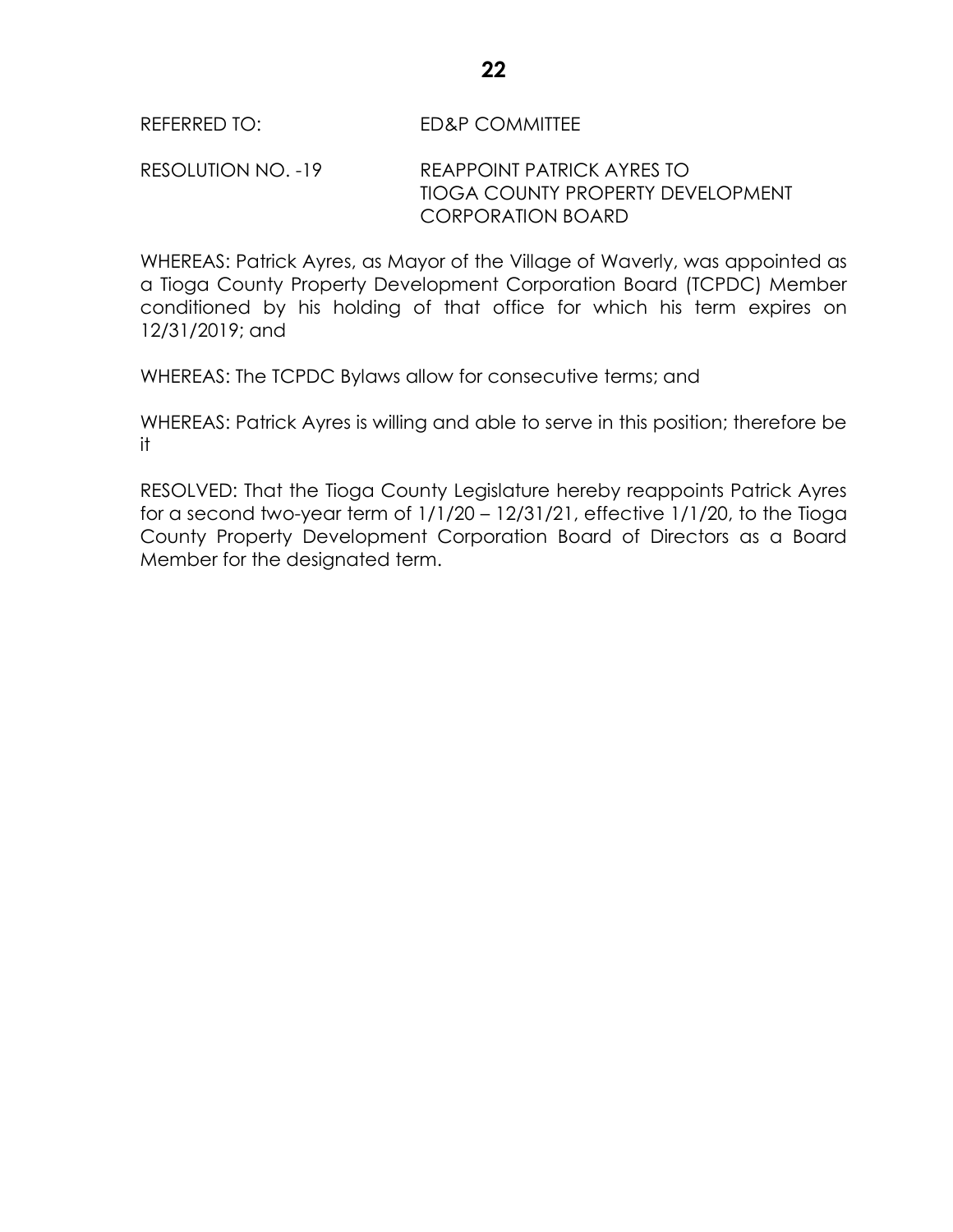RESOLUTION NO. -19 REAPPOINT GEORGE WILLIAMS TO TIOGA COUNTY PROPERTY DEVELOPMENT CORPORATION BOARD

WHEREAS: George Williams, as Trustee of the Town of Candor, was appointed as a Tioga County Property Development Corporation (TCPDC) Board Member conditioned by his holding of that office for which his term expires on 12/31/2019; and

WHEREAS: The TCPDC Bylaws allow for consecutive terms; and

WHEREAS: George Williams is willing and able to serve in this position; therefore be it

RESOLVED: That the Tioga County Legislature hereby reappoints George Williams for a second two-year term of 1/1/20 – 12/31/21, effective 1/1/20, to the Tioga County Property Development Corporation Board of Directors as a Board Member for the designated term.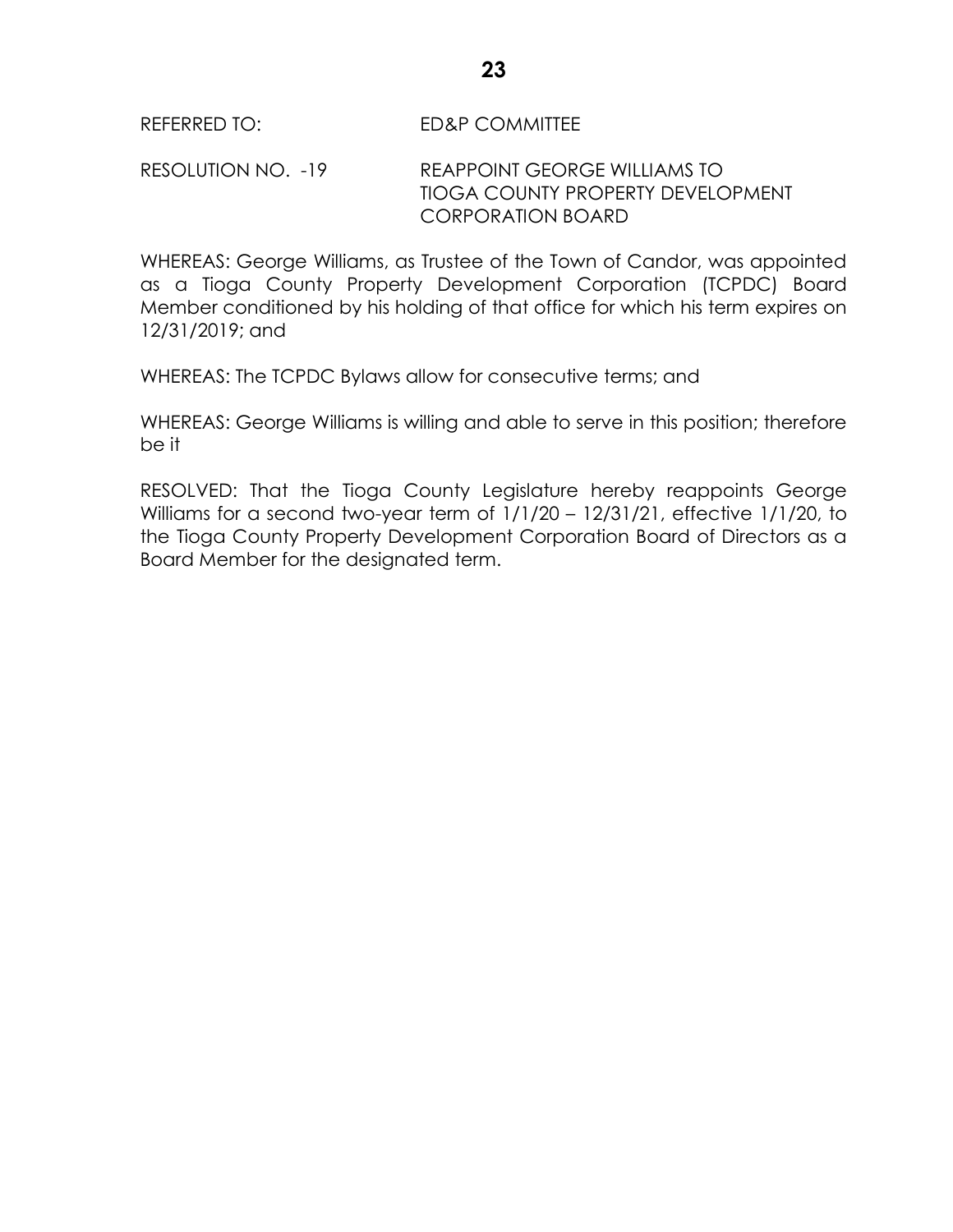RESOLUTION NO. -19 RE-APPOINT MEMBER TO THE TIOGA COUNTY AGRICULTURAL AND FARMLAND PROTECTION BOARD

WHEREAS: Ben Whittemore's term on the Agricultural and Farmland Protection Board as an Active Farmer expires as of 12/31/2019; and

WHEREAS: The Agricultural and Farmland Protection Board is desirous of filling this position and said Board member is willing and able to serve another term; therefore be it

RESOLVED: That the Tioga County Legislature hereby reappoint Ben Whittemore to the Agricultural and Farmland Protection Board, for the fouryear term of 1/1/20 – 12/31/23.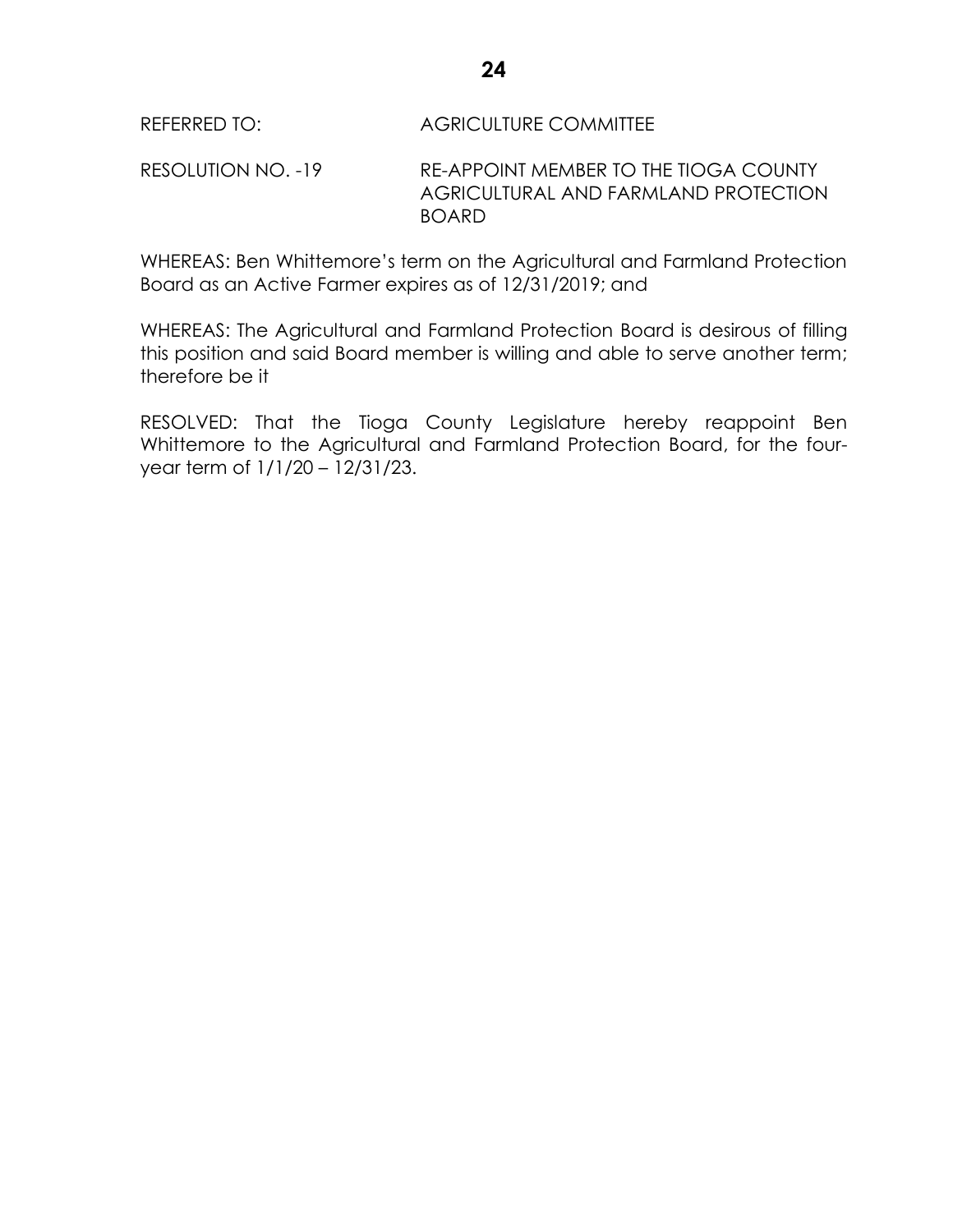RESOLUTION NO. -19 RE-APPOINT MEMBER TO THE TIOGA COUNTY AGRICULTURAL AND FARMLAND PROTECTION BOARD

WHEREAS: Lisa Bloodnick's term on the Agricultural and Farmland Protection Board as an Active Farmer expires as of 12/31/2019; and

WHEREAS: The Agricultural and Farmland Protection Board is desirous of filling this position and said Board member is willing and able to serve another term; therefore be it

RESOLVED: That the Tioga County Legislature hereby reappoint Lisa Bloodnick to the Agricultural and Farmland Protection Board, for the four-year term of 1/1/20 – 12/31/23.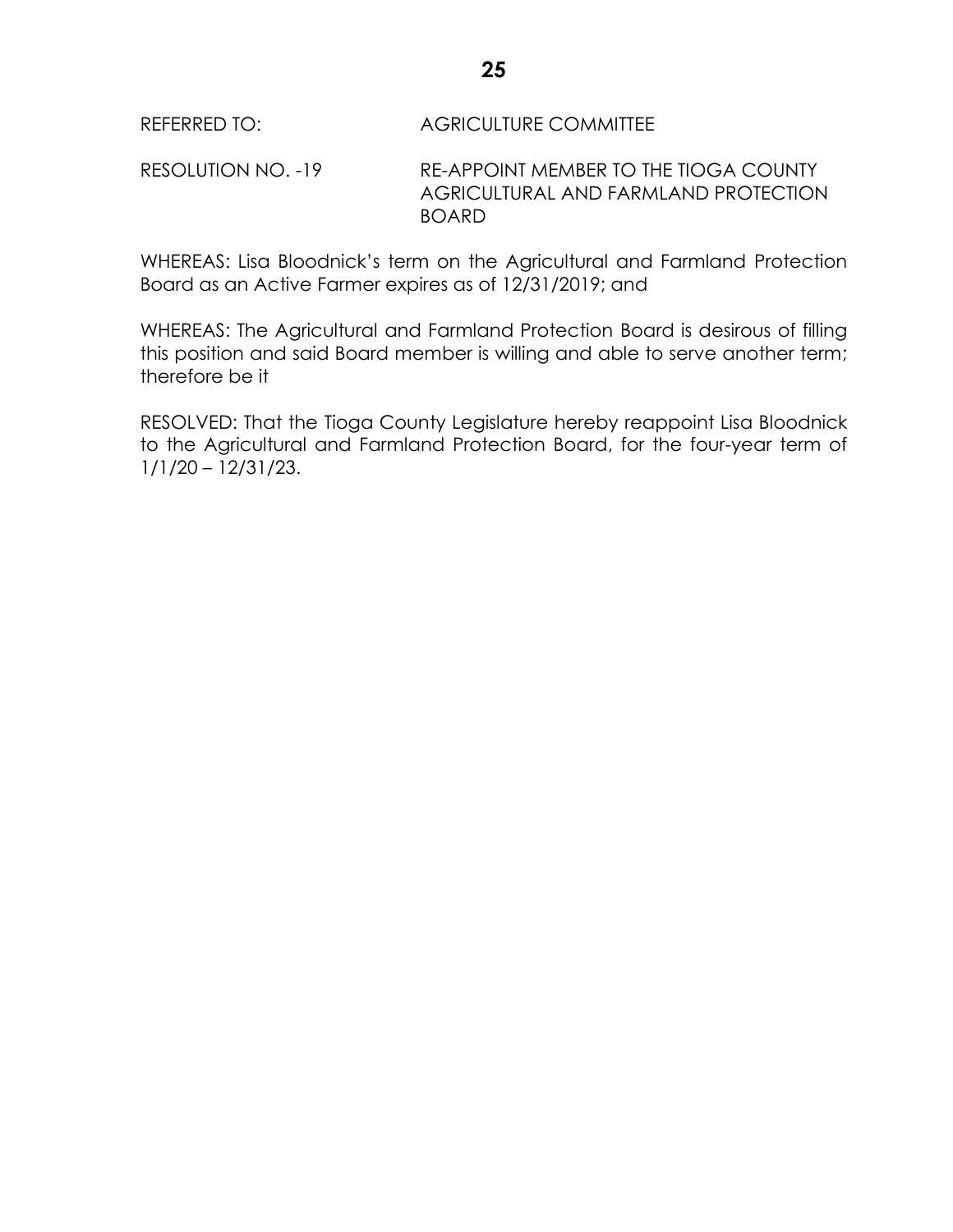RESOLUTION NO. -19 RE-APPOINT MEMBER TO THE TIOGA COUNTY AGRICULTURAL AND FARMLAND PROTECTION BOARD

WHEREAS: Tim Lawton's term on the Agricultural and Farmland Protection Board as an Active Farmer expires as of 12/31/2019; and

WHEREAS: The Agricultural and Farmland Protection Board is desirous of filling this position and said Board member is willing and able to serve another term; therefore be it

RESOLVED: That the Tioga County Legislature hereby reappoint Tim Lawton to the Agricultural and Farmland Protection Board, for the four-year term of 1/1/20 – 12/31/23.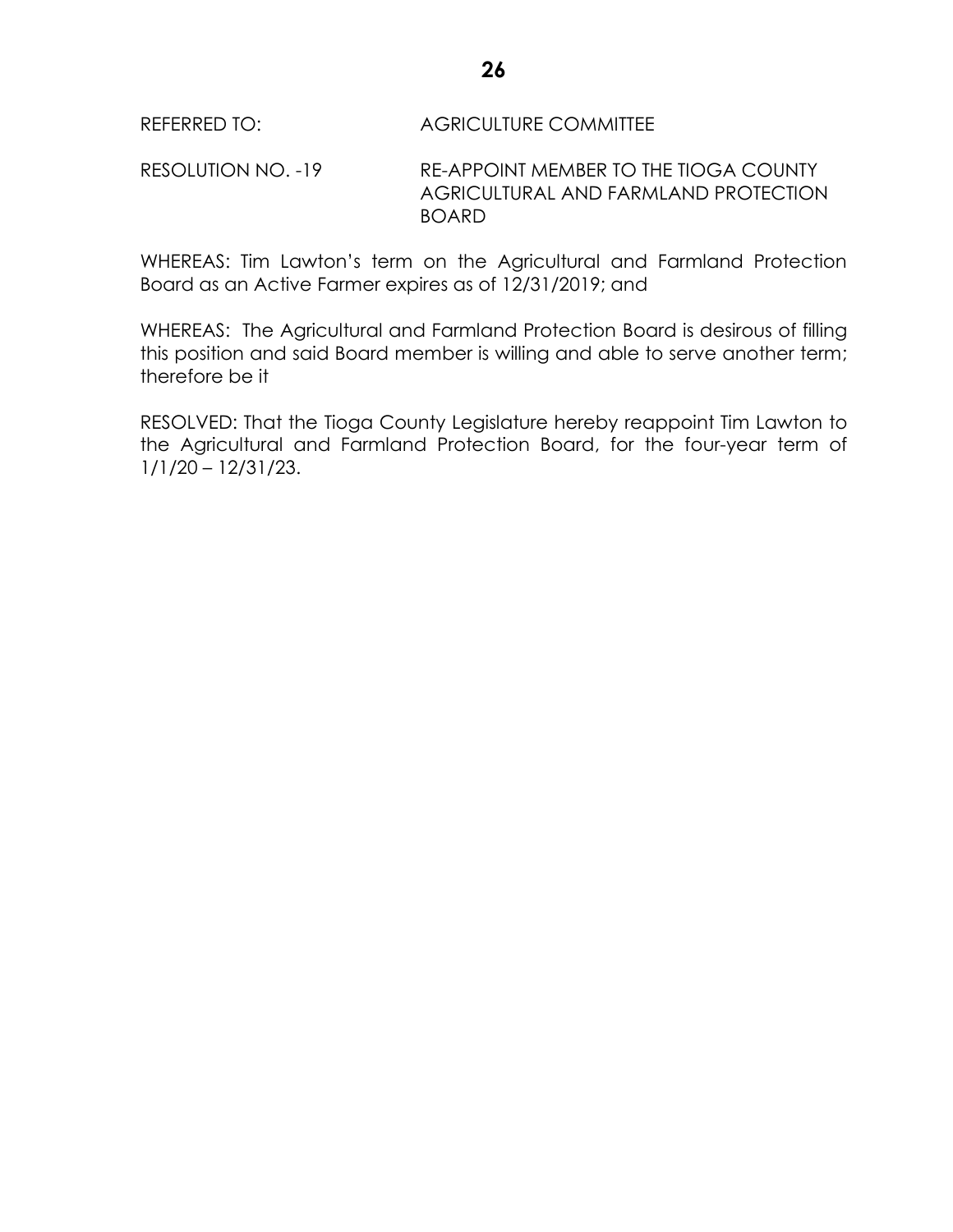#### RESOLUTION NO. -19 RE-APPOINT MEMBER TO THE TIOGA COUNTY PLANNING BOARD

WHEREAS: Rawley Filbin's position on the Tioga County Planning Board representing the Village of Waverly expires on 12/31/2019; and

WHEREAS: The Village of Waverly Board of Trustees has nominated Rawley Filbin to serve another three-year term as their representative, and he is willing and able to do so; therefore be it

RESOLVED: That the Tioga County Legislature hereby reappoint Rawley Filbin to the Tioga County Planning Board for another three-year term of 1/1/20 – 12/31/22.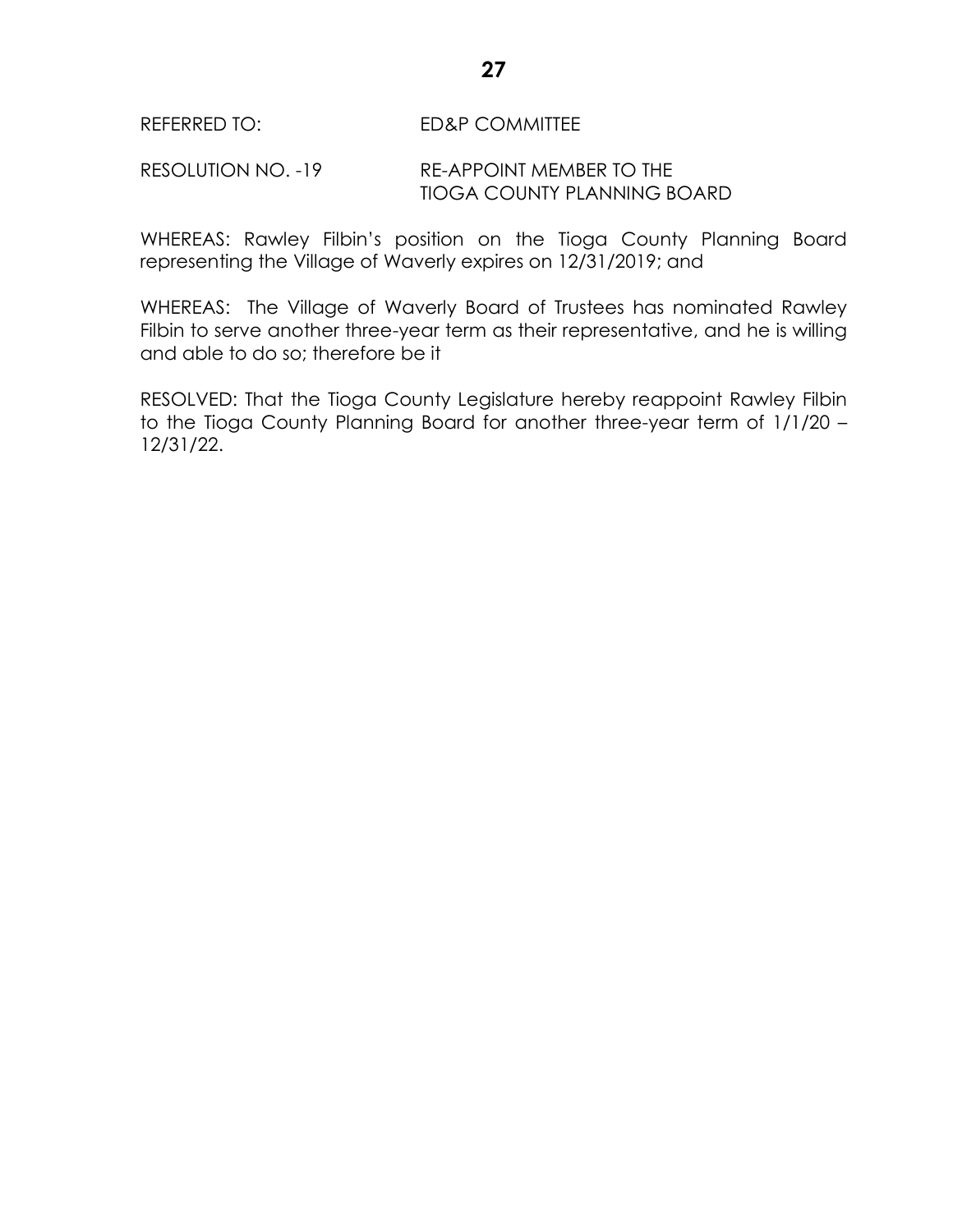#### RESOLUTION NO. -19 RE-APPOINT MEMBER TO THE TIOGA COUNTY PLANNING BOARD

WHEREAS: Tim Pollard's position on the Tioga County Planning Board representing the Town of Berkshire expires on 12/31/2019; and

WHEREAS: The Town of Berkshire Board has nominated Tim Pollard to serve another three-year term as their representative, and he is willing and able to do so; therefore be it

RESOLVED: That the Tioga County Legislature hereby reappoint Tim Pollard to the Tioga County Planning Board for another three-year term of 1/1/20 – 12/31/22.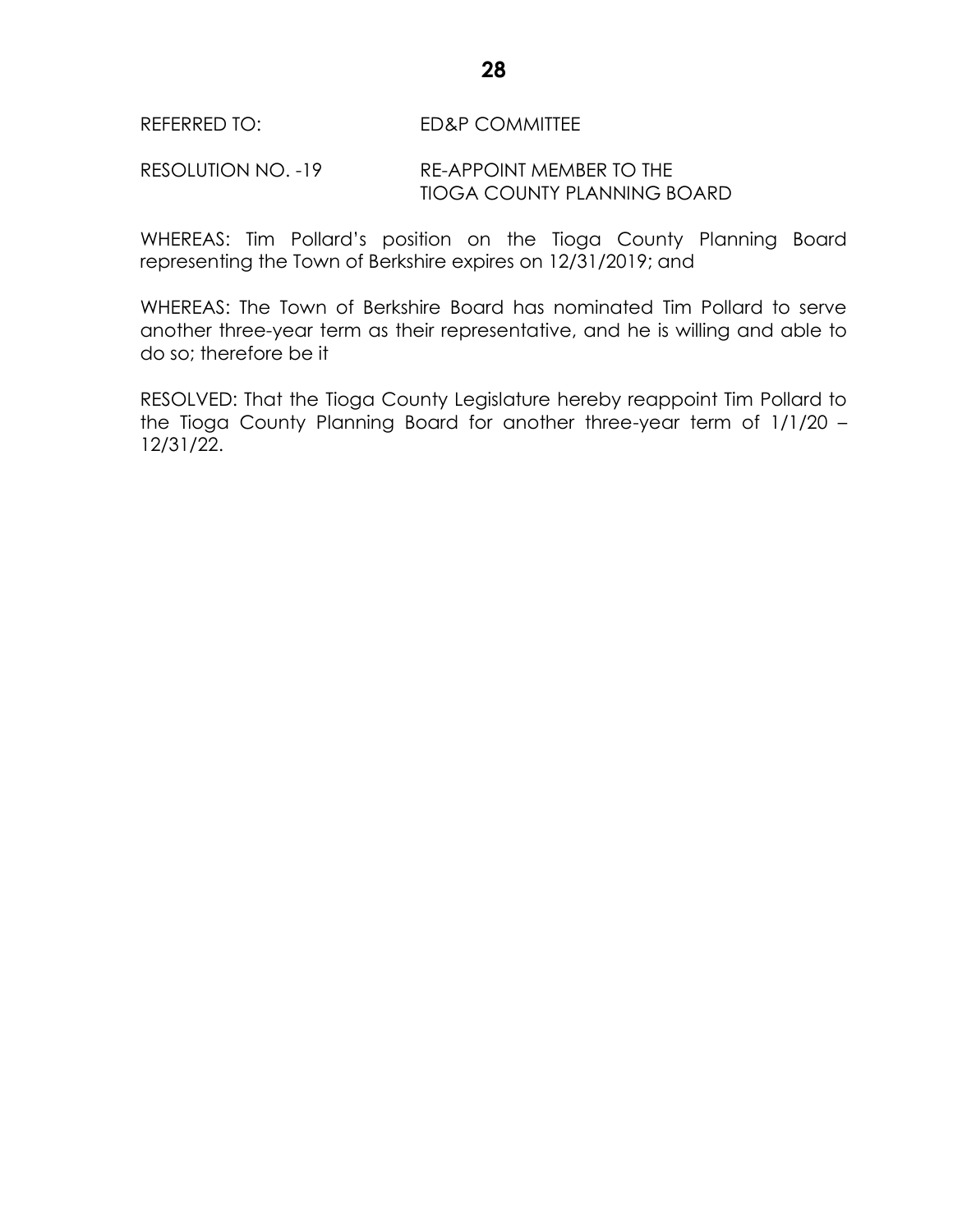#### RESOLUTION NO. -19 RE-APPOINT MEMBER TO THE TIOGA COUNTY PLANNING BOARD

WHEREAS: Doug Chrzanowski's position on the Tioga County Planning Board representing the Town of Tioga expires on 12/31/2019; and

WHEREAS: The Town of Tioga Board has nominated Doug Chrzanowski to serve another three-year term as their representative, and he is willing and able to do so; therefore be it

RESOLVED: That the Tioga County Legislature hereby reappoint Doug Chrzanowski to the Tioga County Planning Board for another three-year term of 1/1/20 – 12/31/22.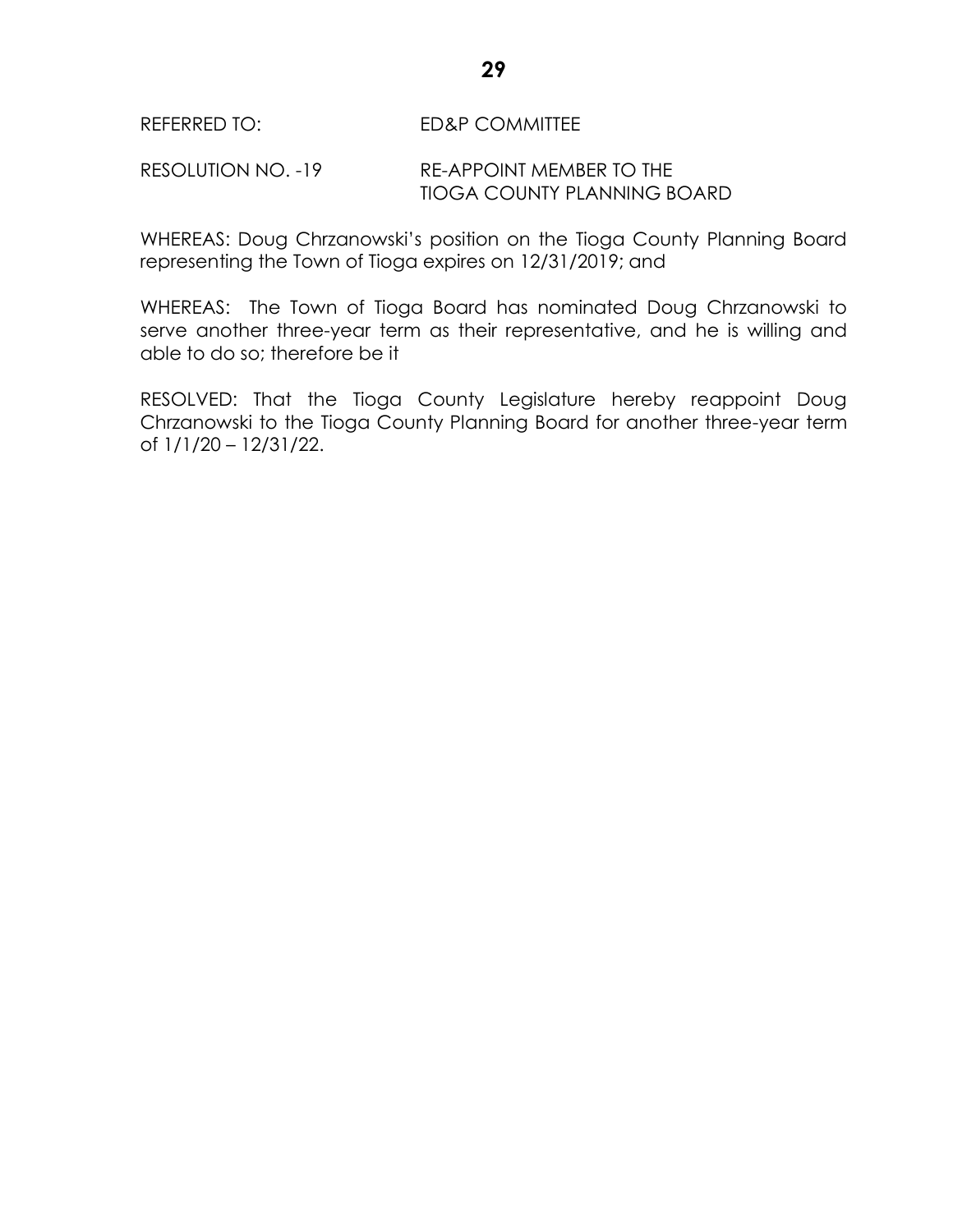RESOLUTION NO. -19 RE-APPOINT MEMBER TO THE TIOGA COUNTY PLANNING BOARD

WHEREAS: Mike Reynolds's position on the Tioga County Planning Board as an alternate expires on 12/31/2019; and

WHEREAS: Mike Reynolds is willing and able to serve another three-year term as an alternate member to the Board; therefore be it

RESOLVED: That the Tioga County Legislature hereby reappoint Mike Reynolds to the Tioga County Planning Board for another three-year term of 1/1/20 – 12/31/22.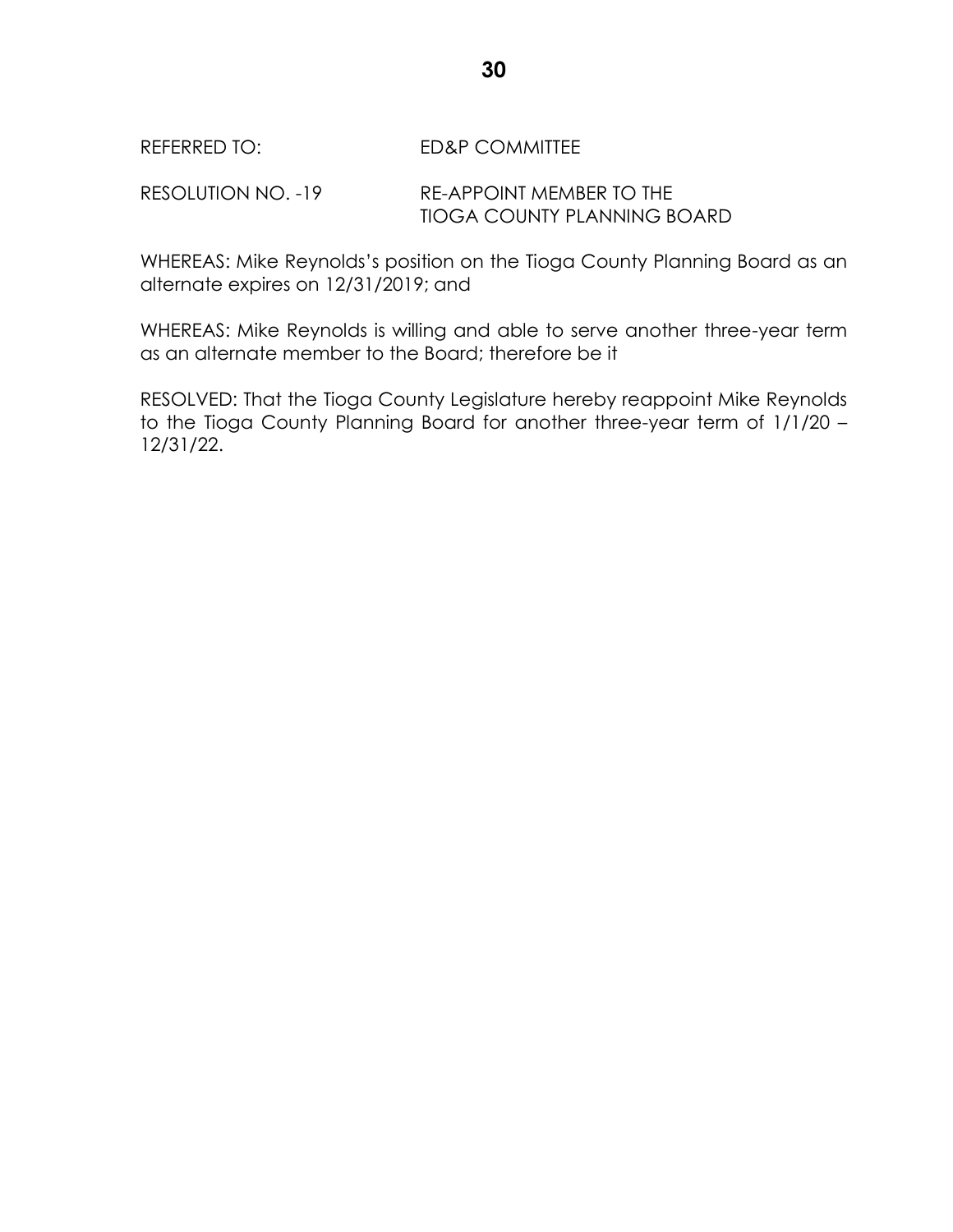RESOLUTION NO. -19 REAPPOINT MEMBER TO THE TIOGA COUNTY BOARD OF HEALTH

WHEREAS: Section 344 of the Public Health Law requires that members of the Board of Health shall serve six (6) year staggered terms; and

WHEREAS: The appointed term for Terry Hills, DVM, on the Board of Health expires 12/31/19; and

WHEREAS: The Board of Health recommends re-appointment and Dr. Hills has agreed to serve for another term; therefore be it

RESOLVED: That Terry Hills, DVM, be re-appointed to the Board of Health for a term of 1/1/20-12/31/25.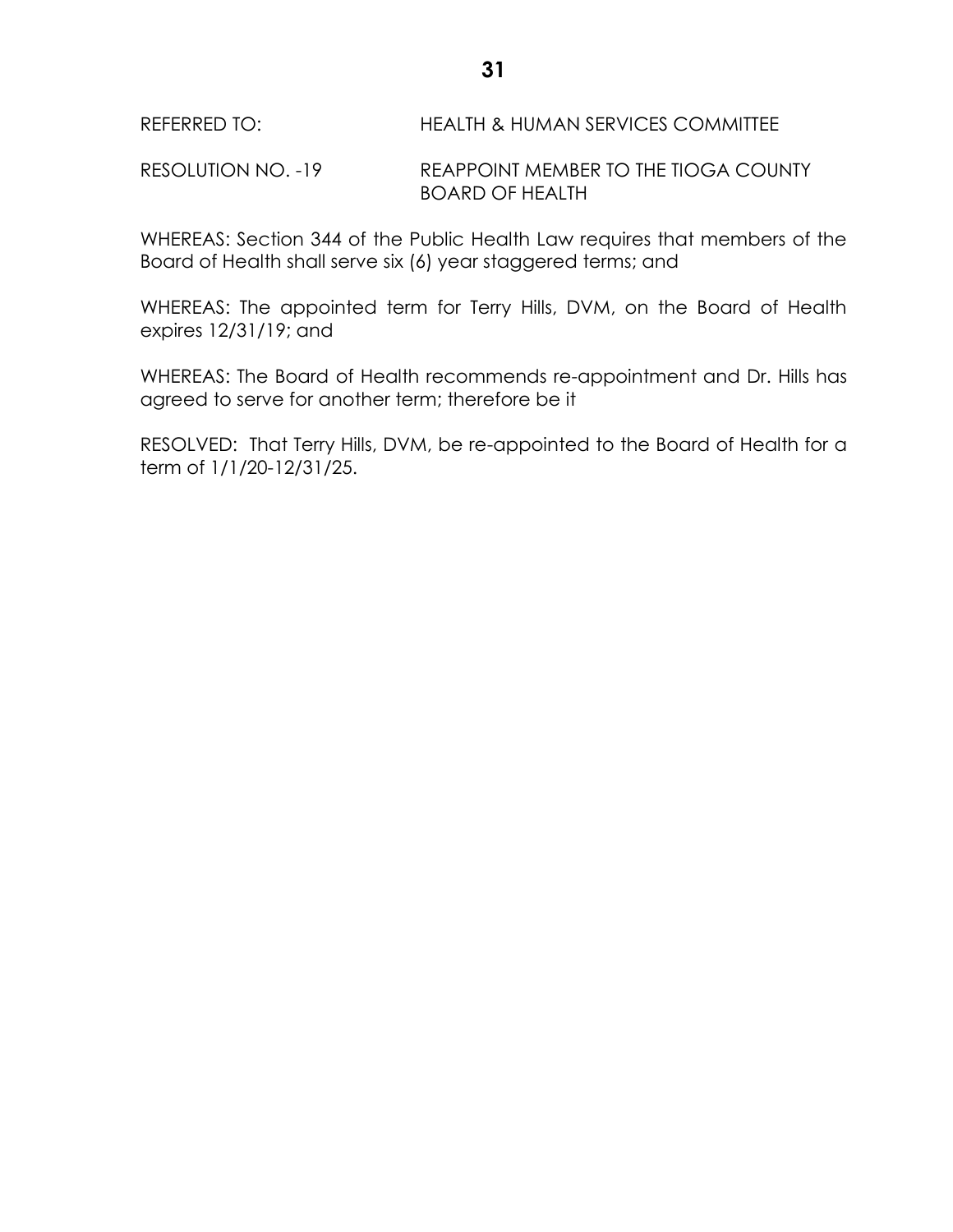RESOLUTION NO. -19 ACCEPTANCE OF THE APPLICATION FOR RYAN TELFER TO BE A TRAINEE MEMBER OF THE TIOGA COUNTY FIRE INVESTIGATION TEAM

WHEREAS: The Office of Emergency Services provides high quality Fire Investigation Team support to the Fire Service in Tioga County and adjacent Counties through the NYS Fire Mutual Aid Plan; and

WHEREAS: This service is provided by local, highly trained volunteers; and

WHEREAS: Ryan Telfer, firefighter, is requesting to be a Trainee member of the FIT Team; and

WHEREAS: Ryan Telfer currently possesses training and skills needed by the Tioga County Fire Investigation Team to work on the Team; therefore be it

RESOLVED: That Ryan Telfer be added as a Trainee member to the Tioga County Fire Investigation Team.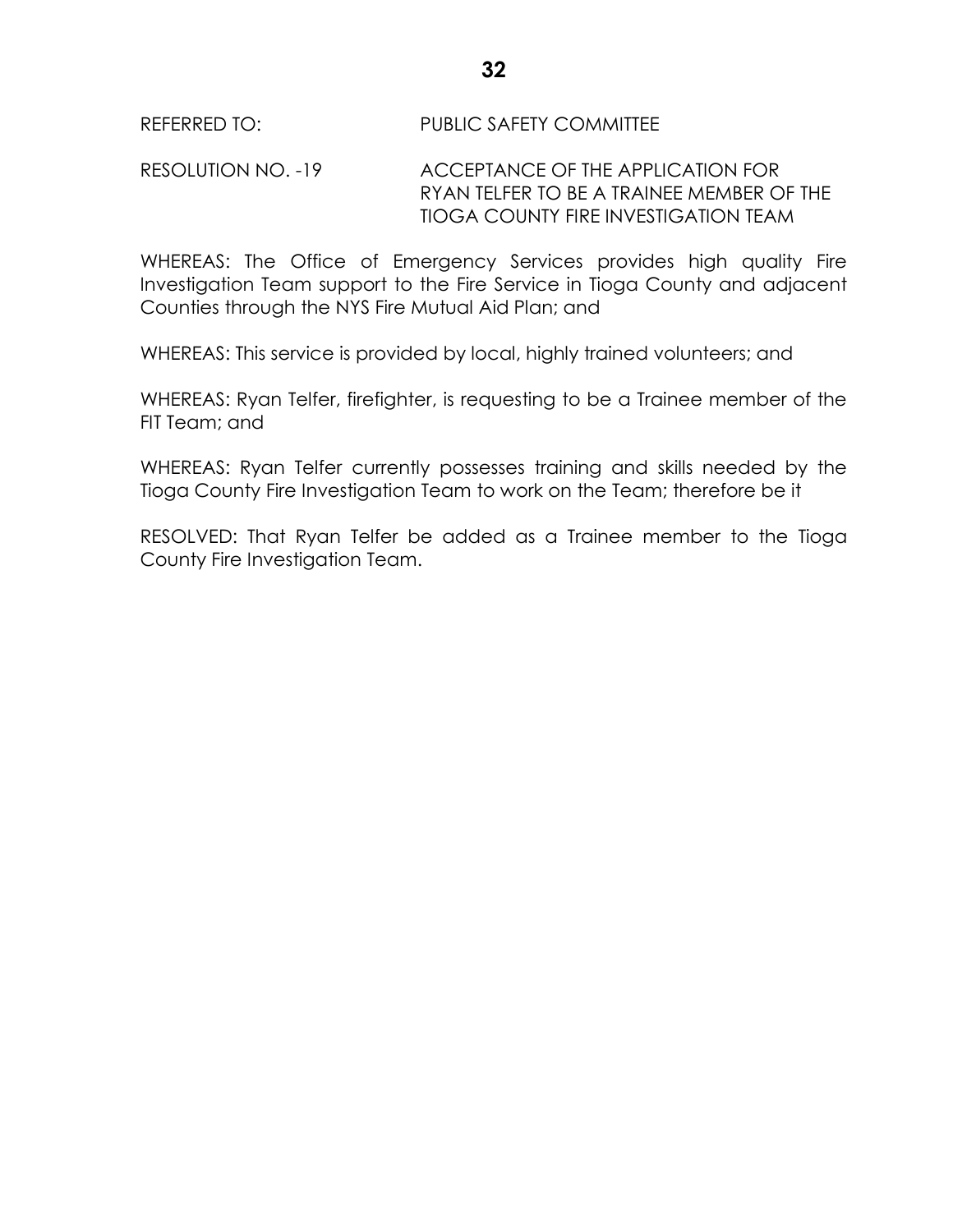REFERRED TO: PUBLIC WORKS COMMITTEE

RESOLUTION NO. -19 AWARD REPAIR OF THE GENERATOR AT THE HHS BUILDING

WHEREAS: One generator at the HHS Building located at 1062 State Route 38 has failed; and

WHEREAS: The Commissioner of Public Works received proposals for the repair of this generator unit; and

WHEREAS: The proposals were received as follows:

| Independent Field Service, LLC | \$20,309.98 |
|--------------------------------|-------------|
| Emergency Power Systems        | \$29,377.99 |

And;

WHEREAS: The Commissioner of Public Works reviewed the proposals and determined that Independent Field Service, LLC proposal is acceptable; therefore be it

RESOLVED: That the Tioga County Legislature award the repair to Independent Field Service LLC, Syracuse, NY not to exceed \$20,309.98 to be paid out of A1621.540140.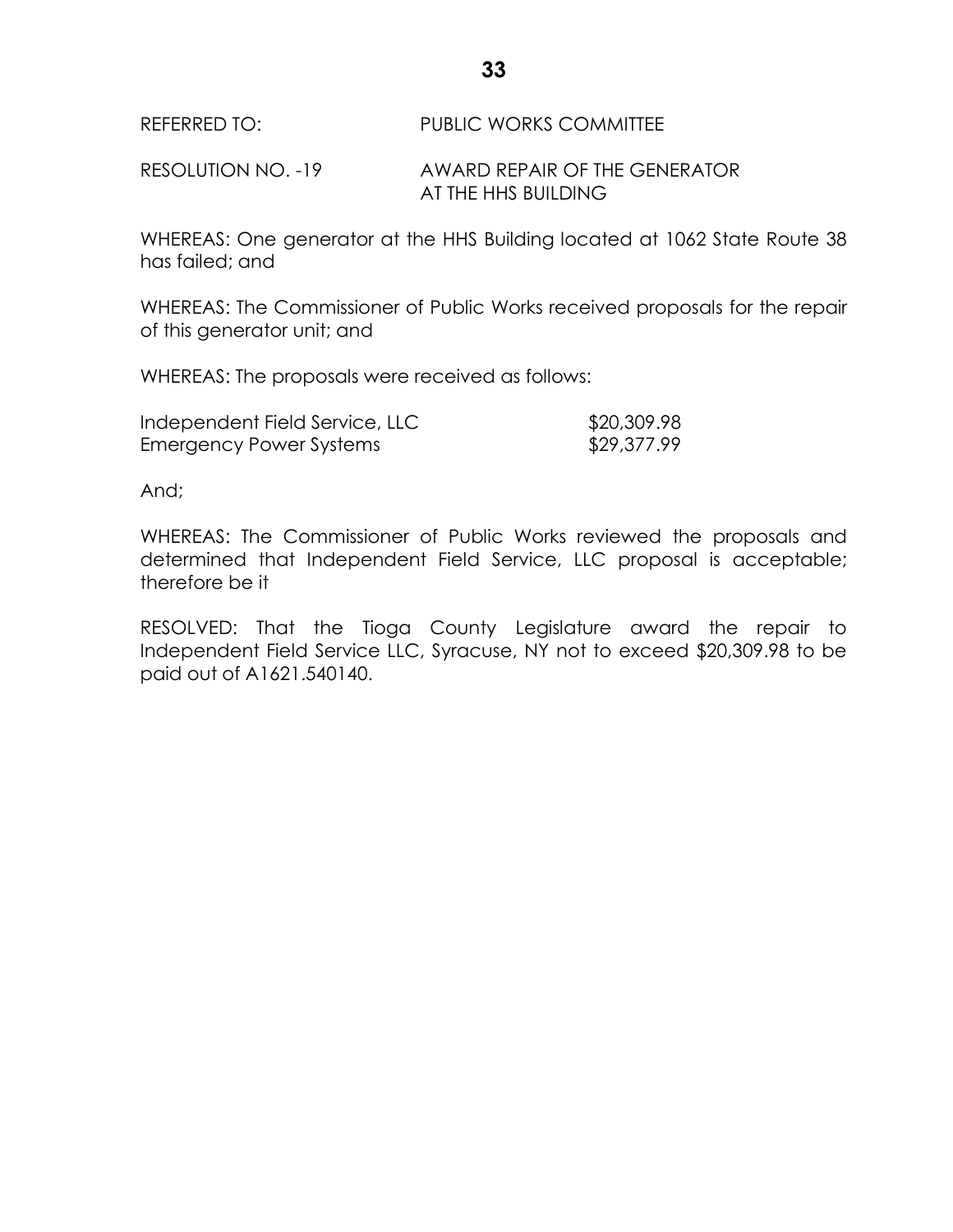#### RESOLUTION NO. -19 ADOPT COUNTY BUDGET FOR 2020, APPROPRIATIONS AND SALARY SCHEDULE

RESOLVED: That the tentative budget for Tioga County for the year 2020 submitted by the Budget Officer on November 12, 2019 and approved by the Finance Committee be, and the same hereby is adopted as the official Budget for the year 2020; and be it further

RESOLVED: That the several amounts specified in such budget as to the total for the several objects as set forth in Schedule 1 therein be appropriated for such objects, effective January 1, 2020; and be it further

RESOLVED: That the full time Salary Schedule 5 set forth in the budget be adopted effective January 1, 2020.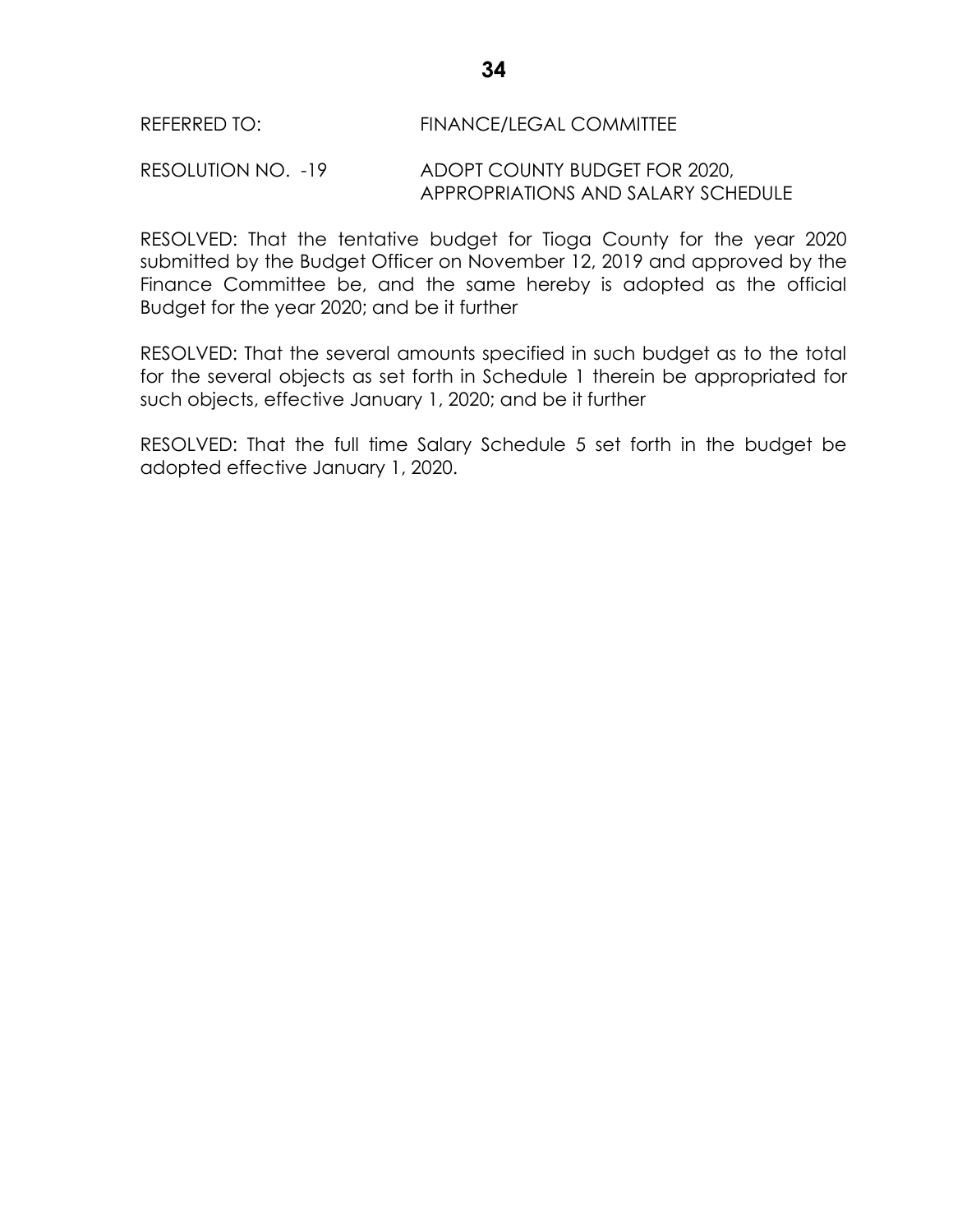## REFERRED TO: FINANCE/LEGAL COMMITTEE

#### RESOLUTION NO. -19 AUTHORIZE TREASURER TO ENCUMBER FUNDS

RESOLVED: That the County Treasurer be and hereby is authorized to encumber whatever funds he deems necessary, subject to the approval of the Finance Committee; and be it further

RESOLVED: That said funds be encumbered before December 31, 2019 to allow proper coding of bills for payment through February 29, 2020.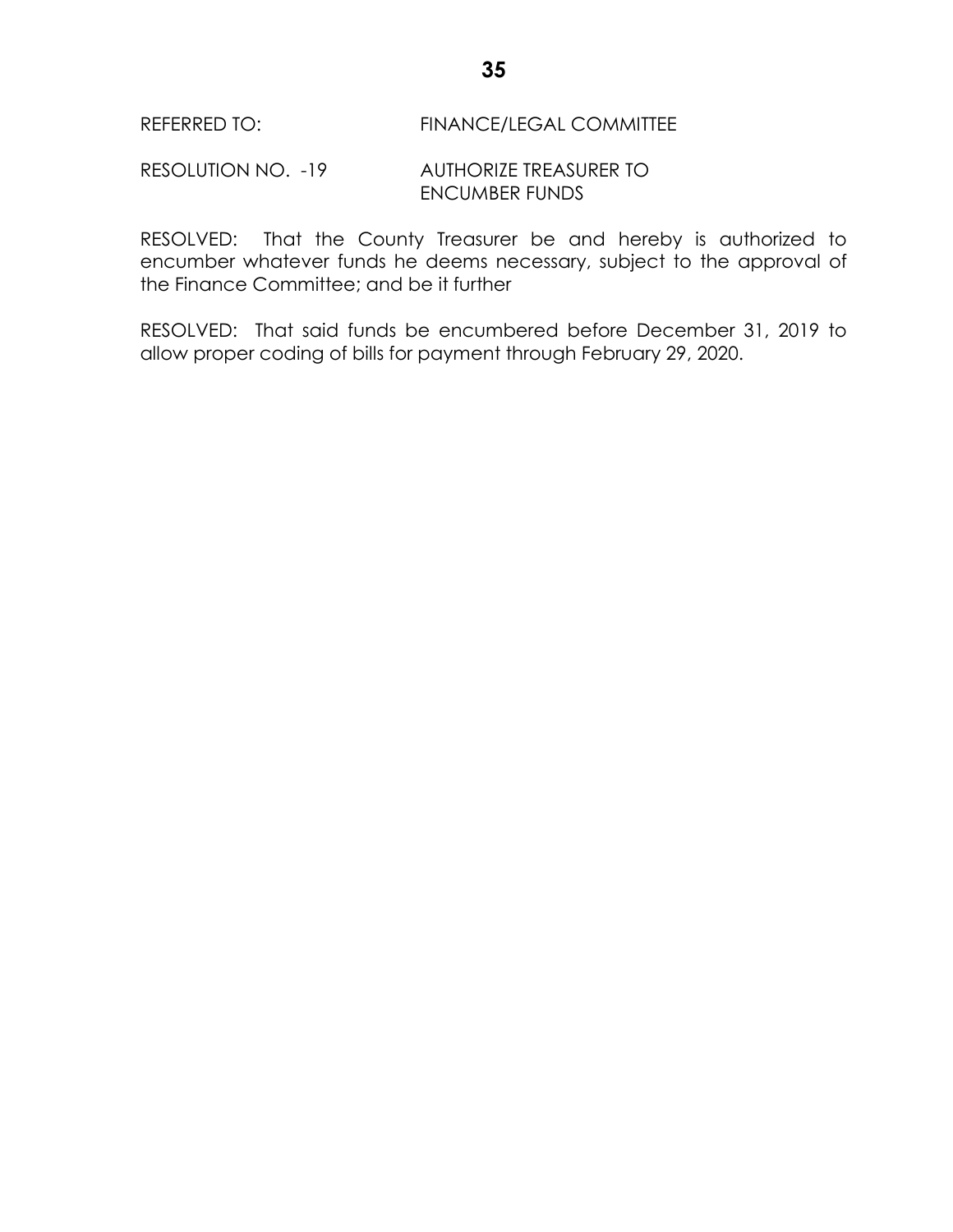## REFERRED TO: FINANCE/LEGAL COMMITTEE

RESOLUTION NO. -19 YEAR END TRANSFERS

RESOLVED: That the unencumbered balances of appropriation accounts, unanticipated revenue fund balances in the amount equal to the sum of overdrawn appropriation accounts in all funds be, and hereby are appropriated to overdrawn accounts; and be it further

RESOLVED: That the County Treasurer is hereby authorized and directed to effect this resolution.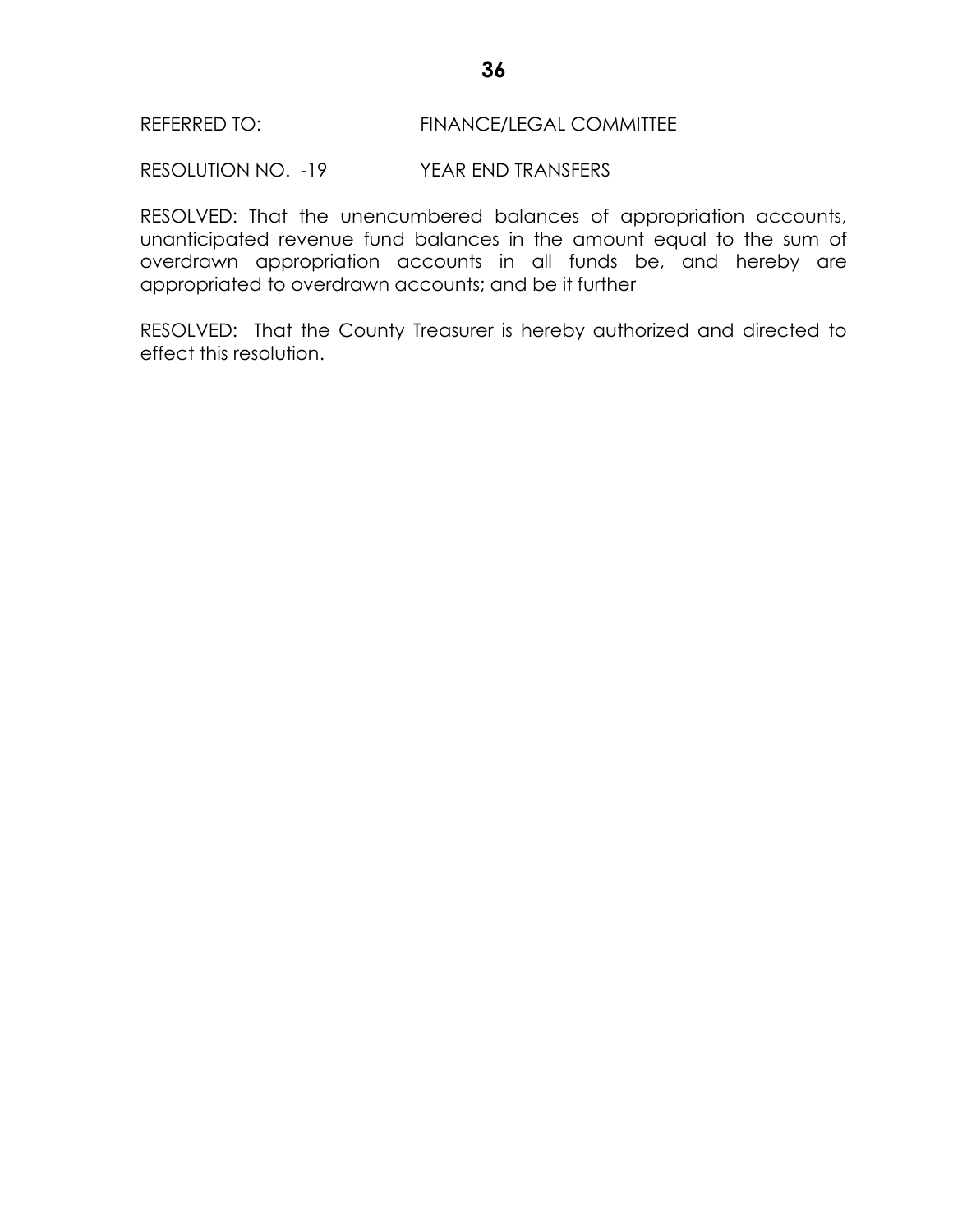## REFERRED TO: FINANCE COMMITTEE

RESOLUTION NO. -19 TOWN TAX LEVY

WHEREAS: There has been presented to this Legislature a duly certified copy of the annual Budgets of each of the several Towns of the County of Tioga for the fiscal year beginning January 1, 2020; be it

RESOLVED: That there shall be, and there is, assessed against and levied upon and collected from the taxable property situate in the following Towns outside the incorporated Villages or partially located therein, the amounts indicated for Town purposes as specified in the Budgets of the respective Towns as follows:

| Part Town      | General Outside | Highway Outside |
|----------------|-----------------|-----------------|
| <b>Barton</b>  |                 |                 |
| Candor         | 5,700           | 238,447         |
| Newark Valley  |                 | 13,230          |
| <b>Nichols</b> | 4,575           |                 |
| Owego          |                 | 2,184,967       |
| Spencer        | 16,700          | 415,695         |
| Further        |                 |                 |

RESOLVED: That there shall be and there hereby is, assessed against and levied upon and collected from the taxable property liable therefore within the respective Fire and Fire protection Districts in the Towns, the following amounts for the purposes of such Districts as specified on their annual Budgets:

| Town of Barton<br><b>Halsey Valley Fire Protection</b><br>Lockwood Fire Protection<br><b>Waverly Joint Fire Protection</b> | 19,772.45<br>43,650.05<br>284,216.00 |
|----------------------------------------------------------------------------------------------------------------------------|--------------------------------------|
| <b>Town of Berkshire</b><br>Berkshire Fire District                                                                        | 150,931.00                           |
| Town of Candor<br><b>Candor Fire District</b>                                                                              | 451,537.00                           |
| <b>Town of Newark Valley</b><br>Newark Valley Fire District                                                                | 310,349.39                           |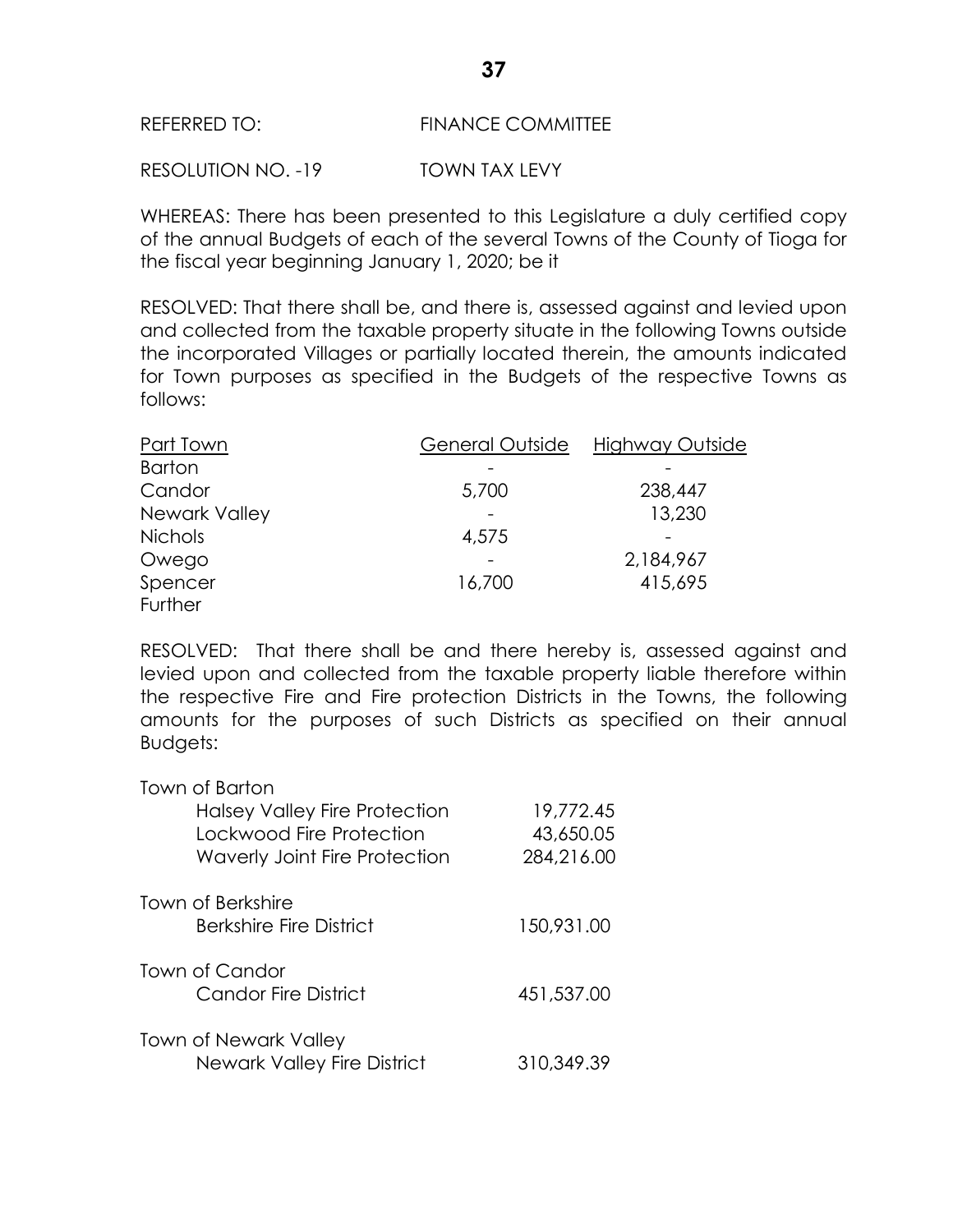| Town of Nichols<br>Nichols Joint Fire Protection                                                             | 509,603.62                                |
|--------------------------------------------------------------------------------------------------------------|-------------------------------------------|
| Town of Owego<br><b>Apalachin Fire District</b><br>Owego Fire District<br><b>Newark Valley Fire District</b> | 1,044,203.00<br>1,786,612.68<br>44,223.00 |
| Town of Richford<br>Richford Fire District                                                                   | 106.650.00                                |
| Town of Spencer<br><b>Spencer Fire Protection District</b>                                                   | 78,000.00                                 |
| Town of Tioga<br>Tioga Fire District                                                                         | 283,276.00                                |

### **Further**

RESOLVED: That there shall be, and there hereby is, assessed against and levied upon and collected from the taxable property liable therefore within certain sewer, water and lighting Districts in the Town of Owego and the amounts specified in their annual budgets as follows:

| Water District No. 4/Ext. 13 | 12,132 |
|------------------------------|--------|
| Water District No. 4/Ext. 15 | 10,021 |
| Water District No. 4/Ext. 17 |        |
| Water District No. 4/Ext. 20 | 18,400 |
| Sewer District No. 2/Ext. 14 | 12,019 |
| Sewer District No. 2/Ext. 15 | 11,863 |
| Lighting District No. 1      | 6,404  |
| Lighting District No. 2      | 12,569 |
| Lighting District No. 3      | 12,624 |
| Lighting District No. 4A     | 1,037  |
| Lighting District No. 4B     | 2,637  |
| Lighting District No. 5      | 8,423  |
| Lighting District No. 6      | 14,536 |
| Lighting District No. 7      | 2,668  |
| Lighting District No. 8      | 1,733  |
| Lighting District No. 9      | 886    |
| Lighting District No. 10     | 1,163  |

**Further**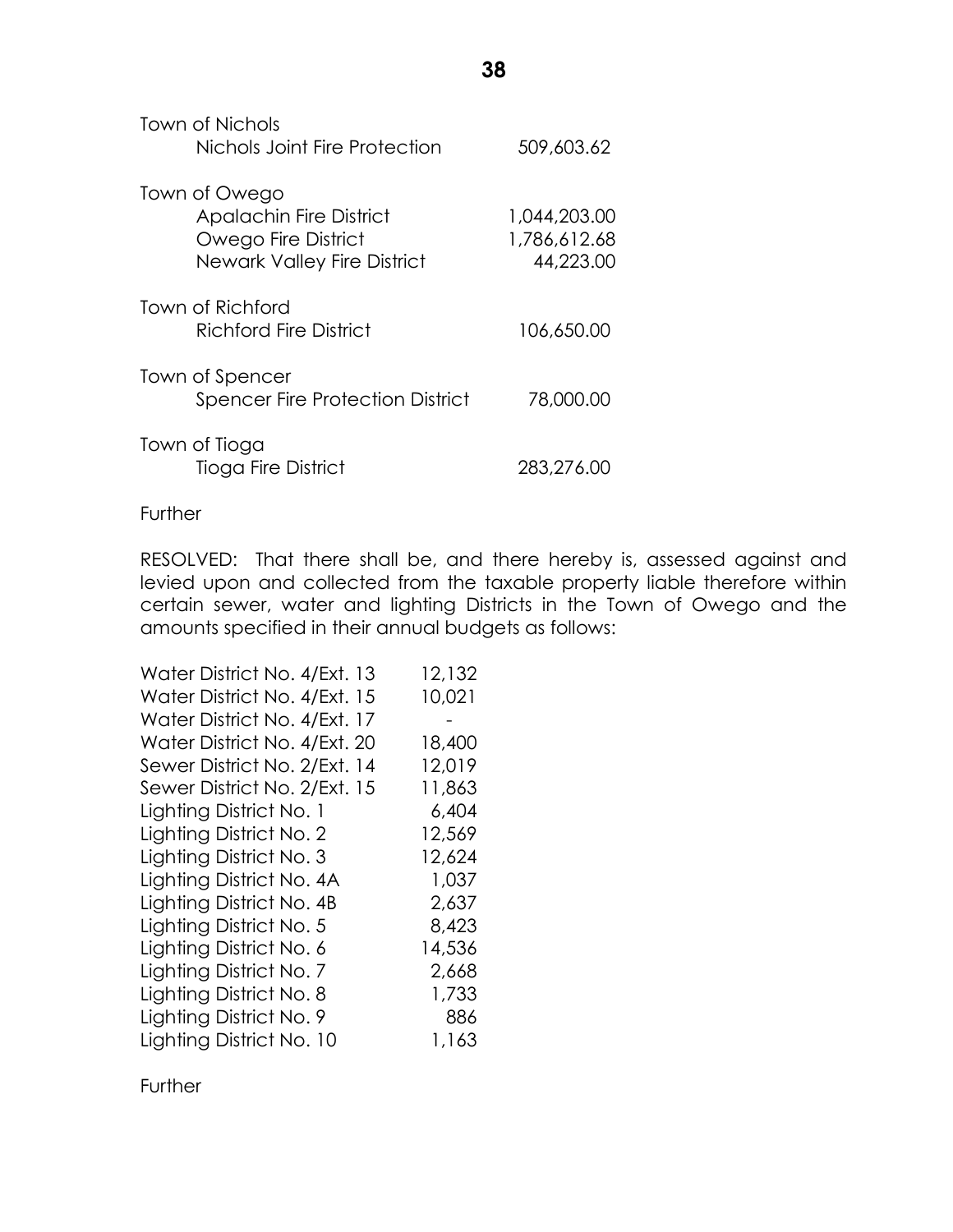RESOLVED: That there shall be and there hereby is, assessed against and levied upon and collected from the taxable property liable therefore in the Town of Owego returned sewer and water rents in the amount of \$367,373.09; be it further

RESOLVED: That there shall be and there hereby is, assessed against and levied upon and collected from the taxable property liable therefore in the Town of Barton returned sewer and water rents in the amount of \$8,872.61; be it further

RESOLVED: That the amounts to be raised by tax for all other purposes as specified in the several annual Budgets shall be, and they hereby are, assessed against and levied upon and collected from the taxable properties in the Towns except as otherwise provided by law as follows:

| Townwide         | General | Highway |
|------------------|---------|---------|
| <b>Barton</b>    | 210,900 | 546,500 |
| <b>Berkshire</b> | 83,605  | 338,100 |
| Candor           | 569,615 | 728,338 |
| Newark Valley    | 328,847 | 341,500 |
| <b>Nichols</b>   |         | 223,310 |
| Owego            | 913,000 |         |
| Richford         | 257,519 | 473,357 |
| Spencer          | 316,126 | 257,292 |
| Tioga            | 258,454 | 586,111 |
|                  |         |         |

#### Further

RESOLVED: That such taxes and assessments, when collected, shall be paid to the Supervisors of the several Towns in the amounts as shown by this resolution for distribution by them in the manner provided by law.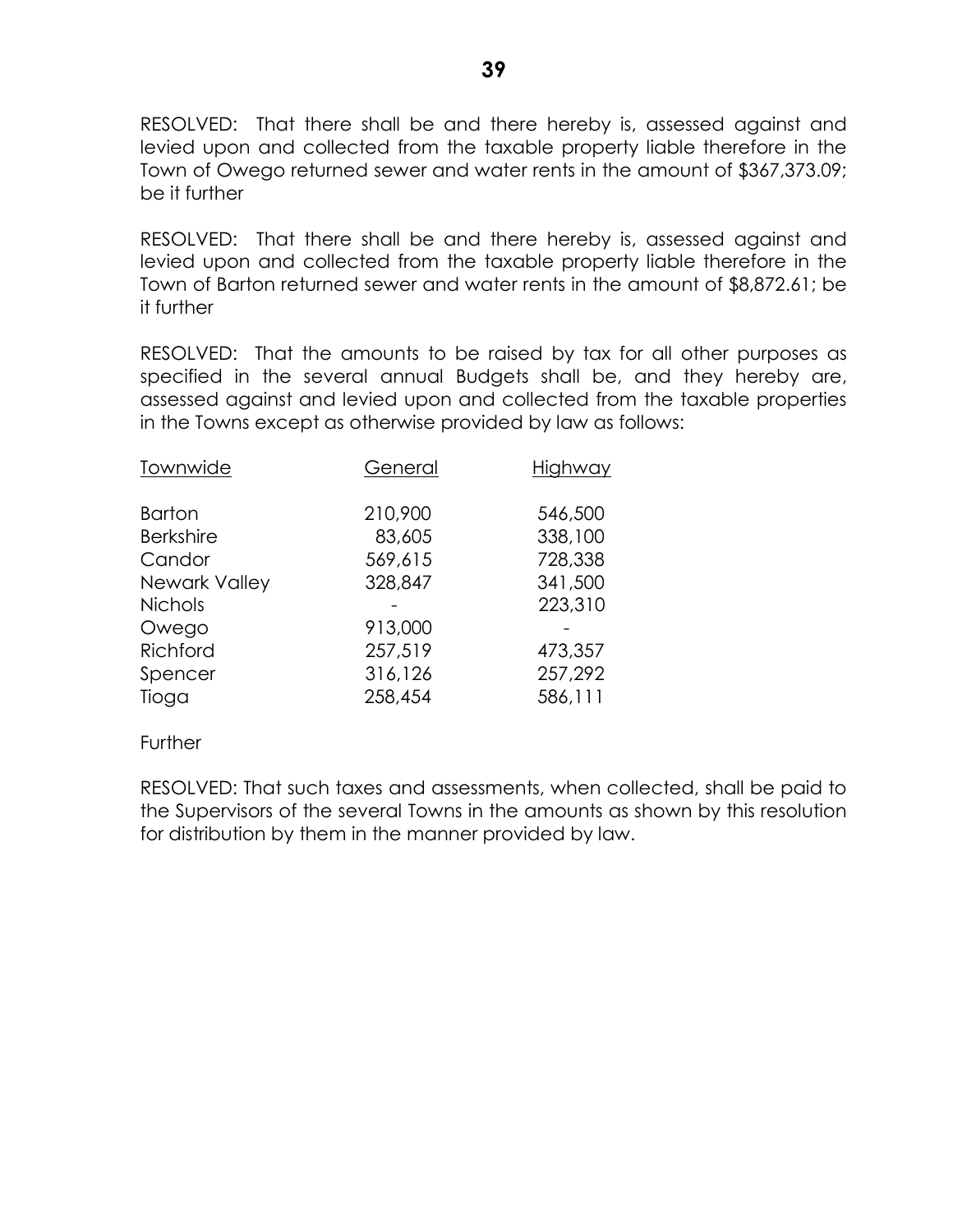| REFERRED TO:       | PUBLIC SAFETY COMMITTEE<br><b>FINANCE/LEGAL COMMITTEE</b> |
|--------------------|-----------------------------------------------------------|
| RESOLLITION NO -19 | TRANSEER OF FUNDS EROM CONTI                              |

RESOLUTION NO. -19 TRANSFER OF FUNDS FROM CONTINGENCY TO CORONER'S BUDGET AND MODIFY 2019 CORONER'S BUDGET

WHEREAS: The Coroner's budget has had a high number of cases for 2019 exceeding 102 through the end of October 2019 and the Coroner's account will not have sufficient funds for the remainder of 2019; and

WHEREAS: It is anticipated the Coroners will have additional cases through the holidays and year-end needing additional funds to pay invoices for medical costs, autopsy, and doctor's fees; and

WHEREAS: The Coroner's payroll account is not sufficient to process outstanding payments and those needed through year-end; and

WHEREAS: Funds will not be needed for radios in 2019 and these funds can be transferred to meet some of the shortfall; and

WHEREAS: Legislative approval is needed to transfer funds, draw from contingency and modify the 2019 budget transferred to meet some of the shortfall; therefore be it

RESOLVED: That the Tioga County Legislature authorizes a transfer from contingency and a 2019 budget modification as follows:

| From: | A1990 540715 Contingency Account<br>A1185 520230 Coroner Radio and Equipment | \$25,000.00<br>\$ 800.00  |
|-------|------------------------------------------------------------------------------|---------------------------|
| To:   | A1185 510050 Coroner - Salary Other<br>A1185 540370 Coroner – Medical        | \$4,000.00<br>\$21,800.00 |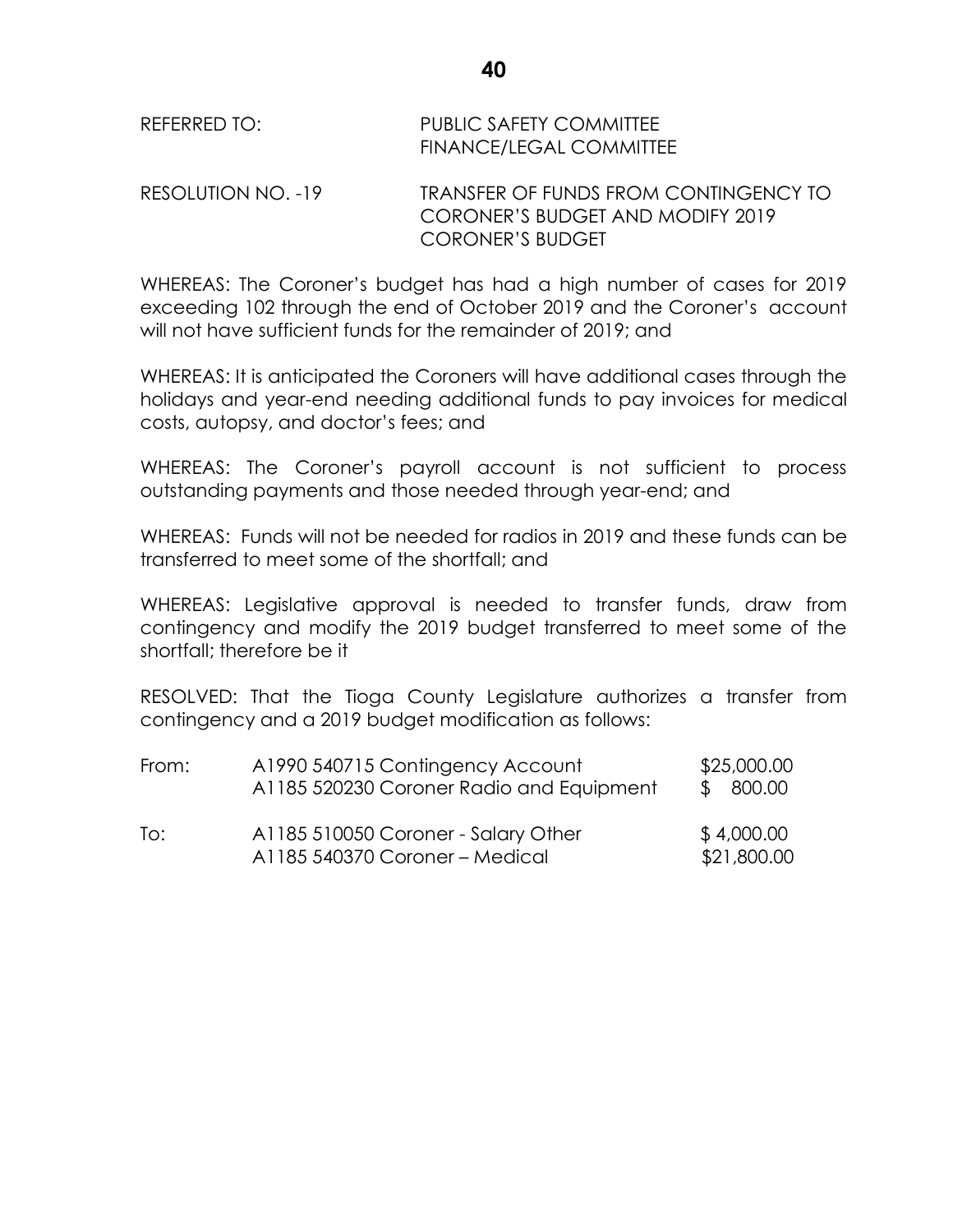REFERRED TO: HEALTH & HUMAN SERVICES COMMITTEE FINANCE/LEGAL COMMITTEE

RESOLUTION NO. -19 TRANSFER OF FUNDS BUDGET MODIFICATION MENTAL HYGIENE

WHEREAS: Tioga County Mental Hygiene (TCMH) is required to pay a portion of the costs for the treatment of Tioga County residents that have been assigned Criminal Psychiatric services by the NYS Court system; and

WHEREAS: TCMH has received notice that Tioga County residents were assigned these services, along with the required payment amount; and

WHEREAS: TCMH has determined the amount of additional funding needed for these already incurred mandated expenses within its own budget, yet this will require a budget modification and transfer of funds; and

WHEREAS: Transfer of funds requires Legislative approval; therefore be it

RESOLVED: That the Mental Hygiene budget be modified and funds be transferred as follows:

From: A4310 510010 Full Time \$19,668.24 To: A4390 540590 Criminal Psychiatric: Services Rendered \$19,668.24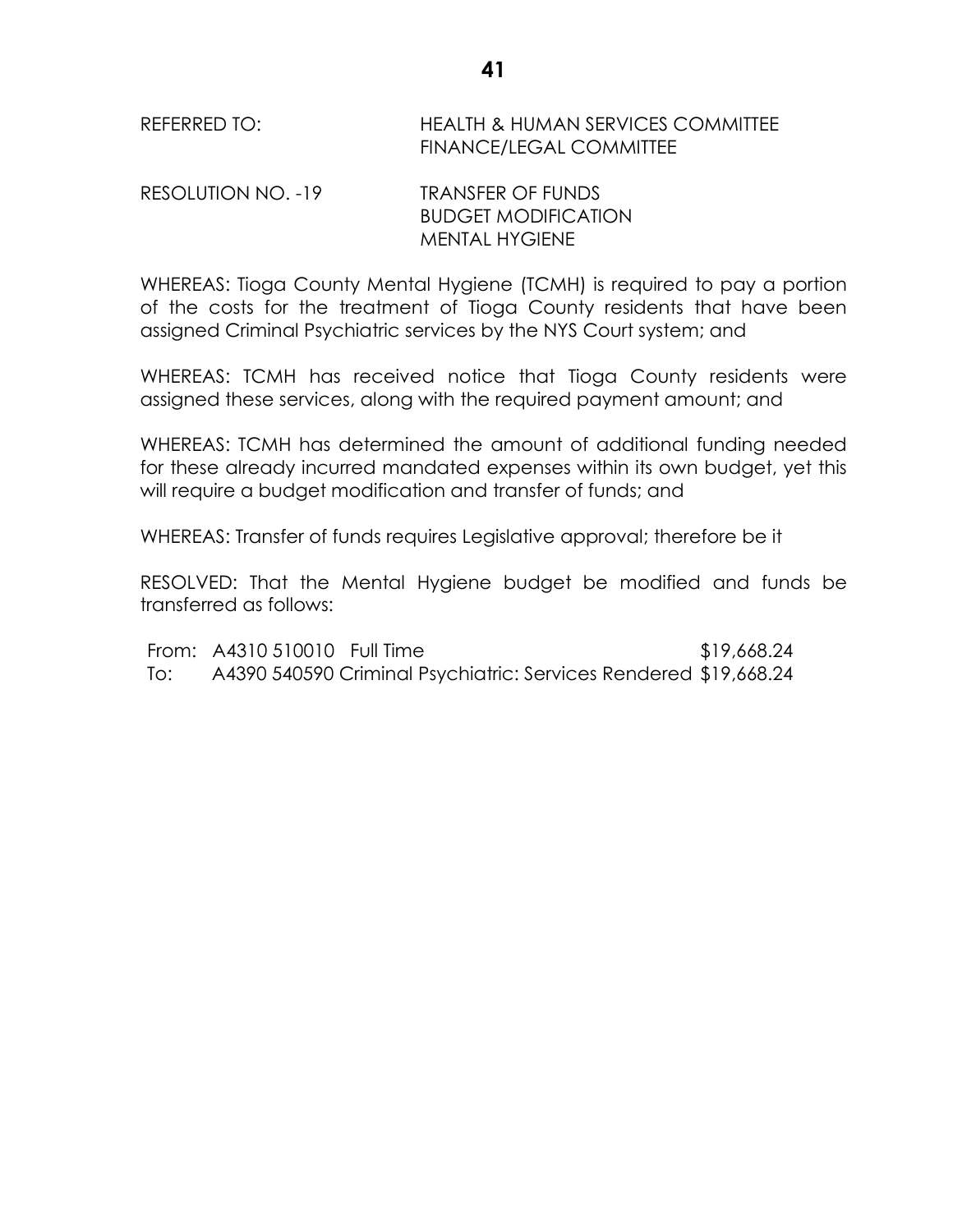# REFERRED TO: HEALTH & HUMAN SERVICES COMMITTEE FINANCE/LEGAL COMMITTEE

## RESOLUTION NO. -19 APPROPRIATION OF FUNDS AND BUDGET MODIFICATION MENTAL HYGIENE

WHEREAS: Tioga County Mental Hygiene (TCMH) has been allocated additional pass through state aid funding for the purpose of Family Peer Support Services, Ongoing Integrated Supported Employment, Supported Housing and Psychosocial Club; and

WHEREAS: TCMH has contracted with AspireHopeNY and Rehabilitative Support Services to provide these services to Tioga County residents; and

WHEREAS: TCMH will incur no local share increase, yet this will require an appropriation of funds into the proper account codes; and

WHEREAS: Appropriation of funds and Budget modifications require Legislative approval; therefore be it

RESOLVED: That funding be appropriated as follows:

| From: A4310-434900 State Aid-Mental Health | \$4,149.00 |
|--------------------------------------------|------------|
| To: A4311-540595 Services Rendered(Other)  | \$864.00   |
| To: A4320-540590 Services Rendered         | \$2,180.00 |
| To: A4333-540130 Contracts                 | \$ 250.00  |
| To: A4333-540140 Contracting Services      | \$855.00   |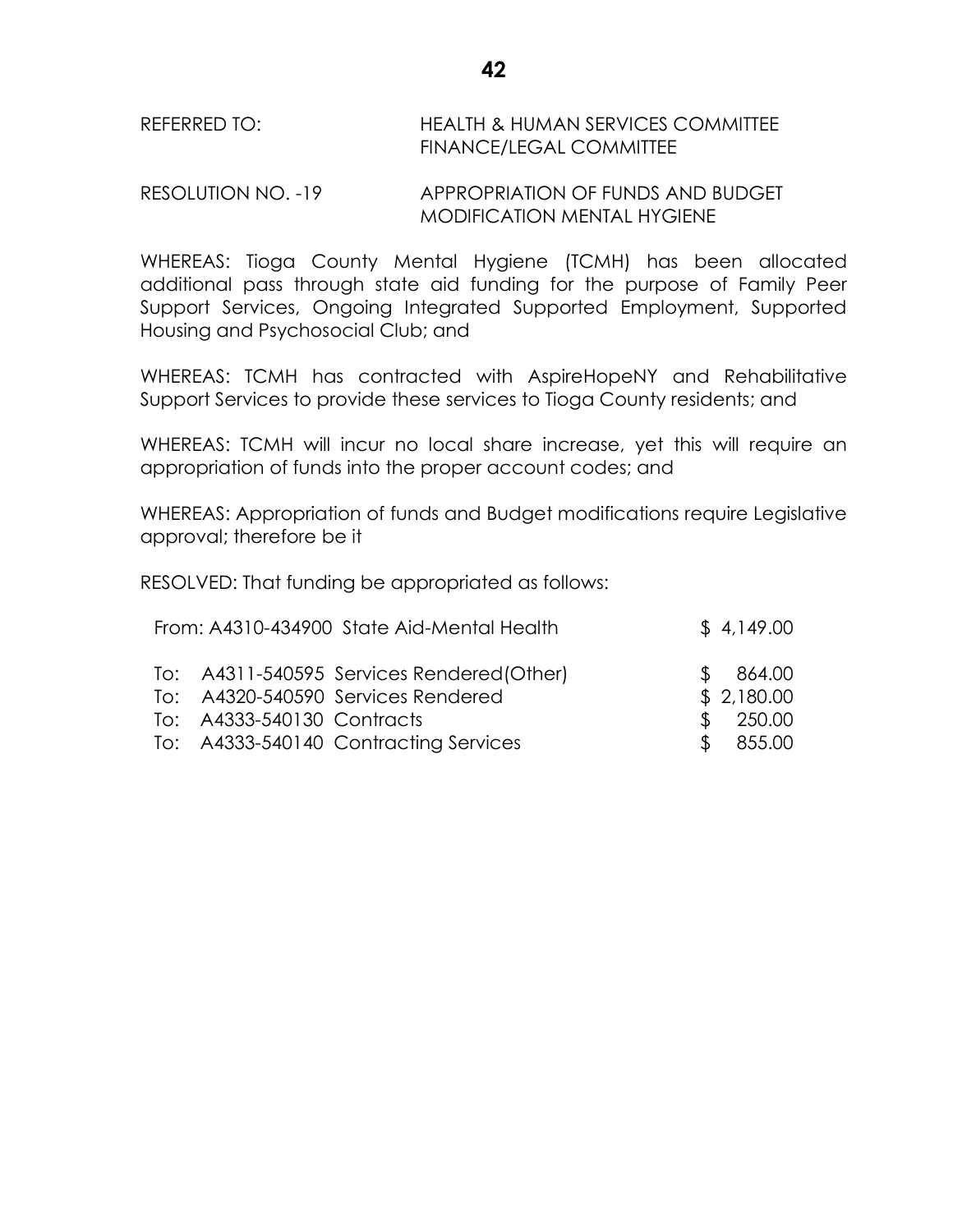| REFERRED TO: | HEALTH & HUMAN SERVICES COMMITTEE |
|--------------|-----------------------------------|
|              | FINANCE/LEGAL COMMITTEE           |

RESOLUTION NO. -19 APPROPRIATION OF FUNDS MENTAL HYGIENE AND AMEND 2019 BUDGET

WHEREAS: Tier Rural Integrated Performing Provider Systems, Inc. d/b/a Care Compass Network has made available resources to improve access to care, while reducing emergency department visits and preventable hospital admissions, thereby reducing costs; and

WHEREAS: Care Compass Network has awarded Tioga County Mental Hygiene funding for the implementation of a Telehealth Program and the said funds need to be appropriated; and

WHEREAS: The Department deems it to be in the best interest of the community to accept this grant funding to improve access to care; and

WHEREAS: The grant funding will be awarded as milestones are achieved and this funding is designated for specific program deliverables; and

WHEREAS: Appropriation of Funds requires Legislative approval; therefore be it

RESOLVED: That the grant funds be appropriated and the 2019 budget be amended as follows:

|     | From: A4312 434900 State Aid Telehealth Grant | \$205,100 |
|-----|-----------------------------------------------|-----------|
| To: | A4312 540590 Services Rendered                | \$205,100 |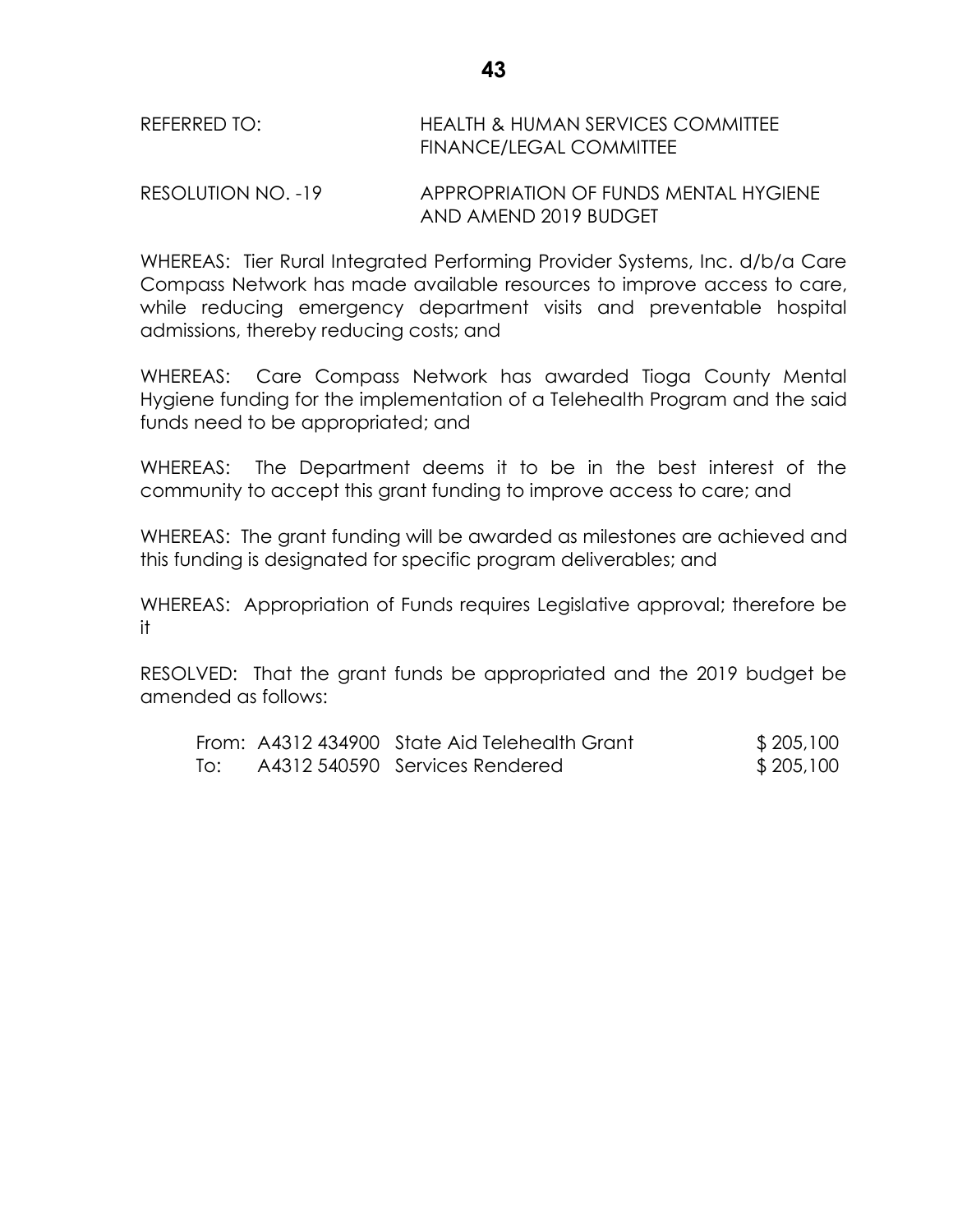REFERRED TO: ADMINISTRATIVE SERVICES COMMITTEE FINANCE/LEGAL COMMITTEE

RESOLUTION NO. -19 TRANSFER OF FUNDS 2019 BUDGET MODIFICATION FOR PURCHASE OF EQUIPMENT DEPARTMENT OF MOTOR VEHICLES

WHEREAS: The DMV office has need to increase the number of cashier stations for the increased customer demand; and

WHEREAS: New York State Department of Motor Vehicles requires the purchase of state equipment for the station; and

WHEREAS: NY State has approved the purchase; and

WHEREAS: The DMV has money in their budget for the purchase of this equipment and such funds need to be moved into an equipment account; therefore be it

RESOLVED: That the DMV be authorized to purchase the equipment at a total amount not to exceed \$3300.00 and that the following sums be transferred:

| From: | A1411 - 510020 Part Time/Temporary | \$3300.00 |
|-------|------------------------------------|-----------|
| To:   | A1411 – 520090 Computer            | \$3300.00 |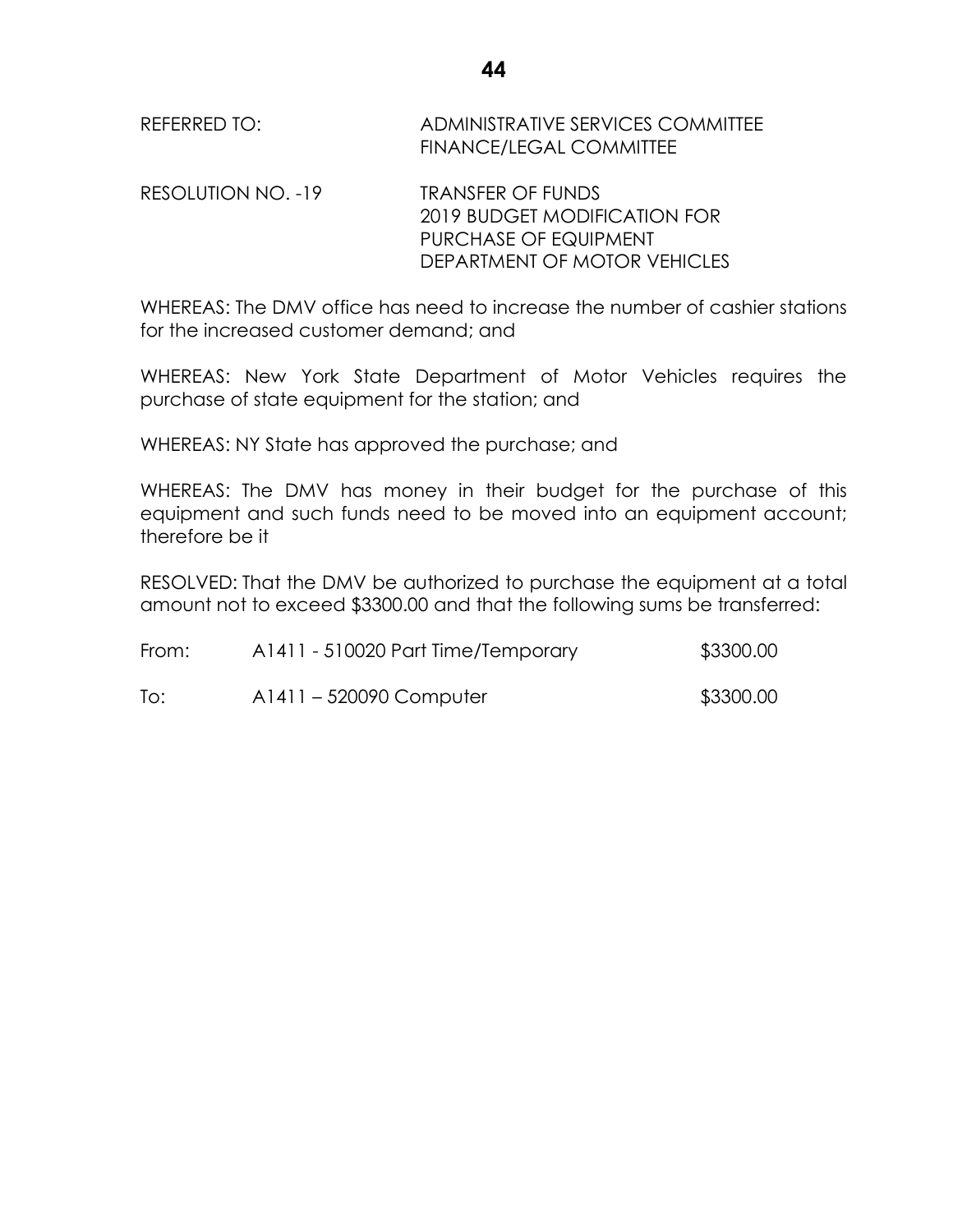RESOLUTION NO. -19 ACCEPT INDIGENT LEGAL SERVICES AWARD AND AMEND BUDGET

WHEREAS: The Assigned Counsel Administrator's Office has been awarded an Indigent Legal Services Grant (C900049) in the amount of \$61,902.00; and

WHEREAS: This funding now needs to be appropriated; and

RESOLVED: That the ILS Grant of \$61,902.00 be appropriated and the 2019 Budget be amended as follows:

| Revenue Account: A1173 430260 State Aid Indigent                                  | \$61,902.00               |
|-----------------------------------------------------------------------------------|---------------------------|
| Expense Account: A 1173 510010 Full Time Salary<br>A 1173 510020 Part Time Salary | \$9,000.00<br>\$50,301.00 |
| A 1173 540040 Books                                                               | \$2,601.00                |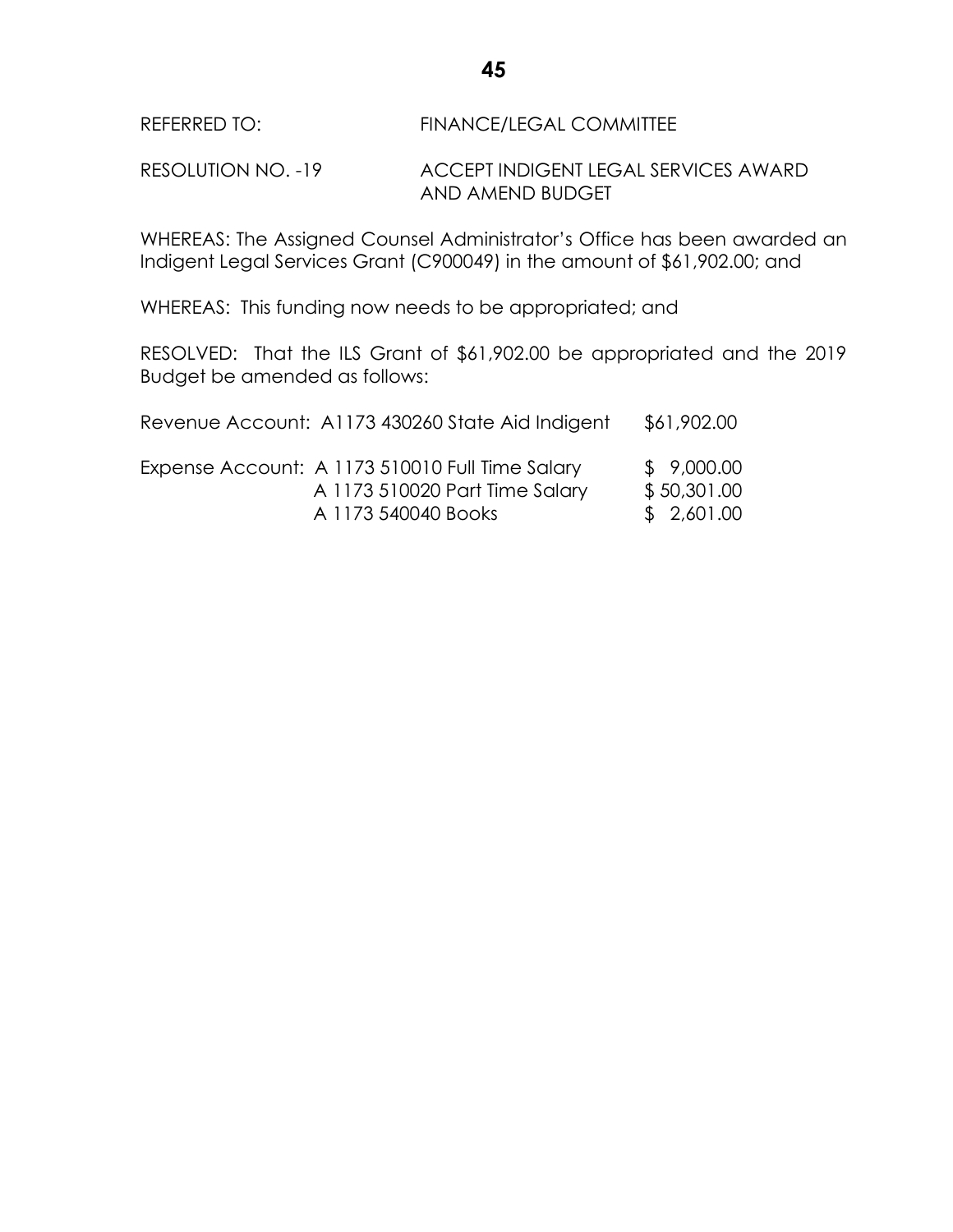| REFERRED TO: | <b>PUBLIC SAFETY COMMITTEE</b> |
|--------------|--------------------------------|
|              | <b>FINANCE/LEGAL COMMITTEE</b> |

RESOLUTION NO. -19 AUTHORIZE ACCEPTANCE OF THE NYS 2019-2020 PSAP OPERATIONS GRANT AND MODIFY 2020 BUDGET

WHEREAS: The Sheriff applied and was awarded a NYS Office of Interoperable and Emergency Communications PSAP Operations grant in the amount of \$131,130; and

WHEREAS: This funding will reimburse the E911 budget for Dispatcher personnel service costs incurred in 2020; therefore be it

RESOLVED: That the Tioga County Legislature authorizes the acceptance of this award; and be it further

RESOLVED: That the 2020 budget be modified to reflect this state aid and that this funding be receipted with the following revenue account.

Revenue Account: A3020 433310 \$131,130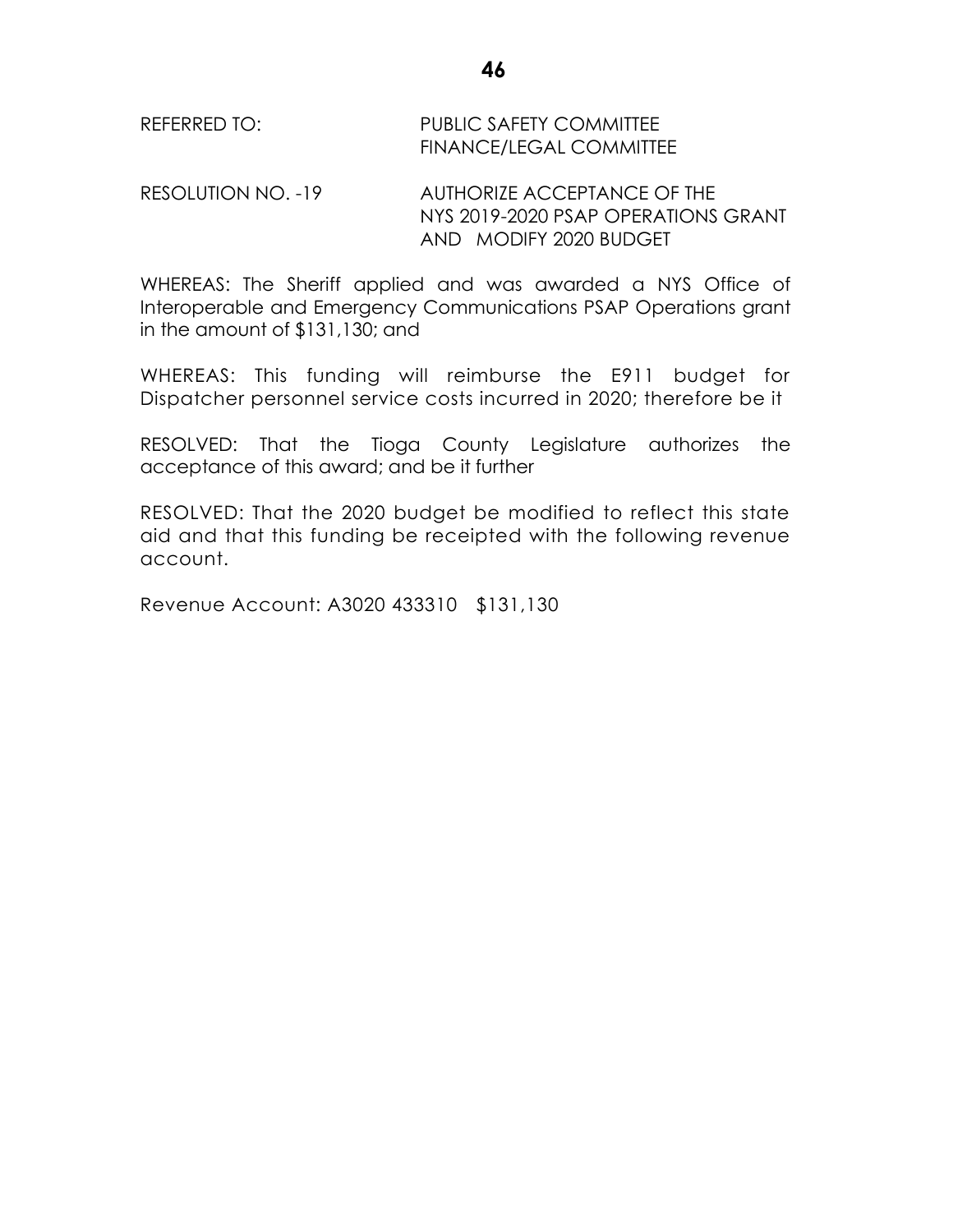# REFERRED TO: PUBLIC SAFETY COMMITTEE FINANCE/LEGAL COMMITTEE

RESOLUTION NO. -19 MODIFY 2019 BUDGET AND TRANSFER FUNDS SHERIFF'S OFFICE

WHEREAS: Funds need to be transferred from various accounts to pay for obligatory 2019 expenses for inmate medical expenses; and

WHEREAS: Legislative approval is needed to modify the 2019 budget and transfer funds between object of expenses; therefore be it

RESOLVED: That the 2019 budget be modified and transfer of funds be made as follows:

# FROM:

| A3020.540660        | <b>Telephone</b> | \$8,000  |
|---------------------|------------------|----------|
| A3110.540220        | Automobile Fuel  | \$8,000  |
| TO:<br>A3150.540370 | Medical          | \$16,000 |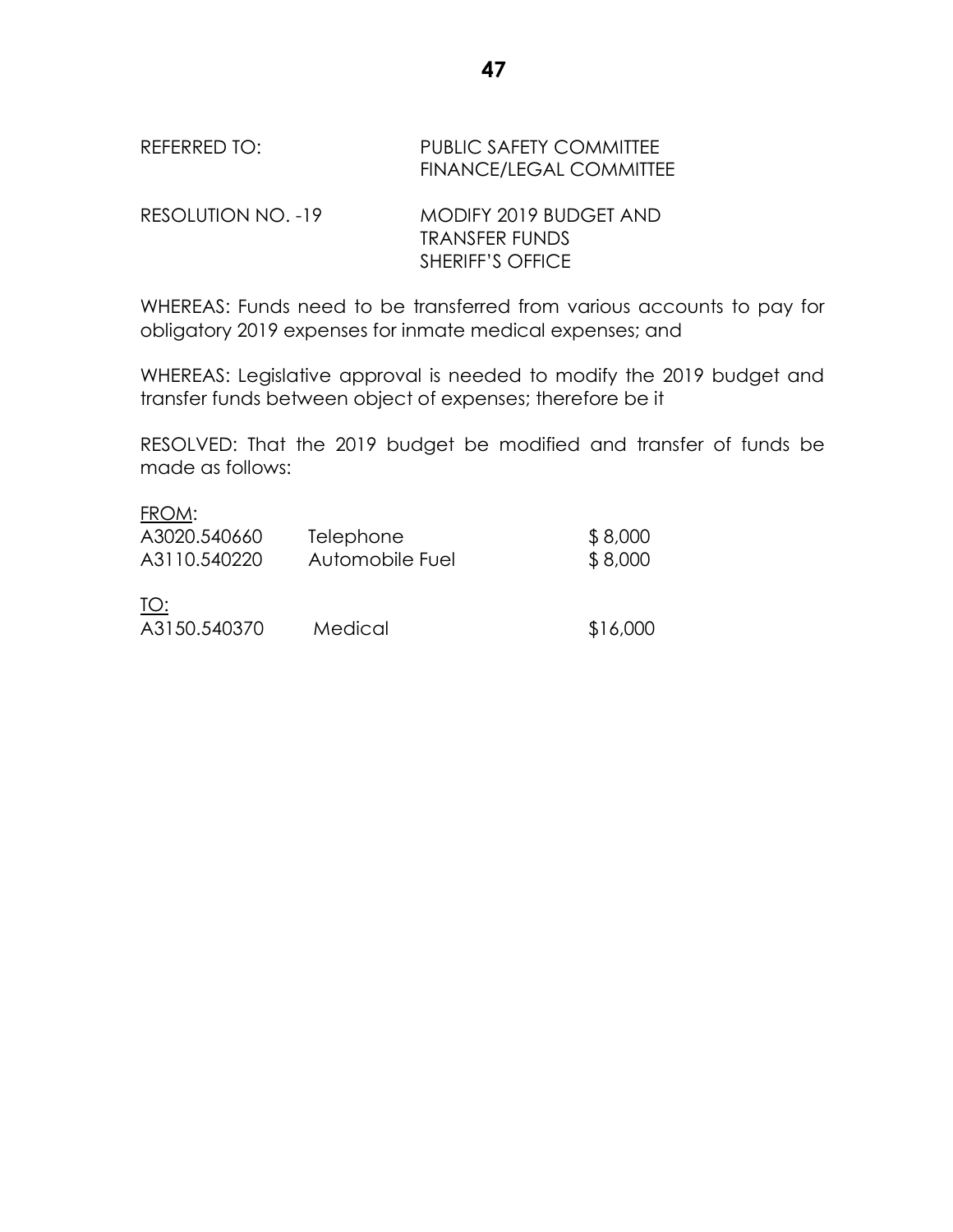| REFERRED TO: | <b>INFORMATION TECHNOLOGY COMMITTEE</b> |
|--------------|-----------------------------------------|
|              | PERSONNEL COMMITTEE                     |

RESOLUTION NO. -19 2020 STAFF CHANGE IT&CS DEPARTMENT

WHEREAS: The IT&CS Department requested a staff change as part of the 2020 Budget process; and

WHEREAS: This change was approved by the County Legislature; therefore be it

RESOLVED: That the following staff change is effective January 1, 2020:

| Name | Current Title/<br><b>Salary Grade</b> | New Title/<br><b>Salary Grade</b> | <b>Budget Impact</b> |
|------|---------------------------------------|-----------------------------------|----------------------|
|      | D. Griffin Deputy Director of ITCS    | Salary Increase                   | $+$ \$3,243          |

and be it further

RESOLVED: That the non-union 2.5% salary increase effective January 1, 2020 is not applicable to said increased amount.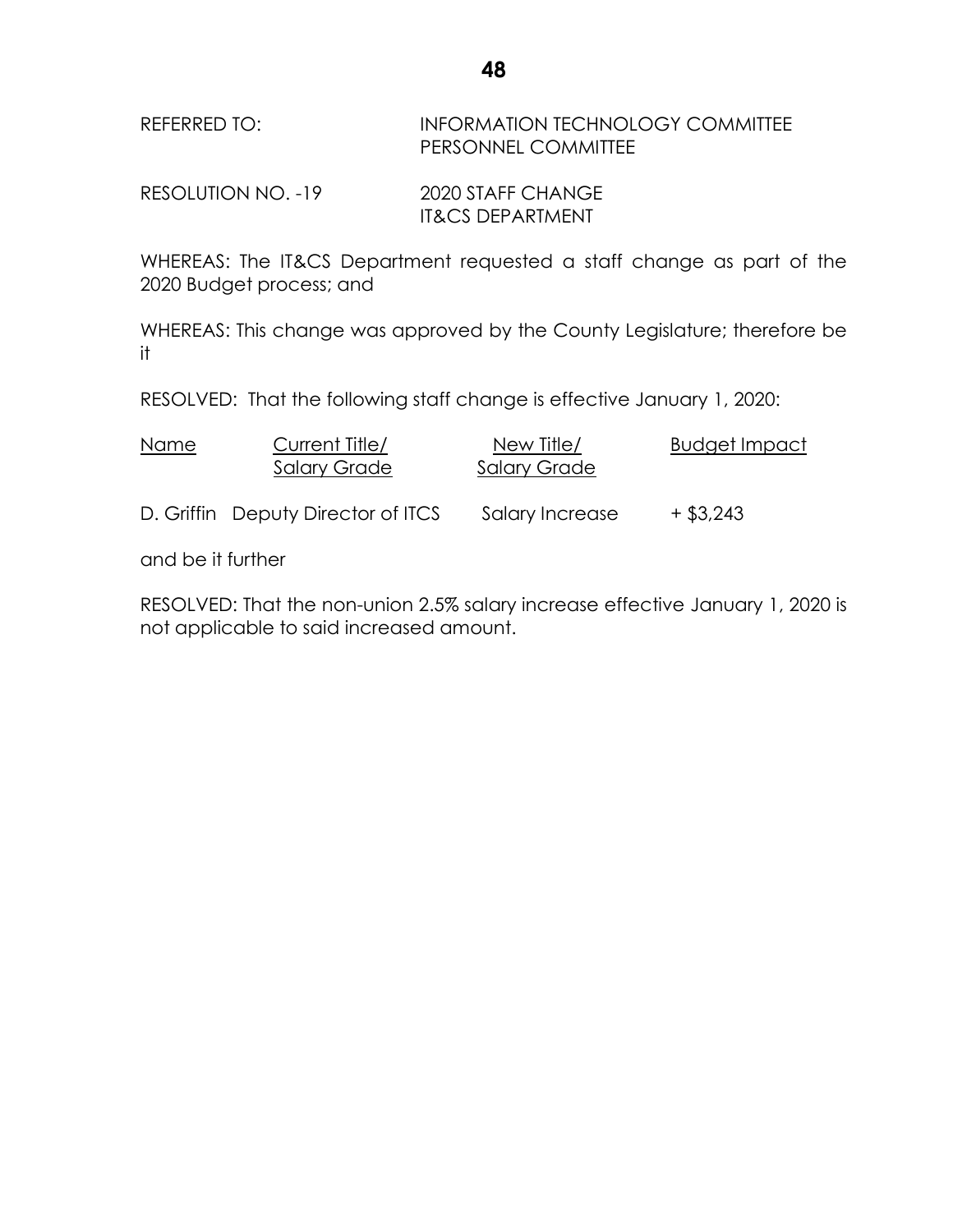| REFERRED TO: | ADMINISTRATIVE SERVICES COMMITTEE |
|--------------|-----------------------------------|
|              | PERSONNEL COMMITTEE               |

RESOLUTION NO. -19 2020 STAFF CHANGES COUNTY CLERK'S OFFICE

WHEREAS: The County Clerk's Office requested staffing changes as part of the 2020 Budget process; and

WHEREAS: Those changes were approved by the County Legislature; and

WHEREAS: That for the purpose of clarifying the classification series of titles within the Department of Motor Vehicles there is a need to amend the title of Motor Vehicle Examiner; therefore be it

RESOLVED: That the following staffing changes are effective January 1, 2020:

| Name   | Current Title/<br>Salary                      | New Title/<br>Salary                                  | Budget Impact |
|--------|-----------------------------------------------|-------------------------------------------------------|---------------|
| Vacant | Motor Vehicle Examiner<br>Part-time – Abolish | Motor Vehicle<br>License Clerk<br>(CSEA Salary Gr. 4) | $+ $2,368$    |

and be it further:

RESOLVED: That the following staffing changes are effective January 4, 2020:

| Name    | Current Title/<br>Salary                                  | New Title/<br>Salary                                                   | <b>Budget Impact</b> |
|---------|-----------------------------------------------------------|------------------------------------------------------------------------|----------------------|
| Unknown |                                                           | <b>Principal Motor</b><br>Vehicle License Clerk<br>(CSEA Salary Gr. 6) | $+$ \$2,368          |
| Vacant  | Sr. Motor Vehicle<br>License Clerk<br>(CSEA Salary Gr. 5) |                                                                        | Unfunded             |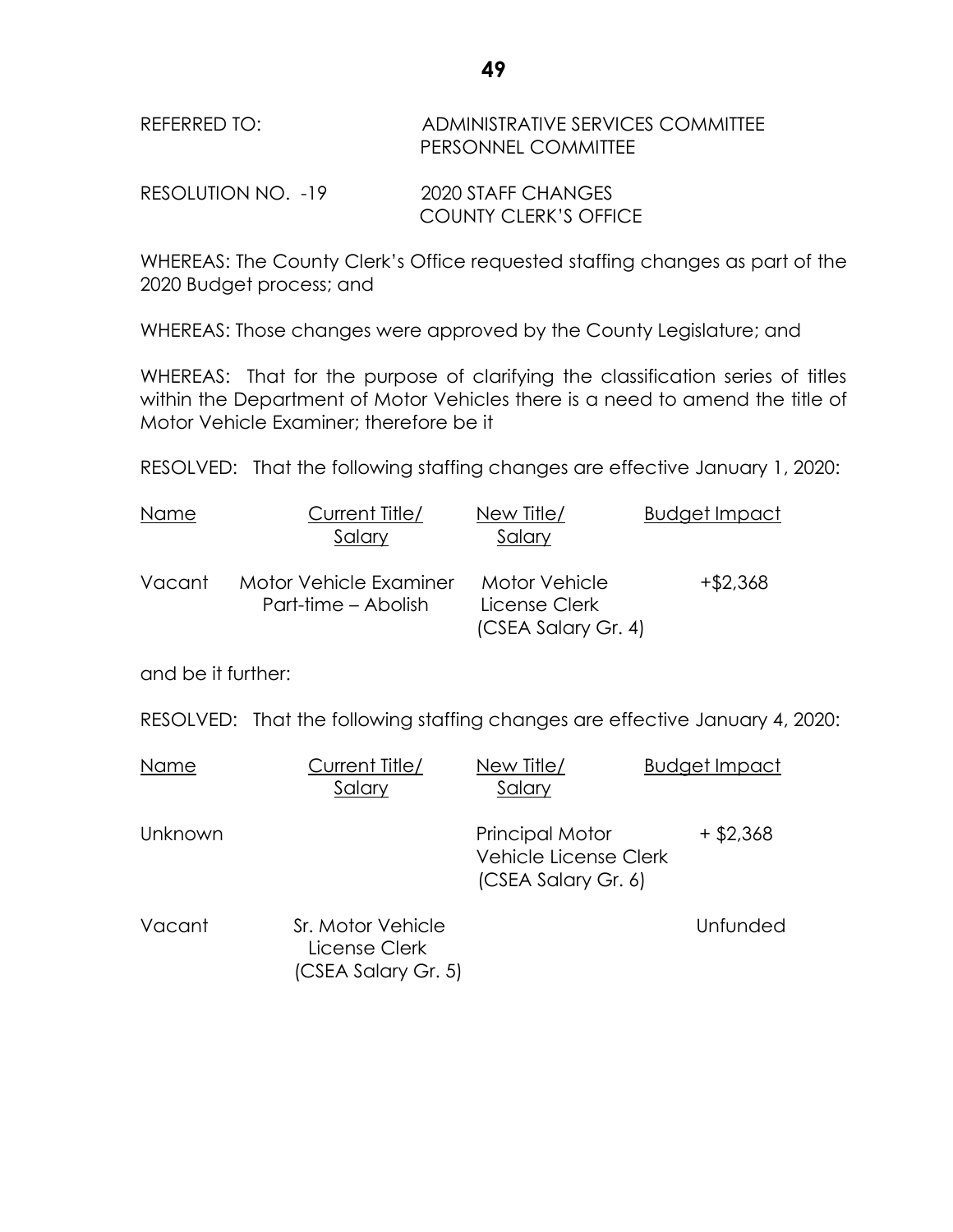| S. Holcomb | Motor Vehicle                           | <b>Motor Vehicle</b> |     |
|------------|-----------------------------------------|----------------------|-----|
| R. Palanza | Examiner                                | License Clerk        |     |
| W. Ryder   | (CSEA Salary Gr. 4) (CSEA Salary Gr. 4) |                      | \$0 |

and be it further:

RESOLVED: That the employees who will be retitled to Motor Vehicle License Clerk shall have a continuation of their current status under civil service laws and rules and that notification will be provided to those employees impacted by this change; and be it further

RESOLVED: That the County Clerk's full-time headcount shall increase from 11 to 12 and its part-time headcount shall decrease from 2 to 1.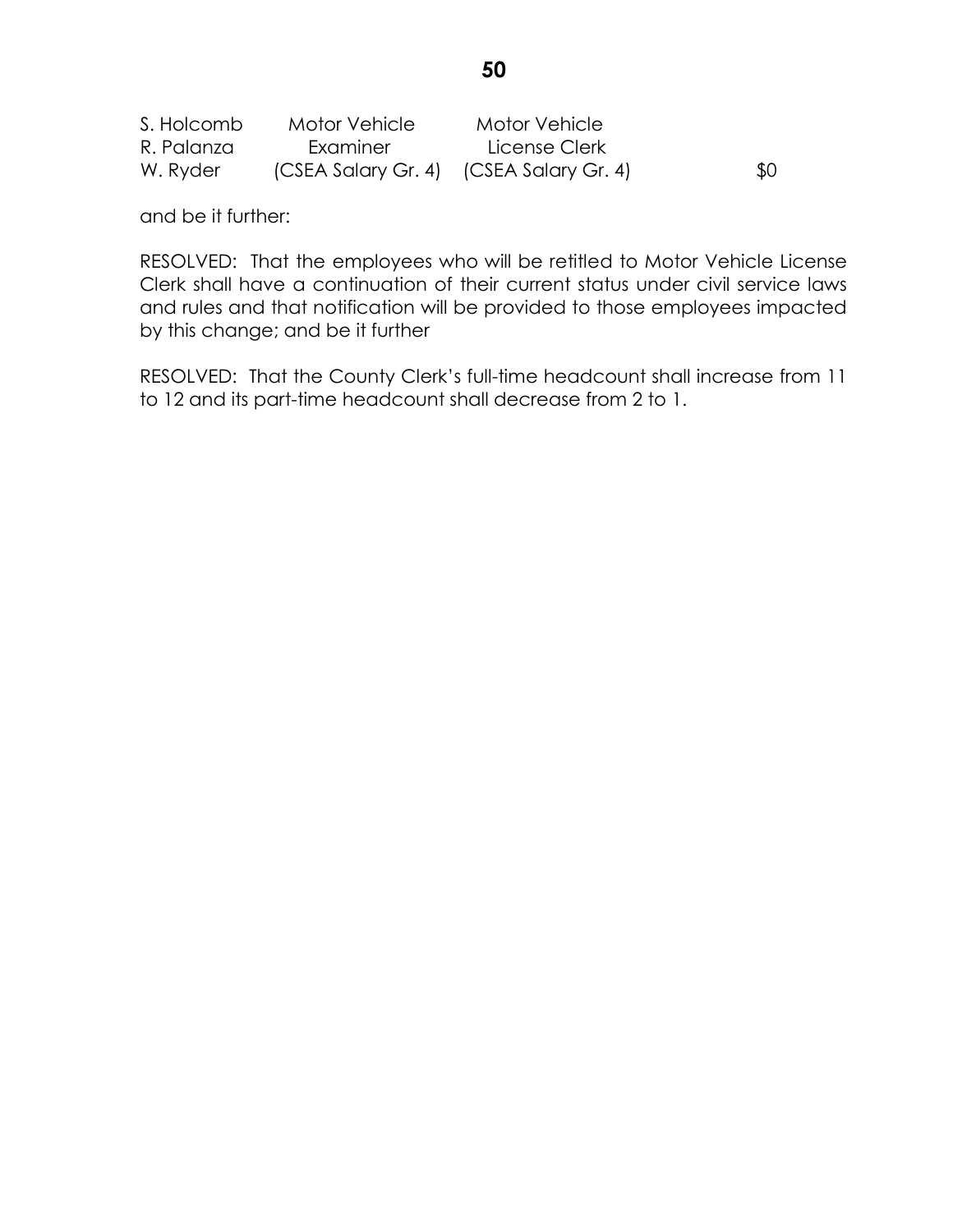| REFERRED TO:       | <b>HEALTH &amp; HUMAN SERVICES COMMITTEE</b><br>PERSONNEL COMMITTEE |
|--------------------|---------------------------------------------------------------------|
| RESOLUTION NO. -19 | 2020 STAFF CHANGES<br>PUBLIC HEALTH                                 |

WHEREAS: The Public Health Department requested staffing changes as part of the 2020 Budget process; and

WHEREAS: These requests were approved by the County Legislature; therefore be it

RESOLVED: That the following staffing changes be effective January 1, 2020:

| Name       | Current Title/<br>Salary                                    | New Title/<br>Salary                             | <b>Budget Impact</b> |
|------------|-------------------------------------------------------------|--------------------------------------------------|----------------------|
| <b>New</b> |                                                             | Dental Assistant (PT)                            | $+$ \$8,700          |
| <b>New</b> |                                                             | Dental Hygienist<br>(CSEA Sal Gr. 8)             | $+$ \$38,758         |
| <b>New</b> |                                                             | Dental Health Coordinator<br>$(CSEA$ Sal Gr. 10) | $+$ \$42,750         |
| Vacant     | Director of Dental<br><b>Health Services</b><br>(NU Salary) |                                                  | Unfunded             |

and be it further:

RESOLVED: That the following staffing changes be effective January 4, 2020:

| K. Holochak | Public Health       | Senior Public Health | $+$ \$1,806 |
|-------------|---------------------|----------------------|-------------|
|             | Educator            | Educator             |             |
|             | $(CSEA$ Sal Gr. 11) | $(CSEA$ Sal Gr. 12)  |             |

and be it further:

RESOLVED: That the Public Health Department's authorized full-time headcount shall increase from 27 to 29 and its part-time headcount shall increase from 6 to 7.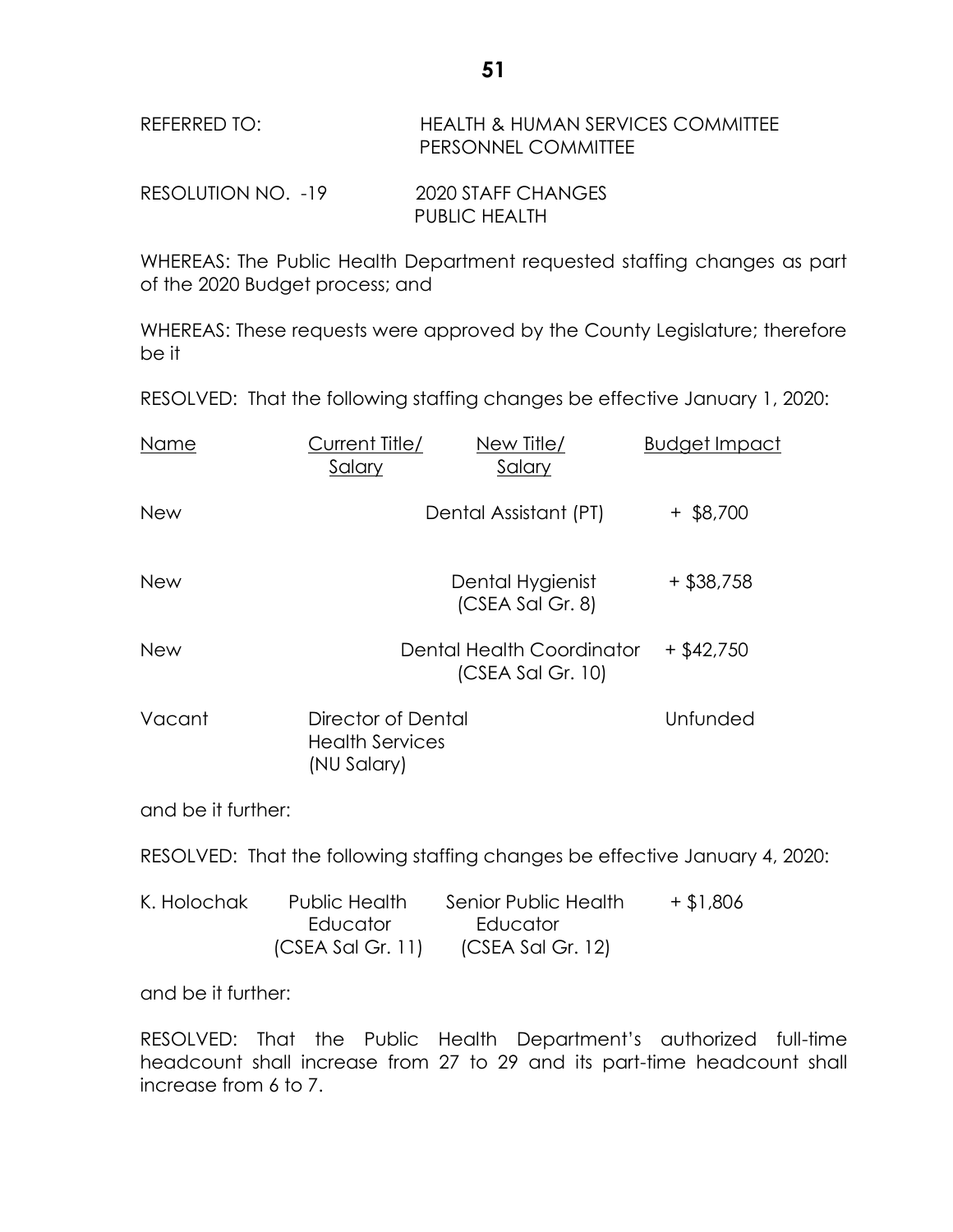| REFERRED TO: | <b>PUBLIC SAFETY COMMITTEE</b> |
|--------------|--------------------------------|
|              | PERSONNEL COMMITTEE            |

RESOLUTION NO. -19 2020 STAFF CHANGE SHERIFF'S OFFICE

WHEREAS: Due to a desk audit conducted by the Personnel Department in 2018, the title of Payroll Clerk-Typist in the Sheriff's Office had been earmarked for reclassification upon vacancy; and

WHEREAS: Due to an announced resignation, said position shall become vacant on December 31, 2019; therefore be it

RESOLVED: That the following staff change is effective January 1, 2020:

| Name           | Current Title/<br>Salary | New Title/<br>Salary                                                 | Budget Impact |
|----------------|--------------------------|----------------------------------------------------------------------|---------------|
| <b>Unknown</b> | (CSEA Salary Gr. 7)      | Payroll Clerk-Typist Accounting Associate III<br>(CSEA Salary Gr. 7) | \$0           |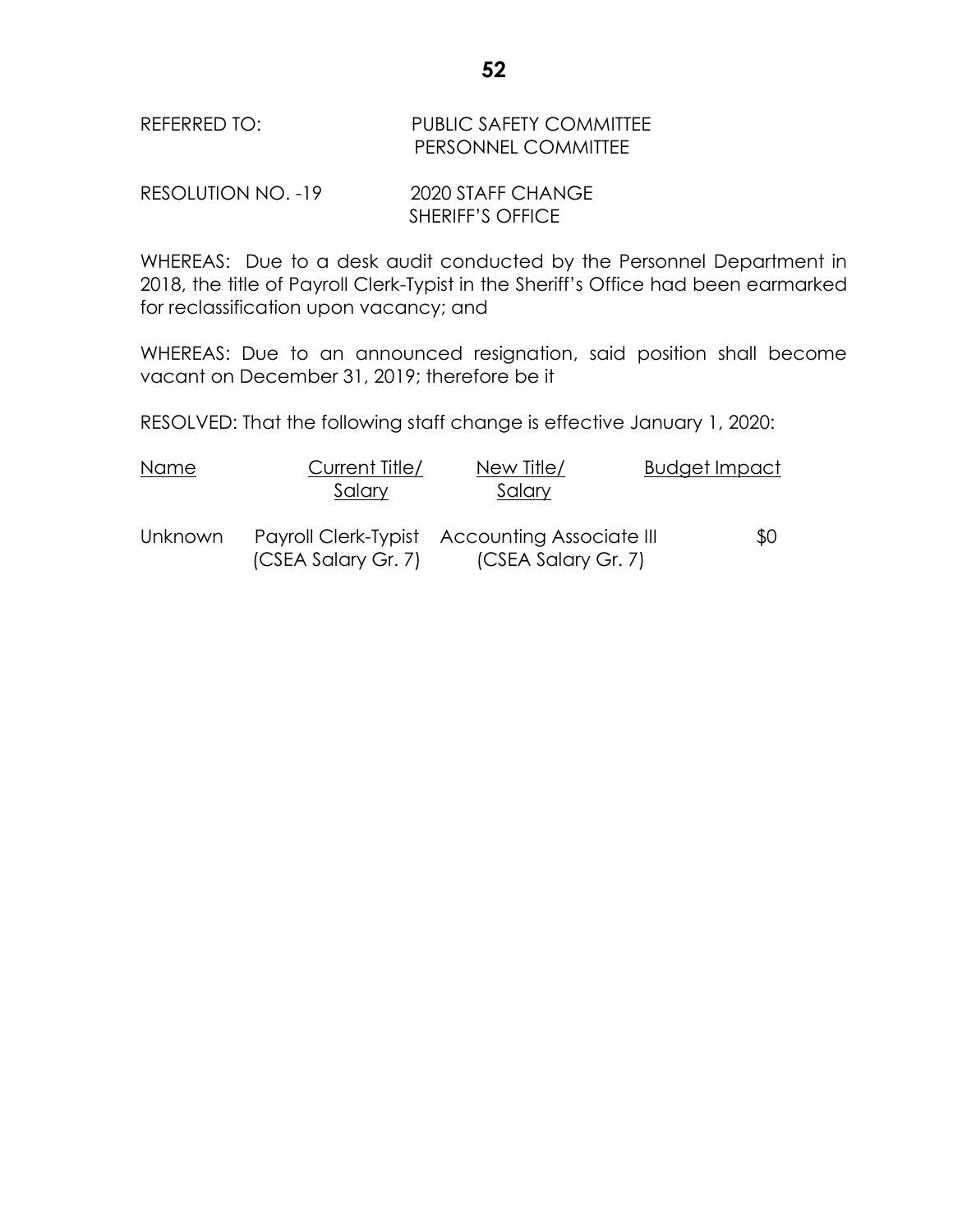| REFERRED TO: | HEALTH & HUMAN SERVICES COMMITTEE |
|--------------|-----------------------------------|
|              | <b>PERSONNEL COMMITTEE</b>        |

RESOLUTION NO. -19 2020 STAFF CHANGE MENTAL HYGIENE

WHEREAS: The Mental Hygiene Department requested a staffing change as part of the 2020 Budget process; and

WHEREAS: This change was approved by the County Legislature; therefore be it

RESOLVED: That the following staff change is effective January 1, 2020:

| Name      | Current Title/<br><b>Salary Grade</b>                 | New Title/<br><b>Salary Grade</b> | <b>Budget Impact</b> |
|-----------|-------------------------------------------------------|-----------------------------------|----------------------|
| S. Graves | Secretary to Director of<br><b>Community Services</b> | Salary Increase                   | $+ $1,392$           |

and be it further

RESOLVED: That the non-union 2.5% salary increase effective January 1, 2020 is not applicable to said increased amount.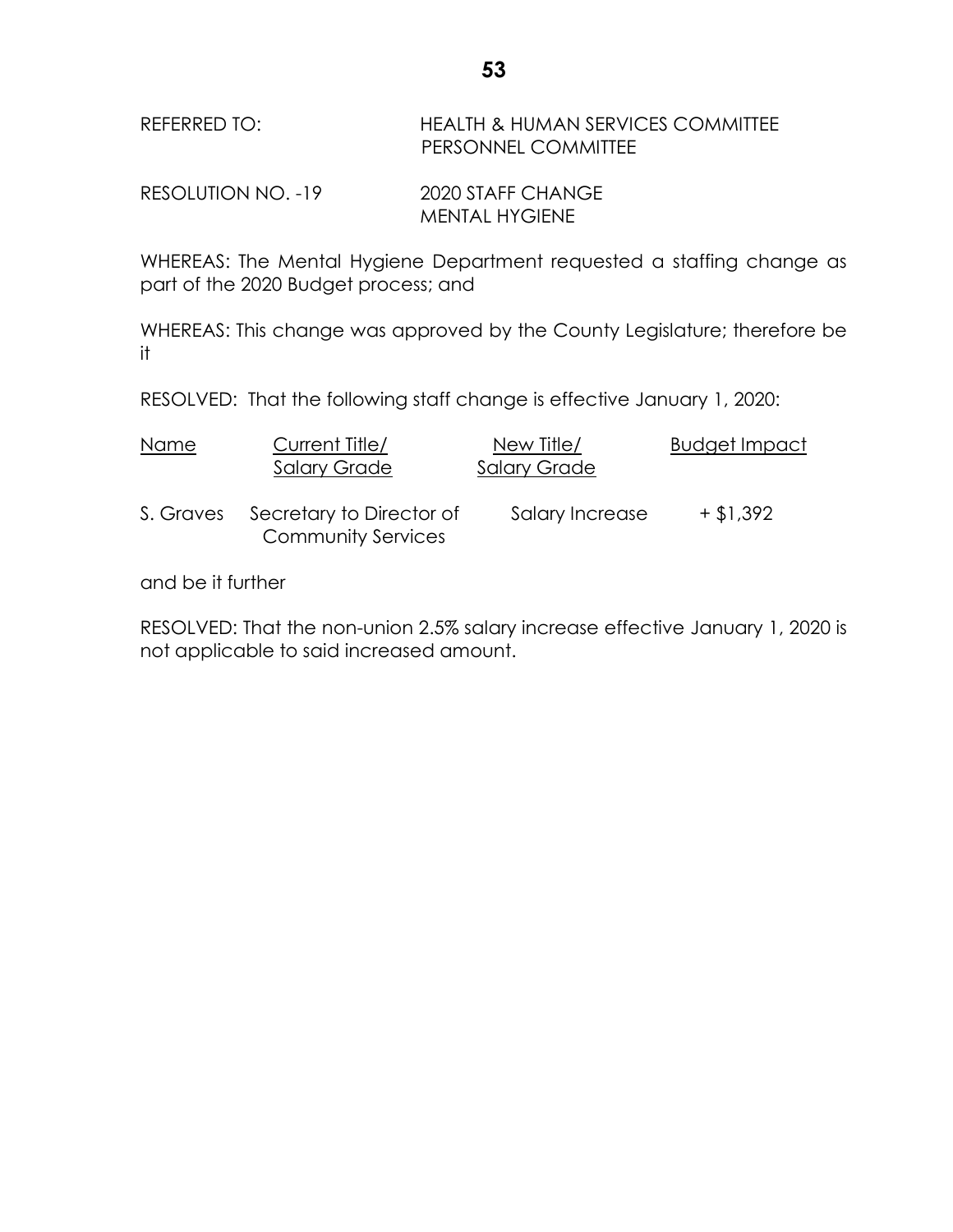| REFERRED TO:       | HEALTH & HUMAN SERVICES COMMITTEE<br>PERSONNEL COMMITTEE                                 |
|--------------------|------------------------------------------------------------------------------------------|
| RESOLUTION NO. -19 | AUTHORIZE CREATION OF NEW CLASSIFICATION<br>AND IDENTIFY STAFF CHANGES<br>MENTAL HYGIENE |

WHEREAS: Legislative approval is required to create any job title within Tioga County; and

WHEREAS: After conducting a review of classifications within the Clinical Social Worker series, the Personnel Officer has determined a need to create a new classification to differentiate between Senior Clinical Social Workers (CSEA Salary Grade XVII) based in the clinics and those who are primarily based in schools or community centers; and

WHEREAS: The salary allocation for said new classification will remain consistent with the current title's salary allocation and incumbents shall have a continuation of status under civil service laws and rules; therefore be it

RESOLVED: That the title of Senior Clinical Social Worker (School / Community Based) shall be created and allocated to CSEA Salary Grade XVII (\$60,908- \$61,608) effective January 1, 2020; and be it further

RESOLVED: That the following staffing changes are effective January 4, 2020:

| Name                                                 | Current Title/<br>Salary                        | New Title/<br>Salary                                                                          | <b>Budget Impact</b> |
|------------------------------------------------------|-------------------------------------------------|-----------------------------------------------------------------------------------------------|----------------------|
| T. Palombizio<br>S. Roberts<br>C. Tirinato<br>Vacant | Senior Clinical Social<br>Worker (CSEA SG XVII) | <b>Senior Clinical Social</b><br>Worker (School/<br><b>Community Based)</b><br>(CSEA SG XVII) | \$0                  |

and be it further

RESOLVED: That a final notification will be provided to the Director of Community Services and to the employees impacted by these changes; and be it further

RESOLVED: That said changes shall have no impact to the Mental Hygiene Department's headcount.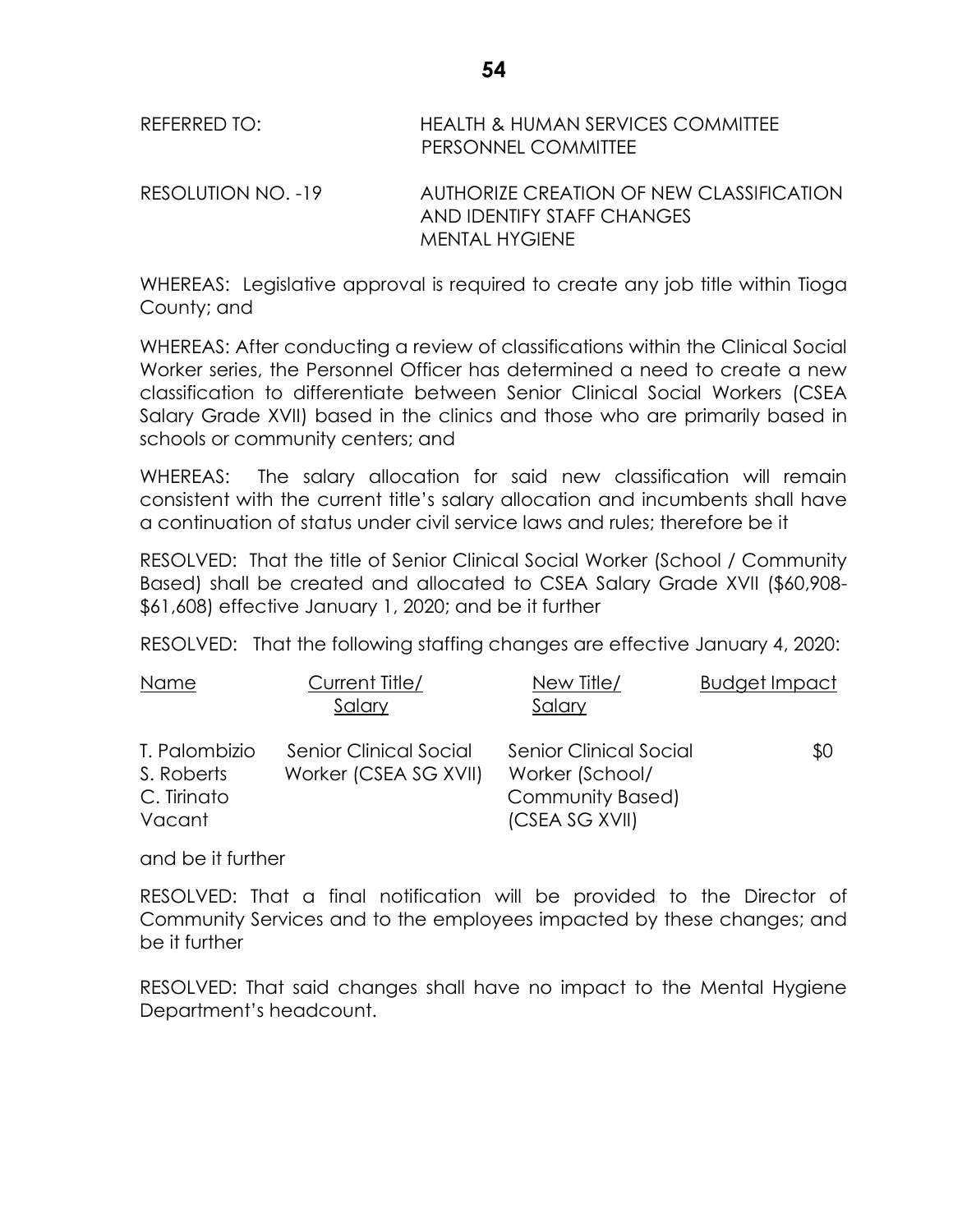RESOLUTION NO. -19 2020 STAFF CHANGE/ AUTHORIZE APPOINTMENT PERSONNEL DEPARTMENT

WHEREAS: The Personnel Officer requested an increase in staff as part of the 2020 Budget process; and

WHEREAS: This request was approved by the County Legislature; and

WHEREAS: All Non-union appointments require Legislative approval; therefore be it

RESOLVED: That the following staff change is effective January 1, 2020:

| Name           | Current Title/<br>Salary | New Title/<br>Salary                                                      | <b>Budget Impact</b> |
|----------------|--------------------------|---------------------------------------------------------------------------|----------------------|
| <b>Unknown</b> |                          | Civil Service Technician<br>(Non-Union Salary Gr.<br>$$36,421 - $46,421]$ | \$36,000             |
|                |                          |                                                                           |                      |

and be it further

RESOLVED: That Nancy Henry shall be permanently promoted to the Civil Service Technician position effective January 4, 2020 at an annual salary of \$42,591; and be it further

RESOLVED: That the Personnel Department headcount shall increase from 5 full-time to 6 full-time.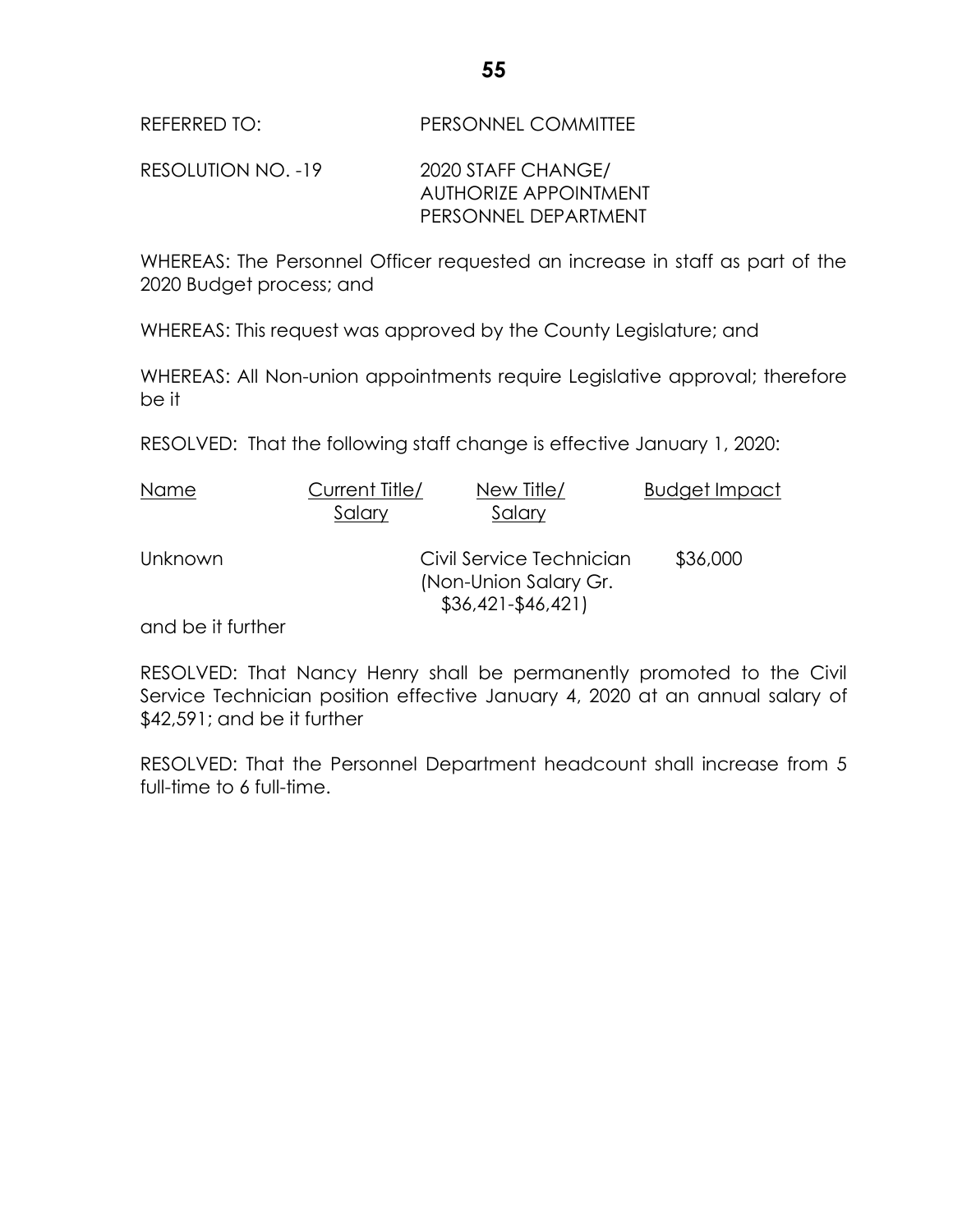| REFERRED TO:       | LEGISLATIVE WORKSESSION<br><b>PERSONNEL COMMITTEE</b>           |
|--------------------|-----------------------------------------------------------------|
| RESOLUTION NO. -19 | APPOINTMENT OF PART-TIME<br><b>INFORMATION SECURITY OFFICER</b> |

WHEREAS: Tioga County Policy 43 requires the Legislature to appoint annually, a part-time Information Security Officer who will be responsible for implementing and monitoring a consistent data security program; therefore be it

LEGISLATIVE OFFICE

RESOLVED: That Susan Haskett shall be appointed to the part-time Information Security Officer position for 2020 and will be compensated at an annual rate of \$2,511 per year.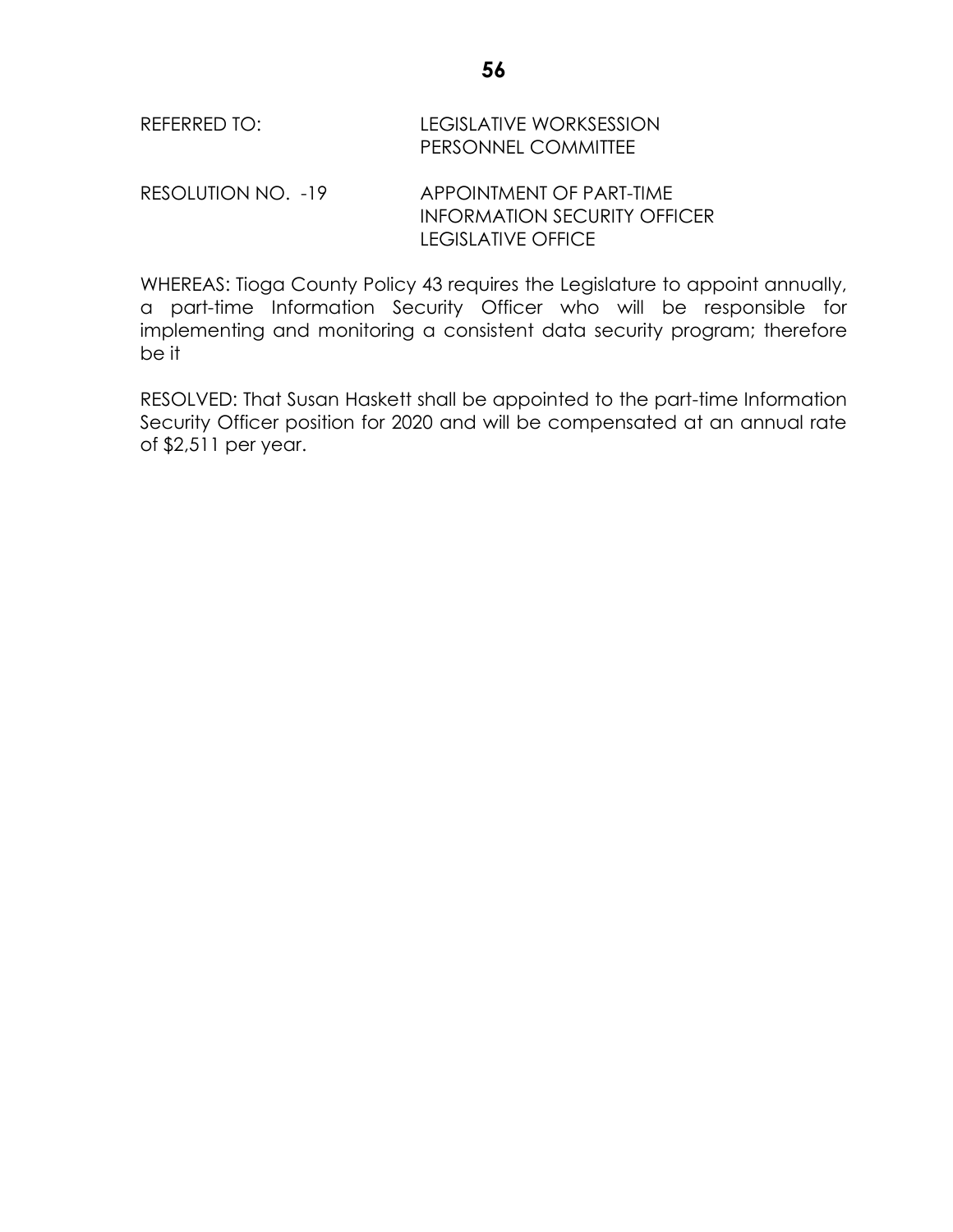| REFERRED TO:       | LEGAL/FINANCE COMMITTEE<br>PERSONNEL COMMITTEE          |
|--------------------|---------------------------------------------------------|
| RESOLUTION NO. -19 | AUTHORIZE APPOINTMENT TO THE TITLE OF<br>PARALEGAL (PT) |
|                    | PUBLIC DEFENDER'S OFFICE                                |

WHEREAS: Legislative approval is required for any appointment to a non-union position within Tioga County; and

WHEREAS: Due to resignation, a part-time Paralegal position (\$16.17- \$16.57/hour) has been vacant in the Public Defender's office since December 5, 2019; and

WHEREAS: The Public Defender has identified a qualified candidate to fill said position; therefore be it

RESOLVED: That the Tioga County Legislature authorizes the Public Defender to appoint Amanda Pullano to the title of Paralegal (PT) at an hourly rate of \$16.17 effective December 11, 2019; and be it further

RESOLVED: That Ms. Pullano will not be eligible for the 2020 non-union salary increase until a six (6) month evaluation has been completed.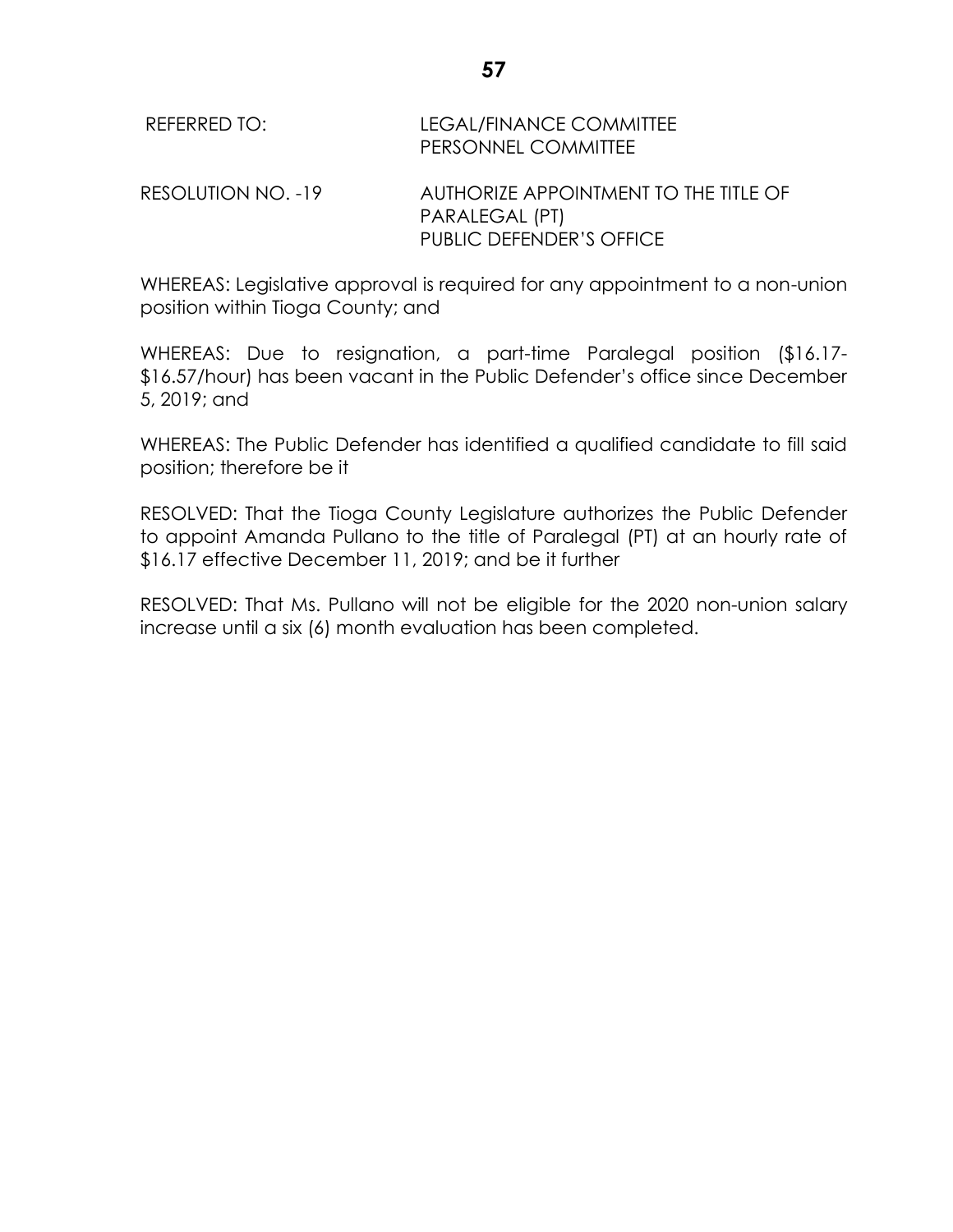# REFERRED TO: ADMINISTRATIVE SERVICES COMMITTEE PERSONNEL COMMITTEE

RESOLUTION NO. -19 AUTHORIZE STAFFING REORGANIZATION/ AUTHORIZE APPOINTMENT

WHEREAS: The part-time position of Director of Veterans' Services was vacated on October 25, 2019; and

WHEREAS: The Legislature is supportive of making the Director of Veterans' Services position full-time (35hrs./wk.) if the Veterans' Service Officer position is reduced from full-time to part-time; therefore be it

RESOLVED: That effective January 1, 2020, the Director of Veterans' Services position shall be increased to full-time (35 hrs./wk.) at a Non-Union salary grade of \$44,229-\$54,229 and the Veterans Service Officer position shall be reduced from full-time to part-time (17hrs./wk.) at an hourly rate of \$ 17.04; and be it further

RESOLVED: That Michael Middaugh shall be appointed to the full-time position of Director of Veterans' Services effective January 4, 2020, at an annual salary of \$44,229; and be it further

RESOLVED: That the department's headcount shall remain at 1 full-time and 1 part-time.